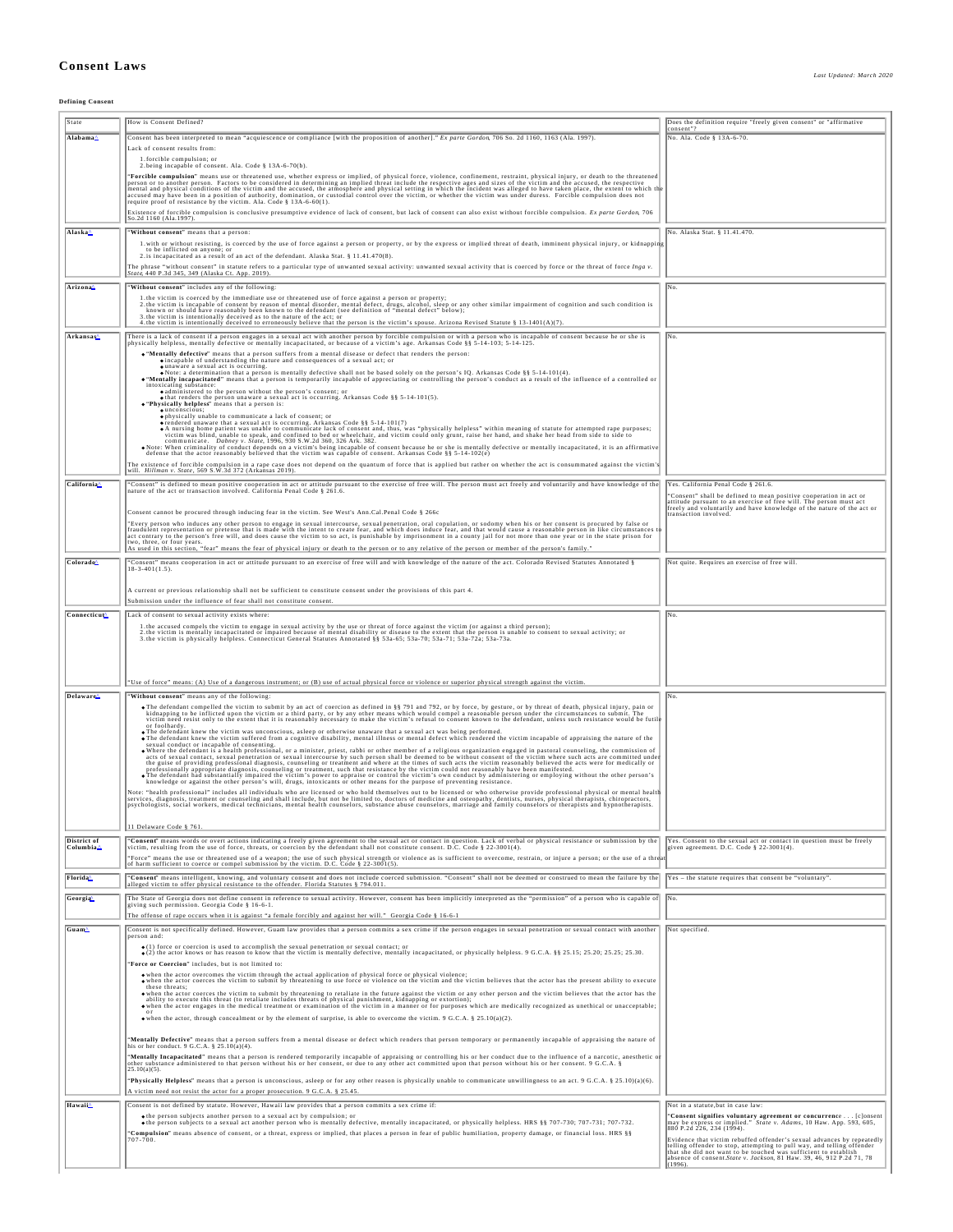| Idaho <sup>^</sup>   | Consent is not specifically defined.                                                                                                                                                                                                                                                                                                                                                                        | No                                                                                                                            |
|----------------------|-------------------------------------------------------------------------------------------------------------------------------------------------------------------------------------------------------------------------------------------------------------------------------------------------------------------------------------------------------------------------------------------------------------|-------------------------------------------------------------------------------------------------------------------------------|
|                      | However, Idaho law defines rape as "the penetration, however slight, of the oral, anal or vaginal opening with a penis" accomplished under any one of the following                                                                                                                                                                                                                                         |                                                                                                                               |
|                      | circumstances:                                                                                                                                                                                                                                                                                                                                                                                              |                                                                                                                               |
|                      | othe victim is incapable, through any unsoundness of mind, due to any cause, including, but not limited to, mental illness, mental disability or developmental disability,                                                                                                                                                                                                                                  |                                                                                                                               |
|                      | whether temporary or permanent, of giving legal consent;<br>• the victim resists but the resistance is overcome by force or violence;                                                                                                                                                                                                                                                                       |                                                                                                                               |
|                      | othe victim is prevented from resistance by the infliction, attempted infliction, or threatened infliction of bodily harm, accompanied by apparent power of execution, or is<br>unable to resist due to any intoxicating, narcotic, or anesthetic substance;                                                                                                                                                |                                                                                                                               |
|                      | othe victim is prevented from resistance due to an objectively reasonable belief that resistance would be futile or that resistance would result in force or violence beyond<br>that necessary to accomplish the prohibited contact;                                                                                                                                                                        |                                                                                                                               |
|                      | . the victim is at the time unconscious of the nature of the act ("unconscious of the nature of the act" means incapable of resisting because the victim was unconscious or                                                                                                                                                                                                                                 |                                                                                                                               |
|                      | asleep, or was not aware, knowing, perceiving, or cognizant that the act occurred);<br>• the victim submits under the belief that the person committing the act is the victim's spouse or someone other than the accused, and the                                                                                                                                                                           |                                                                                                                               |
|                      | pretense or concealment practiced by the accused with intent to induce such belief;<br>• the victim submits under the belief, instilled by the actor, that if the victim does not submit, the actor will cause physical harm to s                                                                                                                                                                           |                                                                                                                               |
|                      |                                                                                                                                                                                                                                                                                                                                                                                                             |                                                                                                                               |
|                      | expose a secret or publicize an asserted fact, whether true or false, tending to subject any person to hatred, contempt or ridicule;                                                                                                                                                                                                                                                                        |                                                                                                                               |
|                      | • the victim is under the age of sixteen and the perpetrator is eighteen years of age or older; or<br>• the victim is sixteen or seventeen years of age and the perpetrator is three years or more older than the victim.<br>• Male                                                                                                                                                                         |                                                                                                                               |
|                      | Idaho Statutes § 18-6101                                                                                                                                                                                                                                                                                                                                                                                    |                                                                                                                               |
|                      |                                                                                                                                                                                                                                                                                                                                                                                                             |                                                                                                                               |
| <b>Illinois</b>      | "Consent" means a freely given agreement to the act of sexual penetration or sexual conduct in question. Lack of verbal or physical resistance or submission by the victim<br>resulting from the use of force or threat of force                                                                                                                                                                            | Yes, it requires "freely given agreement" to the act of sexual penetration or sexual conduct in question. 720 ILCS 5/11-1.70. |
|                      | consent. A person who initially consents to sexual penetration or sexual conduct is not deemed to have consented to any sexual penetration or sexual conduct that occurs after<br>he or she withdraws consent during the course of that sexual penetration or sexual conduct. 720 ILCS 5/11-1.70.                                                                                                           |                                                                                                                               |
|                      | "The focus is on what the defendant knew or reasonably should have known regarding the victim's willingness or ability to give knowing consent." People v. Roldan, 2015 IL                                                                                                                                                                                                                                  |                                                                                                                               |
|                      | App (1st) 131962, 19.                                                                                                                                                                                                                                                                                                                                                                                       |                                                                                                                               |
| Indiana <sup>^</sup> | Consent is not specifically defined under the current law. However, Indiana law provides that a person commits a sex crime if: (1) the victim is compelled by force or imminent                                                                                                                                                                                                                             | No.                                                                                                                           |
|                      | threat of force; (2) the victim is unaware that the sexual intercourse or other sexual conduct is occurring; or (3) the victim is so mentally disabled or deficient that consent to<br>sexual intercourse or other sexual conduct                                                                                                                                                                           |                                                                                                                               |
|                      | Capacity to consent presupposes an intelligence capable of understanding the act, its nature, and possible consequences. Stafford v. State, 455 N.E.2d 402, 406 (Ind. Ct. App.                                                                                                                                                                                                                              |                                                                                                                               |
|                      |                                                                                                                                                                                                                                                                                                                                                                                                             |                                                                                                                               |
|                      |                                                                                                                                                                                                                                                                                                                                                                                                             |                                                                                                                               |
|                      | Consent of a woman from fear of personal violence is void. Parrett v. State, 200 Ind. 7, 159 N.E. 755, 760 (1928)                                                                                                                                                                                                                                                                                           |                                                                                                                               |
| Iowa <sub>4</sub>    | Consent is not specifically defined. However, Iowa law defines "sexual abuse" as any sex act between persons where:                                                                                                                                                                                                                                                                                         | No.                                                                                                                           |
|                      |                                                                                                                                                                                                                                                                                                                                                                                                             |                                                                                                                               |
|                      | Othe sexual act is done by force or against the will of the other (if the consent or acquiescence of the victim is procured by threats of violence toward any person or if the act is done while the other is under the influe                                                                                                                                                                              |                                                                                                                               |
|                      | • the victim is suffering from a mental defect or incapacity which precludes giving consent, or lacks the mental capacity to know the right and wrong of conduct in sexual                                                                                                                                                                                                                                  |                                                                                                                               |
|                      | matters.                                                                                                                                                                                                                                                                                                                                                                                                    |                                                                                                                               |
|                      | I.C.A. § 709.1.                                                                                                                                                                                                                                                                                                                                                                                             |                                                                                                                               |
|                      | The "against the will" element is deliberately broad and consciously designed to capture all circumstances when there is an actual failure of consent, including use of<br>psychological force. See State v. Kelso-Christy, 911 N                                                                                                                                                                           |                                                                                                                               |
|                      | act of sexual abuse was committed by force or against the will of the person. However, the circumstances surrounding the commission of the act may be considered in determining whether or not the act was done by force or ag                                                                                                                                                                              |                                                                                                                               |
|                      |                                                                                                                                                                                                                                                                                                                                                                                                             |                                                                                                                               |
| Kansas <sup>^</sup>  | Consent is not specifically defined. However, Kansas law provides that a person commits a sex crime when a person knowingly engages in sexual intercourse and:                                                                                                                                                                                                                                              | No.                                                                                                                           |
|                      | $\bullet$ (1) the victim is overcome by force or fear:<br>$\bullet$ (2) the victim is unconscious or physically powerless;                                                                                                                                                                                                                                                                                  |                                                                                                                               |
|                      | (3) the victim is incapable of giving consent because of mental deficiency or disease, or because of the effect of any alcoholic liquor, narcotic, drug or other substance, which condition was known by the offender own as r                                                                                                                                                                              |                                                                                                                               |
|                      | $\bullet$ (4) the victim's consent was obtained through a knowing misrepresentation that the sexual intercourse was a medically or therapeutically necessary procedure; or                                                                                                                                                                                                                                  |                                                                                                                               |
|                      | Of Structure's consent was obtained through a knowing misrepresentation made by the offender that the sexual intercourse was a legally required procedure within the scope of the offender's authority. K.S.A. 21-5503.                                                                                                                                                                                     |                                                                                                                               |
|                      | See also:                                                                                                                                                                                                                                                                                                                                                                                                   |                                                                                                                               |
|                      |                                                                                                                                                                                                                                                                                                                                                                                                             |                                                                                                                               |
|                      | The test for consent under that provision is whether the individual understands the nature and consequences of the proposed act. State v. Ice, 27 Kan. App. 2d 1, 4, 997 P.2d                                                                                                                                                                                                                               |                                                                                                                               |
|                      | The Kansas rape statute does not require proof that the defendant intended to have nonconsensual intercourse. The statute requires proof that the defendant had sexual intercourse without the victim's consent when the victi                                                                                                                                                                              |                                                                                                                               |
|                      | If an individual can comprehend the sexual nature of the proposed act, can understand he or she has the right to refuse to participate, and possesses a rudimentary grasp of                                                                                                                                                                                                                                |                                                                                                                               |
|                      | the possible results arising from participation in the act, he or she has the capacity to consent. State v. Ice, 27 Kan. App. 2d 1, 5, 997 P.2d 737, 740 (2000).                                                                                                                                                                                                                                            |                                                                                                                               |
|                      | A person may be convicted of rape if intercourse begins consensually but consent is withdrawn after penetration and the intercourse continues by force or fear. <i>State v. Flynn</i> ,<br>299 Kan. 1052, 1053, 329 P.3d 429, 430 (2014                                                                                                                                                                     |                                                                                                                               |
|                      |                                                                                                                                                                                                                                                                                                                                                                                                             |                                                                                                                               |
|                      | The "force" required to sustain a rape conviction in this state does not require that a rape victim resist to the point of becoming the victim of other crimes such as battery or                                                                                                                                                                                                                           |                                                                                                                               |
|                      | aggravated assault. The Kansas rapé statute does not require the total of the compare the dielocation of the status of the status of the state of the state of the state of the state of the status of physical restraint. It<br>arthwick 255 Kan. 899, 914, 880                                                                                                                                            |                                                                                                                               |
|                      | a finding that she did not give her consent and that the victim was overcome by force or fear to facilitate the sexual intercourse. State w<br>P.2d 1261, 1271 (1994)                                                                                                                                                                                                                                       |                                                                                                                               |
| Kentucky             | "Lack of consent" results from                                                                                                                                                                                                                                                                                                                                                                              | No.                                                                                                                           |
|                      | $\bullet$ (1) forcible compulsion;                                                                                                                                                                                                                                                                                                                                                                          |                                                                                                                               |
|                      | • (2) incapacity to consent; or                                                                                                                                                                                                                                                                                                                                                                             |                                                                                                                               |
|                      | (3) if the offence charged is sexual abuse, any circumstances in addition to forcible compulsion or incapacity to consent in which the victim does not expressly or impliedly acquiesce in the actor's conduct.                                                                                                                                                                                             |                                                                                                                               |
|                      | A person is also "deemed incapable of consent" when he or she is                                                                                                                                                                                                                                                                                                                                            |                                                                                                                               |
|                      | $\bullet$ (1) less than 16 years old:                                                                                                                                                                                                                                                                                                                                                                       |                                                                                                                               |
|                      | $\bullet$ (2) 16 or 17 years old and the actor is at least 10 years older than the victim at the time of the sexual act;<br>(3) an individual unable to communicate consent or lack of consent, or unable to understand the nature of the act or its consequences, due to an intellectual disability or                                                                                                     |                                                                                                                               |
|                      | mental illness:<br>$\bullet$ (4) mentally incapacitated;                                                                                                                                                                                                                                                                                                                                                    |                                                                                                                               |
|                      | · (5) physically helpless; or                                                                                                                                                                                                                                                                                                                                                                               |                                                                                                                               |
|                      | (6) under the care or custody of state or local agency pursuant to court order and the actor is employed or working on behalf of the state or local agency, except where the persons are lawfully married to each other and th                                                                                                                                                                              |                                                                                                                               |
|                      |                                                                                                                                                                                                                                                                                                                                                                                                             |                                                                                                                               |
|                      | " <b>Mental illness</b> " means a diagnostic term that covers many clinical categories, typically including behavioral or psychological symptoms, or both, along with impairment of<br>personal and social function, and specifically de                                                                                                                                                                    |                                                                                                                               |
|                      | "Individual with an intellectual disability" means a person with significantly subaverage general intellectual functioning existing concurrently with deficits in adaptive                                                                                                                                                                                                                                  |                                                                                                                               |
|                      | behavior and manifested during the developmental period. KRS § 510.010.                                                                                                                                                                                                                                                                                                                                     |                                                                                                                               |
|                      | "Mentally incapacitated" means that a person is rendered temporarily incapable of appraising or controlling his conduct as a result of the influence of an intoxicating<br>substance administered to him without his consent or as a result of any other act committed upon him without his consent. KRS § 510.010.                                                                                         |                                                                                                                               |
|                      | "Physically helpless" means that a person is unconscious or for any other reason is physically unable to communicate unwillingness to act." KRS § 510.010.                                                                                                                                                                                                                                                  |                                                                                                                               |
|                      |                                                                                                                                                                                                                                                                                                                                                                                                             |                                                                                                                               |
| Louisiana            | Consent is not defined. However, Louisiana law provides that a person commits a sex crime:                                                                                                                                                                                                                                                                                                                  | No                                                                                                                            |
|                      | $\bullet$ (1) when the victim resists the act to the utmost, but whose resistance is overcome by force;<br>· (2) when the victim is prevented from resisting the act by threats of great and immediate bodily harm, accompanied by apparent power of execution;                                                                                                                                             |                                                                                                                               |
|                      | $\bullet$ (3) when the victim is prevented from resisting the act because the offender is armed with a dangerous weapon<br>$\bullet$ (4) when two or more offenders participated in the act:                                                                                                                                                                                                                |                                                                                                                               |
|                      |                                                                                                                                                                                                                                                                                                                                                                                                             |                                                                                                                               |
|                      | $\bullet$ (5) when the victim is prevented from resisting the act because the victim suffers from a physical or mental infirmity preventing such resistance ("mental infirmity") of the state of mental infirmity" and provide the                                                                                                                                                                          |                                                                                                                               |
|                      | resistance would not prevent the rape;                                                                                                                                                                                                                                                                                                                                                                      |                                                                                                                               |
|                      | (7) when the victim is incapable of resisting or of understanding the nature of the act by reason of stupor or abnormal condition of the mind produced by a narcotic or anesthetic agent or other controlled dangerous substan<br>· (8) when the victim is incapable of resisting or of understanding the nature of the act by reason of a stupor or abnormal condition of mind produced by an intoxicating |                                                                                                                               |
|                      | agent or any cause and the offender knew or should have known of the victim's incapacity:<br>. (5) when the victim, through unsoundness of mind, is temporarily or permanently incapable of understanding the nature of the act and the offender knew or should have                                                                                                                                        |                                                                                                                               |
|                      | known of the victim's incapacity;                                                                                                                                                                                                                                                                                                                                                                           |                                                                                                                               |
|                      | (10) when the female victim submits under the belief that the person committing the act is her husband and such belief is intentionally induced by any artifice, pretense, or concealment practiced by the offender. LSA-R.S.                                                                                                                                                                               |                                                                                                                               |
|                      | Further, a person is deemed incapable of consent when the person is under arrest or otherwise in the actual custody of a police officer or other law enforcement official and                                                                                                                                                                                                                               |                                                                                                                               |
|                      | the offender is a police officer or other law enforcement official who either: (1) arrested the person or was responsible for maintaining the person in actual custody; (2) knows<br>or reasonably should know that the person is                                                                                                                                                                           |                                                                                                                               |
| Maine <sup>4</sup>   | Consent is not specifically defined.                                                                                                                                                                                                                                                                                                                                                                        | No                                                                                                                            |
|                      | However, Maine law provides that a person is guilty of a sex crime if that person engages in a "sexual act" with another person and:                                                                                                                                                                                                                                                                        |                                                                                                                               |
|                      | $\bullet$ (1) the other person submits as a result of compulsion;                                                                                                                                                                                                                                                                                                                                           |                                                                                                                               |
|                      | $\bullet$ (2) the other person, not the actor's spouse, has not in fact attained the age of 14 years;                                                                                                                                                                                                                                                                                                       |                                                                                                                               |
|                      | • (3) the other person, not the actor's spouse, has not in fact attained 12 years of age;<br>· (4) the actor has substantially impaired the other person's power to appraise or control the other person's sexual acts by furnishing, administering or employing drugs,                                                                                                                                     |                                                                                                                               |
|                      | intoxicants or other similar means;                                                                                                                                                                                                                                                                                                                                                                         |                                                                                                                               |
|                      | $\bullet$ (5) the actor compels or induces the other person to engage in the sexual act by any threat;<br>$\bullet$ (6) the other person suffers from mental disability that is reasonably apparent or known to the actor, and which in fa                                                                                                                                                                  |                                                                                                                               |
|                      |                                                                                                                                                                                                                                                                                                                                                                                                             |                                                                                                                               |
|                      | 0 (7) the other person is unconscious or otherwise physically incapable of resisting and has not consented to the sexual act;<br>0 (8) the other person, not the actor's spouse, is either 14 or 15 years of age and the actor's                                                                                                                                                                            |                                                                                                                               |
|                      | in a private or public elementary, secondary or special education school, facility or institution and the actor is a teacher, employee or other official in the school district,<br>school union, educational unit, school, facility or institution in which the student is enrolled;                                                                                                                       |                                                                                                                               |
|                      | · (10) the other person has not expressly or impliedly acquiesced to the sexual act; or                                                                                                                                                                                                                                                                                                                     |                                                                                                                               |
|                      | · (11) the actor is a law enforcement officer acting in performance of official duties and the other person, not the actor's spouse, is under arrest, in custody or being<br>interrogated or temporarily detained, including during a traffic stop or questioning pursuant to an investigation of a crime.17-A M.R.S.A. 253, 254.                                                                           |                                                                                                                               |
|                      | A person is also guilty of a sex crime if the actor intentionally subjects another person to any "sexual contact" and:                                                                                                                                                                                                                                                                                      |                                                                                                                               |
|                      | • (1) the other person has not expressly or impliedly acquiesced in the sexual contact;                                                                                                                                                                                                                                                                                                                     |                                                                                                                               |
|                      | $\bullet$ (2) the other person is unconscious or otherwise incapable of resisting and has not consented to the sexual contact; $\bullet$ (3) the other person, not the actor's spouse, is in fact less than 14 years of age and the act                                                                                                                                                                     |                                                                                                                               |
|                      |                                                                                                                                                                                                                                                                                                                                                                                                             |                                                                                                                               |
|                      | (4) the other person, not the actor's spouse, is in fact less than 12 years of age and the actor is at least 3 years older;<br>(5) the other person, not the actor's spouse, is in fact either 14 or 15 years of age and the acto                                                                                                                                                                           |                                                                                                                               |
|                      | appraising the nature of the contact involved or of understanding that the other person has the right to deny or withdraw consent. 17-A M.R.S.A. 255-A.                                                                                                                                                                                                                                                     |                                                                                                                               |
|                      | A person is guilty of a sex crime if the actor intentionally subjects another person to any "sexual touching" if:                                                                                                                                                                                                                                                                                           |                                                                                                                               |
|                      | • (1) the other person has not expressly or impliedly acquiesced in the sexual touching;<br>• (2) the other person is unconscious or otherwise physically incapable of resisting and has not consented to the sexual touching;<br>•                                                                                                                                                                         |                                                                                                                               |
|                      |                                                                                                                                                                                                                                                                                                                                                                                                             |                                                                                                                               |
|                      | appraising the nature of the contact involved or of understanding that the other person has the right to deny or withdraw consent. 17-A M.R.S.A. 260.                                                                                                                                                                                                                                                       |                                                                                                                               |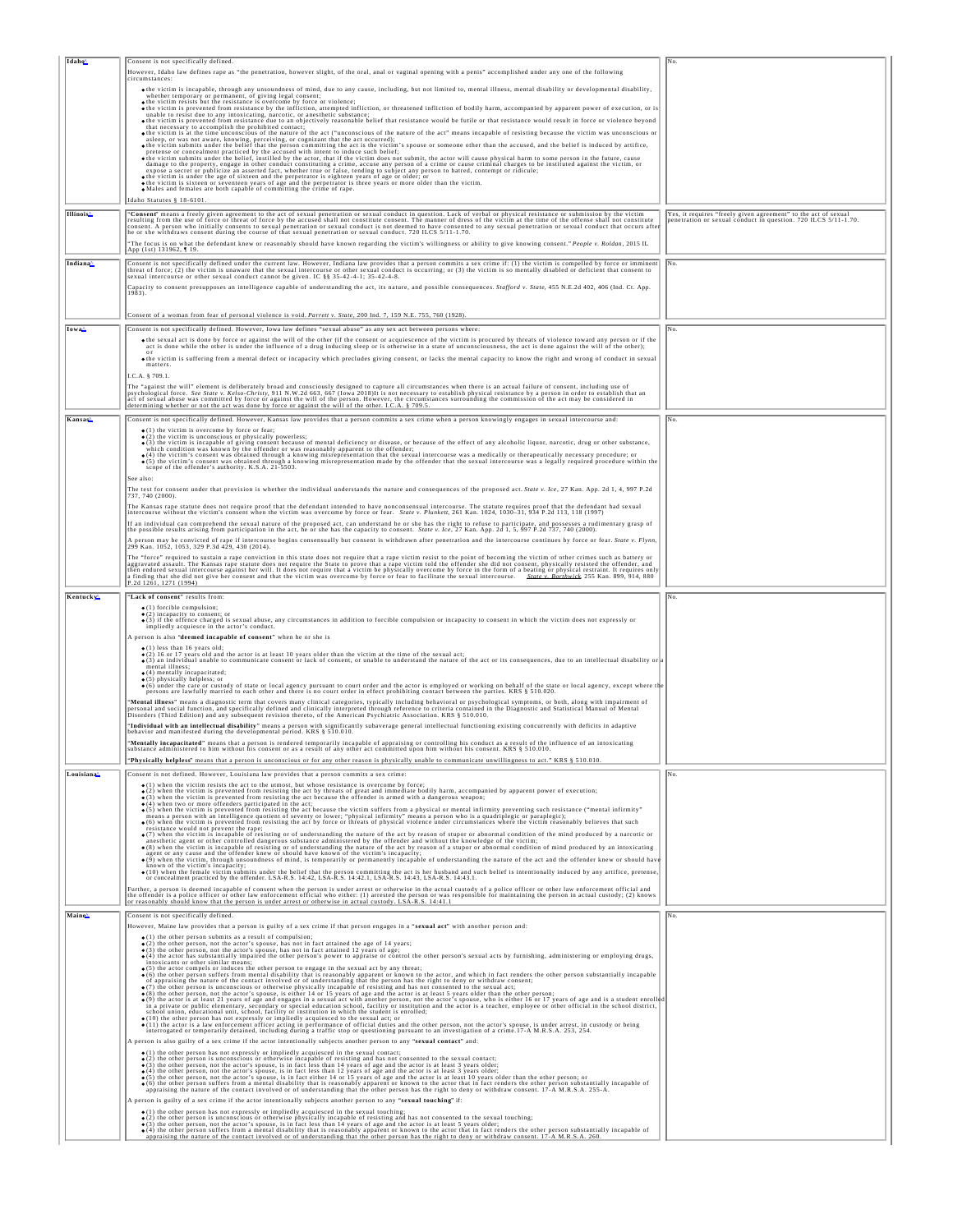|                                 | Consent is not specifically defined.                                                                                                                                                                                                                                                                                                                                                                                                                         |                                                                                                                                                |
|---------------------------------|--------------------------------------------------------------------------------------------------------------------------------------------------------------------------------------------------------------------------------------------------------------------------------------------------------------------------------------------------------------------------------------------------------------------------------------------------------------|------------------------------------------------------------------------------------------------------------------------------------------------|
|                                 | However, Maryland law provides that a person commits a sex crime if that person engages in "vaginal intercourse" or "sexual act" with another:                                                                                                                                                                                                                                                                                                               |                                                                                                                                                |
|                                 | • (1) by force, or the threat of force, without the consent of the other;<br>• (2) if the victim is a substantially cognitively impaired individual, a mentally incapacitated individual, or a physically helpless individual, a                                                                                                                                                                                                                             |                                                                                                                                                |
|                                 | act knows or reasonably should know that the victim is a substantially cognitively impaired individual, a mentally incapacitated individual, or a physically helpless<br>individual;                                                                                                                                                                                                                                                                         |                                                                                                                                                |
|                                 | • (3) if the victim is under the age of 14 years, and the person performing the act is at least 4 years older than the victim;                                                                                                                                                                                                                                                                                                                               |                                                                                                                                                |
|                                 | . (4) if the victim is 14 or 15 years old, and the person performing the act is at least 21 years old; or<br>●(5) if the victim is 14 or 15 years old, and the person performing the act is at least 4 years older than the vict                                                                                                                                                                                                                             |                                                                                                                                                |
|                                 | "Mentally incapacitated individual" means an individual who, because of the influence of a drug, narcotic, or intoxicating substance, or because of an act committed on the<br>individual without the individual's consent or awareness, is rendered substantially incapable of:                                                                                                                                                                             |                                                                                                                                                |
|                                 | $\bullet$ (1) appraising the nature of the individual's conduct; or<br>$\bullet$ (2) resisting vaginal intercourse, a sexual act, or sexual contact. MD Code, Criminal Law, § 3-301.                                                                                                                                                                                                                                                                         |                                                                                                                                                |
|                                 | "Physically helpless individual" means an individual who:                                                                                                                                                                                                                                                                                                                                                                                                    |                                                                                                                                                |
|                                 | 1.(1) is unconscious; or                                                                                                                                                                                                                                                                                                                                                                                                                                     |                                                                                                                                                |
|                                 | $\bullet$ (i) does not consent to vaginal intercourse, a sexual act, or sexual contact; and<br>o(ii) is physically unable to resist, or communicate unwillingness to submit to, vaginal intercourse, a sexual act, or sexual contact. MD Code, Criminal Law, § 3-301.                                                                                                                                                                                        |                                                                                                                                                |
|                                 | "Substantially cognitively impaired individual" means an individual who suffers from an intellectual disability or a mental disorder, either of which temporarily or                                                                                                                                                                                                                                                                                         |                                                                                                                                                |
|                                 | permanently renders the individual substantially incapable of:<br>(1) appraising the nature of the individual's conduct;                                                                                                                                                                                                                                                                                                                                     |                                                                                                                                                |
|                                 | · (2) resisting vaginal intercourse, a sexual act, or sexual contact; or<br>• (3) communicating unwillingness to submit to vaginal intercourse, a sexual act, or sexual contact. MD Code, Criminal Law, § 3-301.                                                                                                                                                                                                                                             |                                                                                                                                                |
|                                 |                                                                                                                                                                                                                                                                                                                                                                                                                                                              |                                                                                                                                                |
|                                 | Maryland law also provides that a person may not engage in sexual contact with another:                                                                                                                                                                                                                                                                                                                                                                      |                                                                                                                                                |
|                                 |                                                                                                                                                                                                                                                                                                                                                                                                                                                              |                                                                                                                                                |
|                                 | (1) if the victim is a substantially cognitively impaired individual, a mentally incapacitated individual, or a physically helpless individual, and the person performing the act is the person performing the state of the s                                                                                                                                                                                                                                |                                                                                                                                                |
|                                 | See also:                                                                                                                                                                                                                                                                                                                                                                                                                                                    |                                                                                                                                                |
|                                 | In the case of a conscious and competent victim, mere passivity on the victim's part will not establish the absence of consent. The law looks for express negation or implicit<br>negation as evidenced by some degree of physical resistance or an explanation of why the will to resist was overcome by force or fear of harm. Travis v. State, 218 Md. App.<br>[410, 428, 98 A.3d 281, 291 (2014).                                                        |                                                                                                                                                |
|                                 | It is well settled that the terms "against the will" and "without the consent" are synonymous in the law of rape. State v. Rusk, 289 Md. 230, 241, 424 A.2d 720, 725 (1981).                                                                                                                                                                                                                                                                                 |                                                                                                                                                |
|                                 |                                                                                                                                                                                                                                                                                                                                                                                                                                                              |                                                                                                                                                |
|                                 | Given the fact that consent must precede penetration, it follows in our view that although a woman may have consented to a sexual encounter, even to intercourse, if that<br>consent is withdrawn prior to the act of penetration                                                                                                                                                                                                                            |                                                                                                                                                |
| Massachusetts <sup>^</sup>      | Consent is not specifically defined. The standard in the sexual assault statutes is whether the accused compels the victim to submit by force and against his or her will, or                                                                                                                                                                                                                                                                                | Not specified.                                                                                                                                 |
|                                 | compels such person to submit by threat of bodily injury. Mass. Gen. Laws. Ann. Ch. 265 §22.                                                                                                                                                                                                                                                                                                                                                                 |                                                                                                                                                |
| Michigan                        | Consent is not specifically defined. The standard used in the sexual assault statutes is whether the accused used "force or coercion to accomplish the sexual [act]." Mich.<br>Comp. Laws. Ann. § 750.520b - e                                                                                                                                                                                                                                               | Not specified.                                                                                                                                 |
| Minnesota                       | "Consent" means words or overt actions by a person indicating a freely given present agreement to perform a particular sexual act with the actor. Consent does not mean the<br>existence of a prior or current social relationshi                                                                                                                                                                                                                            | Yes, the definition requires words or overt actions by a person                                                                                |
|                                 | . A person who is mentally incapacitated or physically helpless as defined by this section cannot consent to a sexual act.                                                                                                                                                                                                                                                                                                                                   | indicating a freely given present agreement to perform a particular<br>sexual act with the actor. Minn. Stat. § 609.341(4).                    |
|                                 | . Corroboration of the victim's testimony is not required to show lack of consent.                                                                                                                                                                                                                                                                                                                                                                           |                                                                                                                                                |
|                                 | Minn. Stat. § 609.341(4)                                                                                                                                                                                                                                                                                                                                                                                                                                     |                                                                                                                                                |
| Mississippi                     | Not defined.                                                                                                                                                                                                                                                                                                                                                                                                                                                 | Not specified.                                                                                                                                 |
| Missouri                        | Consent is not specifically defined<br>However, Missouri law provides that rape in the first degree is committed if the offender has sexual intercourse with another person who is incapacitated, incapable of consent                                                                                                                                                                                                                                       |                                                                                                                                                |
|                                 | or lacks the capacity to consent, or by use of forcible compulsion. Forcible compulsion includes the use of a substance administered without a victim's knowledge or consent or lacks the capacity to consent of the compulsio                                                                                                                                                                                                                               |                                                                                                                                                |
| Montana                         | The term "consent" means words or overt actions indicating a freely given arrangement to have sexual intercourse or sexual contact and is further defined, but not limited to:                                                                                                                                                                                                                                                                               | No, but resistance by the victim is not required to show lack of consent.                                                                      |
|                                 | • An expression of lack of consent through words or conduct means there is no consent or that consent has been withdrawn;                                                                                                                                                                                                                                                                                                                                    | Force, fear, or threat is sufficient alone to show lack of consent. Mont.<br>Code Ann. § 45-5-511(5).                                          |
|                                 | A current or previous dating or social or sexual relationship by itself or the manner of dress of the person involved with the accused in the conduct at issue does not<br>constitute consent; and                                                                                                                                                                                                                                                           |                                                                                                                                                |
|                                 | . Lack of consent may be inferred based on all of the surrounding circumstances and must be considered in determining whether a person gave consent.<br>The victim is incapable of consent because the victim is:                                                                                                                                                                                                                                            | Further, an expression of lack of consent through words or conduct<br>means there is no consent or that consent has been withdrawn, and lack   |
|                                 | <b>e</b> mentally disordered or incapacitated;                                                                                                                                                                                                                                                                                                                                                                                                               | of consent may be inferred based on all of the surrounding<br>circumstances and must be considered in determining whether a                    |
|                                 | ● physically helpless;<br>● overcome by deception, coercion, or surprise;                                                                                                                                                                                                                                                                                                                                                                                    | person gave consent. MCA 45-5-501                                                                                                              |
|                                 | oless than 16 years old;<br>o incarcerated in an adult or juvenile correctional, detention, or treatment facility or is on probation or parole and the perpetrator is an employee, contractor or volunteer of the supervising authority and has supervisor                                                                                                                                                                                                   |                                                                                                                                                |
|                                 | othis does not apply if the individuals are married to each other, and one of the individuals involved is on probation or parole and the other individual is a probation                                                                                                                                                                                                                                                                                     |                                                                                                                                                |
|                                 | or parole officer of a supervising authority.                                                                                                                                                                                                                                                                                                                                                                                                                |                                                                                                                                                |
|                                 | • receiving services from a youth care facility, and the perpetrator:<br>whas supervisory or disciplinary authority over the victim or is providing treatment to the victim; and                                                                                                                                                                                                                                                                             |                                                                                                                                                |
|                                 | o is an employee, contractor, or volunteer of the youth care facility; or<br>• (This does not apply if the individuals are married to each other and one of the individuals involved is a patient in or resident of a facility, i                                                                                                                                                                                                                            |                                                                                                                                                |
|                                 | community-based services, or is received services from a youth care facility and the other individual is an employee, contractor, or volunteer of the facility or<br>community based service.)                                                                                                                                                                                                                                                               |                                                                                                                                                |
|                                 | · admitted to a mental health facility, a community-based facility or a residential facility, or is receiving community-based services and the perpetrator:                                                                                                                                                                                                                                                                                                  |                                                                                                                                                |
|                                 | whas supervisory or disciplinary authority over the victim or is providing treatment to the victim; and                                                                                                                                                                                                                                                                                                                                                      |                                                                                                                                                |
|                                 | o is an employee, contractor or volunteer of the facility or community-based service.<br>• (This does not apply if the individuals are married to each other and one of the individuals involved is a patient in or resident of a<br>community-based services, or is received services from a youth care facility and the other individual is an employee, contractor, or volunteer of the facility or                                                       |                                                                                                                                                |
|                                 | community based service.)<br>our unitions in a criminal investigation or a person who is under investigation in a criminal matter and the perpetrator is a law enforcement officer who is involved with the case in which the victim is a witness or is bei                                                                                                                                                                                                  |                                                                                                                                                |
|                                 | . (This does not apply if the individuals are married to each other)                                                                                                                                                                                                                                                                                                                                                                                         |                                                                                                                                                |
|                                 | • a program participant in a private alternative adolescent resident or outdoor program and the perpetrator is a worker affiliated with the program                                                                                                                                                                                                                                                                                                          |                                                                                                                                                |
|                                 | This does not apply if the individuals are married to each other and one of the individuals involved is a program participant and the other individual is a worker                                                                                                                                                                                                                                                                                           |                                                                                                                                                |
|                                 | affiliated with the program.)<br>· a student of an elementary, middle, junior high or high school, whether public or nonpublic, and the perpetrator is not a student of an elementary, middle, junior high or                                                                                                                                                                                                                                                |                                                                                                                                                |
|                                 |                                                                                                                                                                                                                                                                                                                                                                                                                                                              |                                                                                                                                                |
|                                 | setting<br><b>•</b> (This does not apply if the individuals are married to each other)<br><b>•</b> (This does not apply if the individuals are maglect proceeding and the perpetrator is:<br>• a parent or guardian involved in a small check                                                                                                                                                                                                                |                                                                                                                                                |
|                                 | • Employed by the department of public health and human services for the purposes of carrying out the department's duties and<br>• Directly involved in the parent or guardian's case or involved in the supervision of the case<br>· a client receiving psychotherapy services and the perpetrator:                                                                                                                                                         |                                                                                                                                                |
|                                 | . Is providing or purporting to provide psychotherapy services to the victim or<br>Is an employee, contractor, or volunteer of a facility that provides or purports to provide psychotherapy services to the victim and the perpe                                                                                                                                                                                                                            |                                                                                                                                                |
|                                 | or disciplinary authority over the victim<br>• (This does not apply if the individuals are married to each other and one of the individuals involved is a psychotherapy client and the other individual is a                                                                                                                                                                                                                                                 |                                                                                                                                                |
|                                 | psychotherapist or an employee, contractor, or volunteer of a facility that provides or purports to provide psychotherapy services to the client.)                                                                                                                                                                                                                                                                                                           |                                                                                                                                                |
| Nebraska∆                       | Consent itself is not defined, however "without consent" means:                                                                                                                                                                                                                                                                                                                                                                                              | No.                                                                                                                                            |
|                                 | $\bullet$ (a)(i) The victim was compelled to submit due to the use of force or threat of force or coercion, or (ii) the victim expressed a lack of consent through words, or (iii) the<br>victim expressed a lack of consent through conduct, or (iv) the consent, if any was actually given, was the result of the actor's deception as to the identity of the actor or th                                                                                  |                                                                                                                                                |
|                                 | nature or purpose of the act on the part of the actor;<br>o (b) The victim need only resist, either verbally or physically, so as to make the victim's refusal to consent genuine and real and so as to reasonably make known to the<br>actor the victim's refusal to consent; and                                                                                                                                                                           |                                                                                                                                                |
|                                 | • (c) A victim need not resist verbally or physically where it would be useless or futile to do so.                                                                                                                                                                                                                                                                                                                                                          |                                                                                                                                                |
|                                 | Neb. Rev. Stat. §28-318(8).                                                                                                                                                                                                                                                                                                                                                                                                                                  |                                                                                                                                                |
| Nevada <sup>^</sup>             | Lack of consent results from:<br>$\bullet$ (1) force:                                                                                                                                                                                                                                                                                                                                                                                                        | No, there is no case law or statutory basis to suggest a requirement.                                                                          |
|                                 | $\bullet$ (2) threat of force; or<br>$\bullet$ (3) physical or mental incapacity of the victim. Nev. Rev. Stat. Ann. § 200.366(1).                                                                                                                                                                                                                                                                                                                           |                                                                                                                                                |
|                                 | Physical force is not a necessary element in commission of crime of rape: statute requires only commission of act of sexual penetration against the will of victim. McNair y.                                                                                                                                                                                                                                                                                |                                                                                                                                                |
|                                 | State, 825 P.2d 571, 575 108 Nev. 53, 57 (1992). Additionally, submission is not the equivalent of consent. Id.                                                                                                                                                                                                                                                                                                                                              |                                                                                                                                                |
| New<br>Hampshire <mark>≙</mark> | For purposes of the crime of aggravated felonious sexual assault, lack of consent can result when:                                                                                                                                                                                                                                                                                                                                                           | Yes. A person commits aggravated felonious sexual assault if he or she<br>engages in sexual penetration with a person that indicates by speech |
|                                 | othe actor overcomes the victim through the actual application of physical force, physical violence or superior physical strength;                                                                                                                                                                                                                                                                                                                           | or conduct that there is not freely given consent to performance of the sexual act. N.H. Rev. Stat. Ann. § 632-A:2(m).                         |
|                                 | othe victim is physically helpless to resist;<br>othe actor coerces the victim to submit by threatening to use physical violence or superior physical strength on the victim, and the victim believes that the actor has the<br>present ability to execute these threats;<br>• the actor coerces the victim to submit by threatening to retaliate against the victim, or any other person, and the victim believes that the actor has the ability to execute |                                                                                                                                                |
|                                 | these threats in the future;<br>othe victim submits under circumstances involving false imprisonment, kidnapping or extortion;                                                                                                                                                                                                                                                                                                                               |                                                                                                                                                |
|                                 | . the actor, without the prior knowledge or consent of the victim, administers or has knowledge of another person administering to the victim any intoxicating substance<br>which mentally incapacitates the victim;                                                                                                                                                                                                                                         |                                                                                                                                                |
|                                 | othe actor provides therapy, medical treatment or examination of the victim and in the course of that therapeutic or treating relationship or within one year of termination of                                                                                                                                                                                                                                                                              |                                                                                                                                                |
|                                 | that therapeutic or treating relationship:<br>• Acts in a manner or for purposes which are not professionally recognized as ethical or acceptable; or                                                                                                                                                                                                                                                                                                        |                                                                                                                                                |
|                                 | Uses this position as such provider to coerce the victim to submit;<br>except as between legally married spouses, the victim has a disability that renders him or her incapable of freely arriving at an independent choice as to<br>othe actor through concealment or by the element of surprise is able to cause sexual penetration with the victim before the victim has an adequate chance to flee or                                                    |                                                                                                                                                |
|                                 | resist.<br>• except as between legally married spouses, the victim is 13 years of age or older and under 16 years of age and:                                                                                                                                                                                                                                                                                                                                |                                                                                                                                                |
|                                 | o the actor is a member of the same household as the victim; or                                                                                                                                                                                                                                                                                                                                                                                              |                                                                                                                                                |
|                                 | • the actor is related by blood or affinity to the victim;<br>• except as between legally married spouses, the victim is 13 years of age or older and under 18 years of age and the actor is in a position of authority over the                                                                                                                                                                                                                             |                                                                                                                                                |
|                                 |                                                                                                                                                                                                                                                                                                                                                                                                                                                              |                                                                                                                                                |
|                                 | The vertical is a position of a state of the victim in the state of the state of the state of the vertical in the state of the state of the vertical in the state of the victim is less than 13 years of age; to submit;<br>The v                                                                                                                                                                                                                            |                                                                                                                                                |
|                                 | When the actor has direct supervisory or disciplinary authority over the victim by virtue of the victim being incarcerated in a correctional institution, the secure<br>psychiatric unit, or juvenile detention facility where th<br>the victim is on parole or probation or under juvenile probation.                                                                                                                                                       |                                                                                                                                                |
|                                 | N.H. Rev. Stat. Ann. § 632-A:2.<br>For purposes of the crime of felonious sexual assault (Class B), lack of consent can result when a person:                                                                                                                                                                                                                                                                                                                |                                                                                                                                                |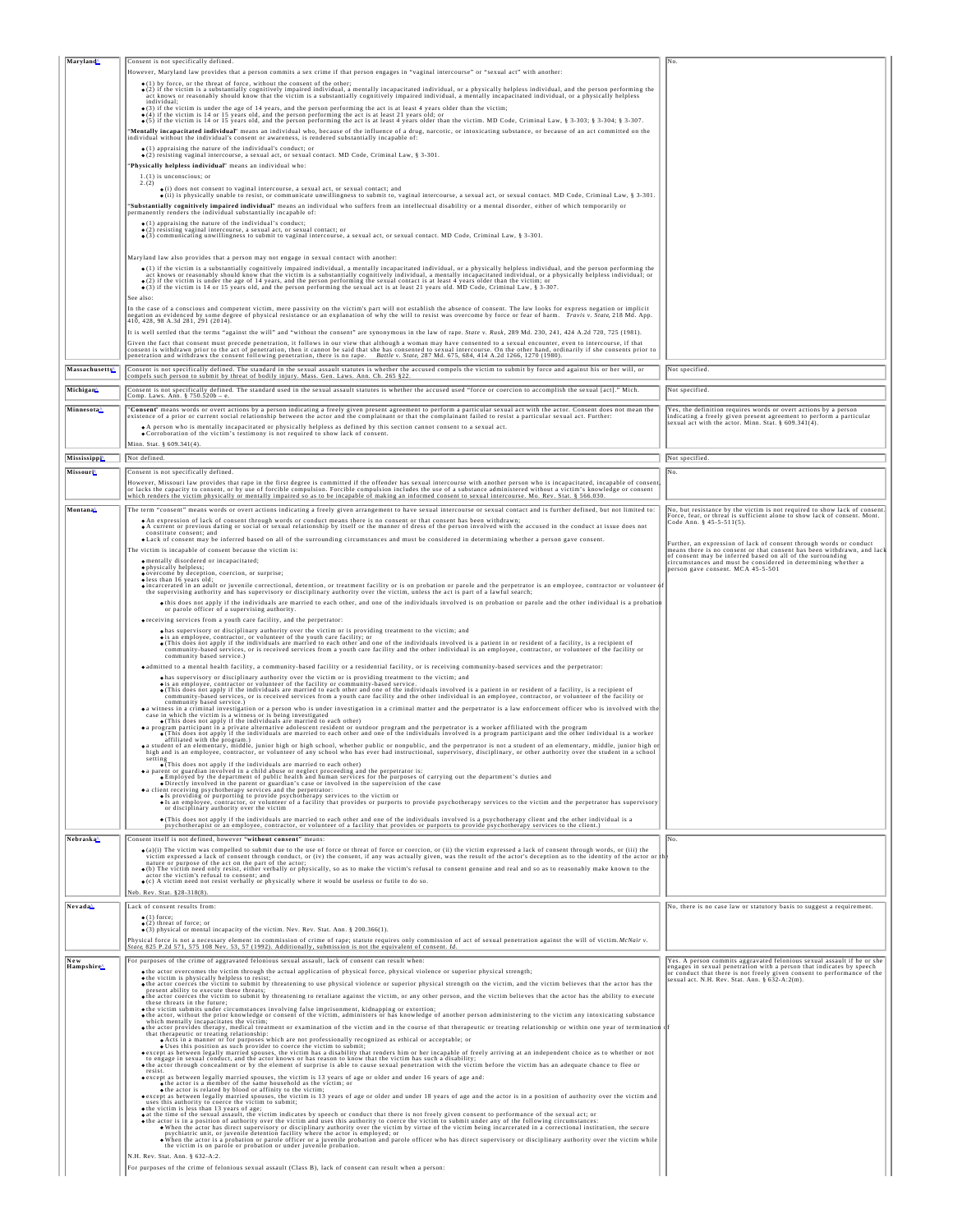|                             | · Engages in sexual penetration with a person, other than his legal spouse, who is 13 years of age or older and under 16 years of age where the age difference between the<br>actor and the other person is 4 years or more; or<br>· Engages in sexual contact with a person other than his legal spouse who is under 13 years of age.                                                                                                                                                                    |                                                                                                                                                                                                                                                 |
|-----------------------------|-----------------------------------------------------------------------------------------------------------------------------------------------------------------------------------------------------------------------------------------------------------------------------------------------------------------------------------------------------------------------------------------------------------------------------------------------------------------------------------------------------------|-------------------------------------------------------------------------------------------------------------------------------------------------------------------------------------------------------------------------------------------------|
|                             | · Engages in sexual contact with the person, or causes the person to engage in sexual contact on himself or herself in the presence of the actor, when the actor is in a<br>Franchise Control of authority over the person and uses that authority to coerce the victim to submit under any of the following circumstances:<br>Coerce the victim to submit under any of the following circumstances:<br>(a) When                                                                                          |                                                                                                                                                                                                                                                 |
|                             | (2) When the actor is a probation or parole officer or a juvenile probation and parole officer who has direct supervisory or disciplinary authority over the victim while victim is on parole or probation or under juvenile p                                                                                                                                                                                                                                                                            |                                                                                                                                                                                                                                                 |
| New Jersey                  | New Jersey's criminal code includes a generally applicable definition of consent as follows:<br>1. In general: The consent of the victim to conduct charged to constitute an offense or to the result thereof is a defense if such consent negates an element of the offense of precludes the infliction of the harm or evil s<br>2. Consent to bodily harm: When conduct is charged to constitute an offense because it causes or threatens bodily harm, consent to such conduct or to the infliction of | In order to establish effective consent by the putative victim of a sexual<br>assault, a defendant must demonstrate the presence of "affirmative and<br>freely-given permission" State v. Cuni, 733 A.2d 414, 424, 159 N.J.<br>584, 603 (1999). |
|                             | such harm is a defense if:<br>1. The bodily harm consented to or threatened by the conduct consented to is not serious; or<br>2. The conduct and the harm are reasonably foreseeable hazards of joint participation in a concerted activity of a kind not forbidden by law; or 3. The consent establishes a justification for the conduct under chapter 3 of<br>3. Ineffective Consent Unless otherwise provided by the code or by the law defining the offense, assent does not constitute consent if:   |                                                                                                                                                                                                                                                 |
|                             | 1. It is given by a person who is legally incompetent to authorize the conduct charged to constitute the offense; or<br>2. It is given by a person who by reason of youth, mental disease or defect or intoxication is manifestly<br>reasonable judgment as to the nature of harmfulness of the conduct charged to constitute an offense; or<br>3. It is induced by force, duress or deception of a kind sought to be prevented by the law defining the offense.                                          |                                                                                                                                                                                                                                                 |
| New Mexico <sup>n</sup>     | N.J. Stat. Ann. § 2C:2-10<br>New Mexico does not specifically define "consent." However, New Mexico defines "force or coercion" as:                                                                                                                                                                                                                                                                                                                                                                       | No.                                                                                                                                                                                                                                             |
|                             | (1) the use of physical force or physical violence;<br>(2) the use of threats to use physical violence or physical force against the victim or another when the victim believes that there is a present ability to execute the threats;                                                                                                                                                                                                                                                                   |                                                                                                                                                                                                                                                 |
|                             | ●(3) the use of threats, including threats of physical punishment, kidnapping, extortion or retaliation directed against the victim or another when the victim believes that<br>there is an ability to execute the threats:<br>o (4) the perpetration of criminal sexual penetration or criminal sexual contact when the perpetrator knows or has reason to know that the victim is unconscious, asleep o                                                                                                 |                                                                                                                                                                                                                                                 |
|                             | otherwise physically helpless or suffers from a mental condition that renders the victim incapable of understanding the nature or consequences of the act; or<br>The perpetration of criminal sexual penetration or criminal sexual contact by a psychotherapy. The perpetration of criminal sexual contact by a psychotherapy or within a period of one year following the termination of psyc                                                                                                           |                                                                                                                                                                                                                                                 |
|                             | Physical or verbal resistance of the victim is not an element of force or coercion. New Mexico Statutes §30-9-10.                                                                                                                                                                                                                                                                                                                                                                                         |                                                                                                                                                                                                                                                 |
| New York <sup>A</sup>       | Under New York law, lack of consent results from:                                                                                                                                                                                                                                                                                                                                                                                                                                                         | No.                                                                                                                                                                                                                                             |
|                             | $\bullet$ (1) forcible compulsion;<br>$\bullet$ (2) incapacity to consent;<br>(3) where the offense charged is sexual abuse or forcible touching, any circumstances, in addition to forcible compulsion or incapacity to consent, in which the victim does                                                                                                                                                                                                                                                |                                                                                                                                                                                                                                                 |
|                             | not expressly or impliedly acquiesce in the actor's conduct; or<br>person is deemed incapable of consent when he or she is:                                                                                                                                                                                                                                                                                                                                                                               |                                                                                                                                                                                                                                                 |
|                             | (a) less than seventeen years old; or<br>(b) mentally disabled; or<br>(c) mentally incapacitated; or                                                                                                                                                                                                                                                                                                                                                                                                      |                                                                                                                                                                                                                                                 |
|                             | (d) physically helpless:<br>or in state custody                                                                                                                                                                                                                                                                                                                                                                                                                                                           |                                                                                                                                                                                                                                                 |
|                             | or when the victim clearly expressed that he or she did not consent to engage in such act, and a reasonable person in the actor's situation would have understood such<br>person's words and acts as an expression of lack of consent to such act under all the circumstances. New York Penal Law §130.05.                                                                                                                                                                                                |                                                                                                                                                                                                                                                 |
| North Carolina <sup>^</sup> | North Carolina does not specifically define "consent."<br>The concepts of "force" and "against the will of the other person" are used in the statute.                                                                                                                                                                                                                                                                                                                                                     | No.                                                                                                                                                                                                                                             |
|                             | N.C.G.S.A. § 14-27.20 defines "Against the will of the other person." as either of the following:<br>a. Without consent of the other person                                                                                                                                                                                                                                                                                                                                                               |                                                                                                                                                                                                                                                 |
|                             | b. After consent is revoked by the other person, in a manner that would cause a reasonable person to<br>believe consent is revoked.                                                                                                                                                                                                                                                                                                                                                                       |                                                                                                                                                                                                                                                 |
|                             | A threat of serious bodily harm which reasonably places fear in a person's mind is sufficient to demonstrate the use of force and the lack of consent. State v. Morrison, 94 N.C.<br>App. 517, 522, 380 S.E.2d 608, 611 (1989)                                                                                                                                                                                                                                                                            |                                                                                                                                                                                                                                                 |
|                             | Additionally, submission, including submission due to fear, fright, coercion or realization that in the particular situation resistance is futile is not consent. State v. Ricks, 34 RIC. App. 734, 735, 239 S.E.2d 602, 603 (<br>a rape conviction.").                                                                                                                                                                                                                                                   |                                                                                                                                                                                                                                                 |
|                             | A child under the age of 12 is presumed incapable of consent. See State v. Summit, 45 N.C. App. 481 (1980).                                                                                                                                                                                                                                                                                                                                                                                               |                                                                                                                                                                                                                                                 |
| North Dakota                | North Dakota does not specifically define "consent." However, "sexual imposition" is a crime defined in NDCC § 12.1-20-04 as:<br>A person who engages in a sexual act or sexual contact with another, or who causes another to engage in a sexual act or sexual contact, is guilty of a class B felony if the actor                                                                                                                                                                                       | No.                                                                                                                                                                                                                                             |
|                             | compels the other person to submit by any threat or coercion that would render a person reasonably incapable of resisting.<br>The statute defines "coercion" in §12.1-20-02 as:                                                                                                                                                                                                                                                                                                                           |                                                                                                                                                                                                                                                 |
|                             | oto exploit fear or anxiety through intimidation, compulsion, domination, or control with the intent to compel conduct or compliance.<br>Additionally, "gross sexual imposition" is a crime defined in § 12.1-20-03 as:                                                                                                                                                                                                                                                                                   |                                                                                                                                                                                                                                                 |
|                             | A person who engages in a sexual act with another, or who causes another to engage in a sexual act, is guilty of an offense if:<br>. That person compels the victim to submit by force or by threat of imminent death, serious bodily injury, or kidnapping, to be inflicted on any human being;                                                                                                                                                                                                          |                                                                                                                                                                                                                                                 |
|                             | . That person or someone with that person's knowledge has substantially impaired the victim's power to appraise or control the victim's conduct by administering<br>or employing without the victim's knowledge intoxicants, a controlled substance as defined in chapter 19-03.1, or other means with intent to prevent resistance;<br>• That person knows or has reasonable cause to believe that the victim is unaware that a sexual act is being committed upon him or her;                           |                                                                                                                                                                                                                                                 |
|                             | . That victim is less than fifteen years old; or<br>That person knows or has reasonable cause to believe that the other person suffers from a mental disease or defect which renders him or her incapable of understanding the                                                                                                                                                                                                                                                                            |                                                                                                                                                                                                                                                 |
| Ohio <sup>^</sup>           | nature of his or her conduct.<br>Ohio does not specifically define "consent."                                                                                                                                                                                                                                                                                                                                                                                                                             | No.                                                                                                                                                                                                                                             |
|                             | However, for the purpose of preventing resistance, the offender substantially impairs the other person's judgment or control by administering any drug, intoxicant, or controlled substance to the other person surreptitiousl                                                                                                                                                                                                                                                                            |                                                                                                                                                                                                                                                 |
|                             | The other person's ability to resist or consent is substantially impaired because of a mental or physical condition or because of advanced age, and the offender knows or has<br>reasonable cause to believe that the other person's ability to resist or consent is substantially impaired because of a mental or physical condition or because of advanced age.                                                                                                                                         |                                                                                                                                                                                                                                                 |
|                             | No person shall engage in sexual conduct with another when the offender purposely compels the other person to submit by force or threat of force.                                                                                                                                                                                                                                                                                                                                                         |                                                                                                                                                                                                                                                 |
|                             | A victim need not prove physical resistance to the offender. See, R.C. § 2907.02. Rape; evidence; marriage or cohabitation not defenses to rape charges                                                                                                                                                                                                                                                                                                                                                   |                                                                                                                                                                                                                                                 |
|                             | Also, submission to sexual conduct as a result of fear may be sufficient in proving lack of consent as physical force or threat of physical force need not be shown to prove rape<br>merely the overcoming of the victim's will b                                                                                                                                                                                                                                                                         |                                                                                                                                                                                                                                                 |
| Oklahoma <sup>^</sup>       | The term "consent" means the affirmative, unambiguous and voluntary agreement to engage in a specific sexual activity during a sexual encounter which can be revoked at<br>any time.                                                                                                                                                                                                                                                                                                                      | Yes. The term "consent" means the affirmative, unambiguous and<br>voluntary agreement to engage in a specific sexual activity during a<br>sexual encounter which can be revoked at any time. Okla. Stat. tit. 21                                |
|                             | Consent cannot be given by an individual who:<br>· is asleep or is mentally or physically incapacitated either through the effect of drugs or alcohol or for any other reason, or                                                                                                                                                                                                                                                                                                                         | \$113                                                                                                                                                                                                                                           |
|                             | $\bullet$ is under duress, threat, coercion or force<br>Consent cannot be inferred under circumstances in which consent is not clear including, but not limited to:                                                                                                                                                                                                                                                                                                                                       |                                                                                                                                                                                                                                                 |
|                             | • the absence of an individual saving "no" or "stop", or<br>$\bullet$ the existence of a prior or current relationship or sexual activity.                                                                                                                                                                                                                                                                                                                                                                |                                                                                                                                                                                                                                                 |
|                             | Okla. Stat. tit. 21, § 113                                                                                                                                                                                                                                                                                                                                                                                                                                                                                |                                                                                                                                                                                                                                                 |
| Oregon <sup>A</sup>         | Oregon does not specifically define "consent." However, a person is considered incapable of consenting to a sexual act if the person is:<br>$\bullet$ (a) under 18 years of age:<br>$\bullet$ (b) mentally defective;                                                                                                                                                                                                                                                                                     | $N/A$ .                                                                                                                                                                                                                                         |
|                             | $\bullet$ (c) mentally incapacitated; or<br>• (d) physically helpless.                                                                                                                                                                                                                                                                                                                                                                                                                                    |                                                                                                                                                                                                                                                 |
|                             | A lack of verbal or physical resistance does not, by itself, constitute consent but may be considered by the trier of fact along with all other relevant evidence.<br>Or. Rev. Stat. § 163.315.                                                                                                                                                                                                                                                                                                           |                                                                                                                                                                                                                                                 |
| Pennsylvania <sup>4</sup>   | Pennsylvania does not specifically define "consent." However, a person commits a felony of the first degree when the person engages in sexual intercourse with a complainant. N/A.                                                                                                                                                                                                                                                                                                                        |                                                                                                                                                                                                                                                 |
|                             | $\bullet$ (1) By forcible compulsion:<br>•(2) By threat of forcible compulsion that would prevent resistance by a person of reasonable resolution;<br>•(3) Who is unconscious or where the person knows that the complainant is unaware that the sexual intercourse is oc<br>of the complainant, drugs, intoxicants or other means for the purpose of preventing resistance; or<br>• (5) Who suffers from a mental disability which renders the complainant incapable of consent. 18 Pa.C.S.A. § 3121.    |                                                                                                                                                                                                                                                 |
|                             | "Forcible compulsion" is defined as "compulsion by use of physical, intellectual, moral, emotional or psychological force, either express or implied. The term includes, but is<br>not limited to, compulsion resulting in anothe                                                                                                                                                                                                                                                                         |                                                                                                                                                                                                                                                 |
|                             | Further, resistance is not required. The alleged victim need not resist the actor in prosecutions under this chapter: Provided, however, That nothing in this section shall be<br>construed to prohibit a defendant from introduc                                                                                                                                                                                                                                                                         |                                                                                                                                                                                                                                                 |
| Puerto Rico                 | Puerto Rico does not specifically define "consent." Any person who performs sexual penetration, whether vaginal, anal, oral-genital, digital or instrumental under any of the<br>following circumstances commits a severe second                                                                                                                                                                                                                                                                          | $N/A$ .                                                                                                                                                                                                                                         |
|                             | o If the victim has not yet reached the age of sixteen (16) at the time of the event;<br>of the victor mand disability or illness, whether temporary or permanent, the victim is unable to understand the nature of the act at the time of its commission;<br>• If the victim has been compelled into the act by means of                                                                                                                                                                                 |                                                                                                                                                                                                                                                 |
|                             | <b>CONSIDERATION CONSIDERATION CONSIDERATION CONSIDERATION CONSIDERATION CONSIDERATION CONSIDERATION CONSIDERATION CONSIDERATION CONSIDERATION CONSIDERATION CONSIDERATION CONSIDERATION CONSIDERATION</b>                                                                                                                                                                                                                                                                                                |                                                                                                                                                                                                                                                 |
|                             | parties;<br>• If the accused person is a relative of the victim, by ascendancy or descendancy, or consanguinity, adoption or affinity, or collateral by consanguinity or adoption up to the                                                                                                                                                                                                                                                                                                               |                                                                                                                                                                                                                                                 |
|                             | third degree; or<br>unively experient also advantage of the trust deposited in him/her by the victim because there is a relationship of superiority because the victim is under historic product and the accused person in the accused person in t                                                                                                                                                                                                                                                        |                                                                                                                                                                                                                                                 |
|                             | Puerto Rico Stat. tit. 33 § 4770.                                                                                                                                                                                                                                                                                                                                                                                                                                                                         |                                                                                                                                                                                                                                                 |
|                             |                                                                                                                                                                                                                                                                                                                                                                                                                                                                                                           |                                                                                                                                                                                                                                                 |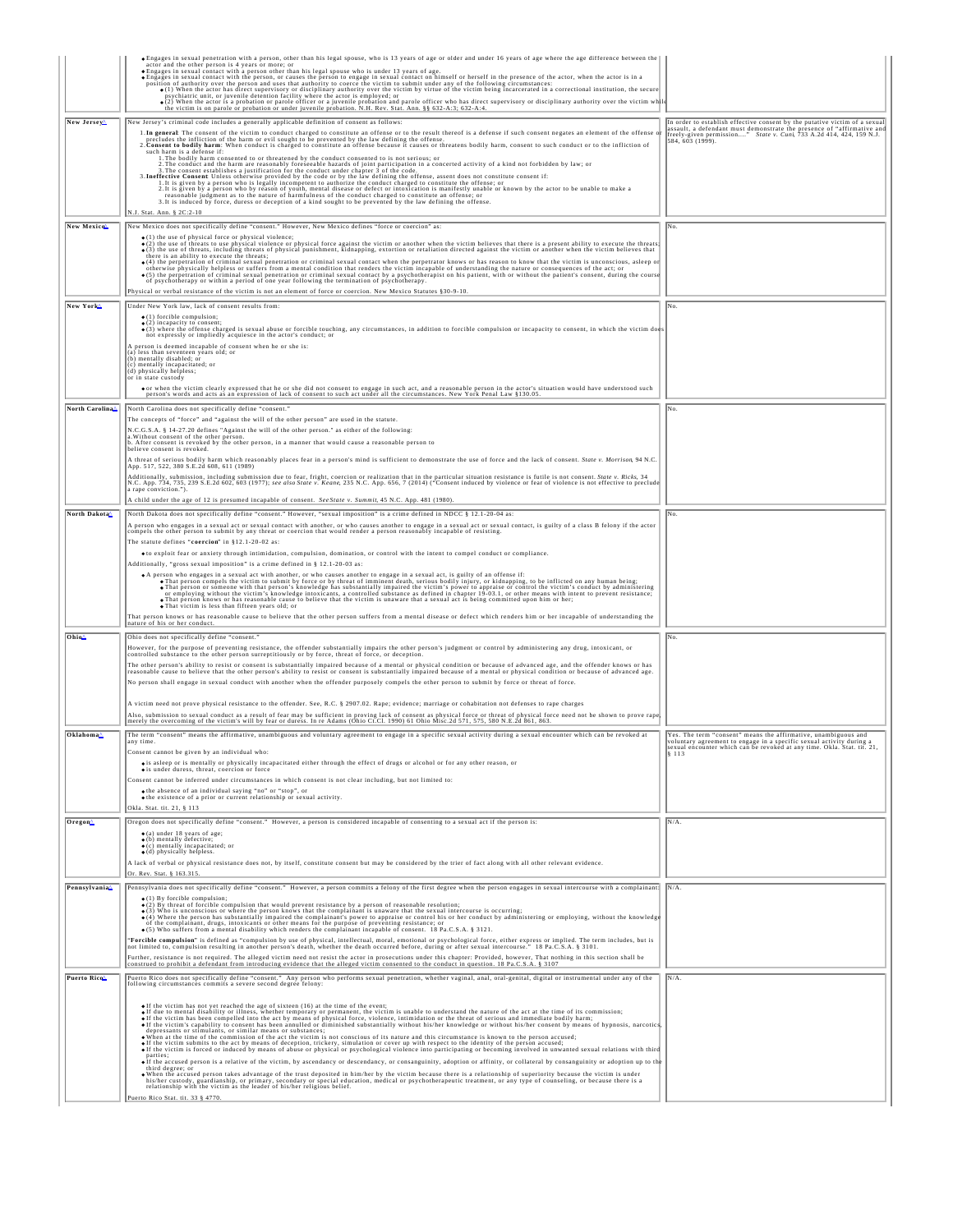| Rhode Island                | Rhode Island does not specifically define "consent." A person is guilty of first degree sexual assault if he or she engages in sexual penetration with another person, and if any<br>of the following circumstances exist:                                                                                                                                                                                                 |                                           |
|-----------------------------|----------------------------------------------------------------------------------------------------------------------------------------------------------------------------------------------------------------------------------------------------------------------------------------------------------------------------------------------------------------------------------------------------------------------------|-------------------------------------------|
|                             | • (1) The accused, not being the spouse, knows or has reason to know that the victim is mentally incapacitated, mentally disabled, or physically helpless;<br>$\bullet$ (2) The accused uses force or coercion;                                                                                                                                                                                                            |                                           |
|                             | $\bullet$ (3) The accused, through concealment or by the element of surprise, is able to overcome the victim; or<br>• (4) The accused engages in the medical treatment or examination of the victim for the purpose of sexual arousal, gratification, or stimulation. R.I. Gen. Laws § 11-37-2.                                                                                                                            |                                           |
|                             | A person is guilty of second degree sexual assault if he or she engages in sexual contact with another person and if any of the following circumstances exist:                                                                                                                                                                                                                                                             |                                           |
|                             | · (1) The accused knows or has reason to know that the victim is mentally incapacitated, mentally disabled, or physically helpless.<br>•(2) The accused uses force, element of surprise, or coercion.<br>•(3) The accused engages in the medical treatment or examination of the victim for the purpose of sexual arousal, gratification, or stimulation, R.I. Gen. Law                                                    |                                           |
|                             |                                                                                                                                                                                                                                                                                                                                                                                                                            |                                           |
|                             | A person is guilty of third degree sexual assault if he or she is over the age of eighteen (18) years and engaged in sexual penetration with another person over the age of fourteen (14) years and under the age of consent,                                                                                                                                                                                              |                                           |
|                             | "Force or coercion" means when the accused does any of the following:                                                                                                                                                                                                                                                                                                                                                      |                                           |
|                             | · (i) Uses or threatens to use a weapon, or any article used or fashioned in a manner to lead the victim to reasonably believe it to be a weapon;<br>• (ii) Overcomes the victim through the application of physical force or physical violence;<br>• (iii) Overcomes the victim through the application of physical force or physical violence;<br>• (iii) Coerces the victim to submit                                   |                                           |
|                             | these threats: or<br>(iv) Coerces the victim to submit by threatening to at some time in the future murder, inflict serious bodily injury upon or kidnap the victim or any other person and the victim                                                                                                                                                                                                                     |                                           |
|                             | reasonably believes that the accused has the ability to execute this threat. R.I. Gen Laws § 11-37-1(2).                                                                                                                                                                                                                                                                                                                   |                                           |
| South Carolina≙             | South Carolina does not specifically define "consent." A person is guilty of criminal sexual conduct in the first degree if the actor engages in sexual battery with the victim and No.<br>if any one or more of the following circumstances are proven:                                                                                                                                                                   |                                           |
|                             | $\bullet$ (a) The actor uses aggravated force to accomplish sexual battery;<br>o (b) The victim submits to sexual battery by the actor under circumstances where the victim is also the victim of forcible confinement, kidnapping, trafficking in persons,                                                                                                                                                                |                                           |
|                             | robbery, extortion, burglary, housebreaking, or any other similar offense or act; or<br>• (c) The actor causes the victim, without the victim's consent, to become mentally incapacitated or physically helpless by administering<br>delivering, or causing to be administered, distributed, dispensed, or delivered a controlled substance, a controlled substance analogue, or any intoxicating substance.               |                                           |
|                             | S.C. Code Ann. § 16-3-652.<br>Aggravated force" means that the actor uses physical force or physical violence of a high and aggravated nature to overcome the victim or includes the threat of the use of a                                                                                                                                                                                                                |                                           |
|                             | deadly weapon. S.C. Code Ann. § 16-3-651(c).                                                                                                                                                                                                                                                                                                                                                                               |                                           |
|                             | A person is guilty of criminal sexual conduct in the second degree if the actor uses aggravated coercion to accomplish sexual battery. S.C. Code Ann. § 16-3-653(1).<br>"Aggravated coercion" means that the actor threatens to use force or violence of a high and aggravated nature to overcome the victim or another person, if the victim                                                                              |                                           |
|                             | reasonably believes that the actor has the present ability to carry out the threat, or threatens to retaliate in the future by the infliction of physical harm, kidnapping or extortion, and the future of the infliction of p                                                                                                                                                                                             |                                           |
|                             | A person is guilty of criminal sexual conduct in the third degree if the actor engages in sexual battery with the victim and if any one or more of the following circumstances are<br>proven:(a) The actor uses force or coercion to accomplish the sexual battery in the absence of aggravating circumstances; or                                                                                                         |                                           |
|                             | (b) The actor knows or has reason to know that the victim is mentally defective, mentally incapacitated, or physically helpless and aggravated force or aggravated coercion was<br>not used to accomplish sexual battery. S.C. Code Ann. § 16-3-654.                                                                                                                                                                       |                                           |
|                             | "Mentally defective" means that a person suffers from a mental disease or defect which renders the person temporarily or permanently incapable of appraising the nature of<br>his or her conduct. S.C. Code Ann. $§$ 16-3-651(e).                                                                                                                                                                                          |                                           |
|                             | "Mentally incapacitated" means that a person is rendered temporarily incapable of appraising or controlling his or her conduct whether this condition is produced by illness,<br>defect, the influence of a substance or from some other cause. S.C. Code Ann. § 16-3-651(f).                                                                                                                                              |                                           |
|                             | "Physically helpless" means that a person is unconscious, asleep, or for any other reason physically unable to communicate unwillingness to an act. S.C. Code Ann. §                                                                                                                                                                                                                                                       |                                           |
| South Dakota                | South Dakota does not provide a definition for consent, but it provides that no consent exists for an act of sexual penetration accomplished with any person under the                                                                                                                                                                                                                                                     | No.                                       |
|                             | following circumstances:                                                                                                                                                                                                                                                                                                                                                                                                   |                                           |
|                             | • (1) If the victim is less than thirteen years of age;<br>• (2) Through the use of force, coercion, or threats of immediate and great bodily harm against the victim or other persons within the victim's presence, accompanied<br>apparent power of execution;                                                                                                                                                           |                                           |
|                             | • (3) If the victim is incapable, because of physical or mental incapacity, of giving consent to such act;<br>• (4) If the victim is incapable of giving consent because of any intoxicating, narcotic, or anesthetic agent or hy                                                                                                                                                                                          |                                           |
| Tennessee <sup>4</sup>      | • (5) If the victim is 13 years of age, but less than 16 years of age, and the perpetrator is at least 3 years older than the victim. S.D. Code §22-22-1.<br>Tennessee does not provide a definition for consent, but it provides that rape is unlawful sexual penetration of a victim by the defendant or of the defendant by a victim                                                                                    | No.                                       |
|                             | accompanied by any of the following circumstances:<br>• (1) Force or coercion is used to accomplish the act;                                                                                                                                                                                                                                                                                                               |                                           |
|                             | o (2) The sexual penetration is accomplished without the consent of the victim and the defendant knows or has reason to know at the time of the penetration that the victim<br>did not consent:                                                                                                                                                                                                                            |                                           |
|                             | (3) The defendant knows or has reason to know that the victim is mentally defective, mentally incapacitated or physically helpless; or<br>• (4) The sexual penetration is accomplished by fraud. Tenn. Code Ann. §39-13-503.                                                                                                                                                                                               |                                           |
|                             | "Coercion" means threat of kidnapping, extortion, force or violence to be performed immediately or in the future or the use of parental, custodial, or official authority over a<br>child less than fifteen (15) years of age.                                                                                                                                                                                             |                                           |
|                             | "Mentally defective" means that a person suffers from a mental disease or defect which renders that person temporarily or permanently incapable of appraising the nature of<br>the person's conduct:                                                                                                                                                                                                                       |                                           |
|                             | "Mentally incapacitated" means that a person is rendered temporarily incapable of appraising or controlling the person's conduct due to the influence of a narcotic, anesthetic<br>or other substance administered to that person without the person's consent, or due to any other act committed upon that person without the person's consent;                                                                           |                                           |
|                             | "Physically helpless" means that a person is unconscious, asleep or for any other reason physically or verbally unable to communicate unwillingness to do an act;                                                                                                                                                                                                                                                          |                                           |
|                             | See, T. C. A. § 39-13-501                                                                                                                                                                                                                                                                                                                                                                                                  |                                           |
|                             | Sexual battery is unlawful sexual contact with a victim by the defendant or the defendant by a victim accompanied by any of the following circumstances:                                                                                                                                                                                                                                                                   |                                           |
|                             | • (1) Force or coercion is used to accomplish the act;<br>• (2) The sexual contact is accomplished without the consent of the victim and the defendant knows or has reason to know at the time of the contact that the victim di                                                                                                                                                                                           |                                           |
|                             | $\bullet$ (3) The defendant knows or has reason to know that the victim is mentally defective, mentally incapacitated or physically helpless; or $\bullet$ (4) The sexual contact is accomplished by fraud. Tenn. Code Ann. §39-13-505.                                                                                                                                                                                    |                                           |
| Texas <sup>4</sup>          | Under Texas law, sexual assault "without the consent" of the other person arises when:<br>· (1) the actor compels the other person to submit or participate by the use of physical force, violence, or coercion;                                                                                                                                                                                                           | No.                                       |
|                             | $\bullet$ (2) the actor compels the other person to submit or participate by threatening to use force or violence against the other person or to cause harm to the other person, and<br>the other person believes that the actor has t                                                                                                                                                                                     |                                           |
|                             | · (4) the actor knows that as a result of mental disease or defect the other person is at the time of the sexual assault incapable either of appraising the nature of the act or<br>of resisting it:                                                                                                                                                                                                                       |                                           |
|                             | o (5) the other person has not consented and the actor knows the other person is unaware that the sexual assault is occurring;<br>(6) the actor has intentionally impaired the other person's power to appraise or control the other person's conduct by administering any substance without the other                                                                                                                     |                                           |
|                             | person's knowledge;<br>• (7) the actor compels the other person to submit or participate by threatening to use force or violence against any person, and the other person believes that the actor<br>has the ability to execute the threat;                                                                                                                                                                                |                                           |
|                             | (8) the actor is a public servant who coerces the other person to submit or participate:<br>o (9) the actor is a mental health services provider or a health care services provider who causes the other person, who is a patient or former patient of the actor, to submit                                                                                                                                                |                                           |
|                             | or participate by exploiting the other person's emotional dependency on the actor;<br>(10) the actor is a clergyman who causes the other person to submit or participate by exploiting the other person's emotional dependency on the clergyman in the<br>clergyman's professional character as spiritual adviser;                                                                                                         |                                           |
|                             | · (11) the actor is an employee of a facility where the other person is a resident, unless the employee and resident are formally or informally married to each other under<br>the Texas Family Code: or<br>o (12) the actor is a health care services provider who, in the course of performing an assisted reproduction procedure on the other person, uses human reproductive                                           |                                           |
|                             | material from a donor knowing that the other person has not expressly consented to the use of material from that donor.                                                                                                                                                                                                                                                                                                    |                                           |
| Utah                        | Texas Code Ann. §22.011(b)<br>Under Utah law, sexual offenses "without consent" of the victim arise when:                                                                                                                                                                                                                                                                                                                  | No.                                       |
|                             | · (a) the victim expresses lack of consent through words or conduct;                                                                                                                                                                                                                                                                                                                                                       |                                           |
|                             | (b) the actor overcomes the victim through the actual application of physical force or violence;<br>$\bullet$ (c) the actor is able to overcome the victim through concealment or by the element of surprise;<br>$\bullet$ (d)                                                                                                                                                                                             |                                           |
|                             | (i) the actor coerces the victim to submit by threatening to retaliate in the immediate future against the victim or any other person, and the victim perceives at the<br>time that the actor has the ability to execute this threat, or<br>$\bullet$ (ii) the actor coerces the victim to submit by threatening to retaliate in the future against the victim or any other person, and the victim believes at             |                                           |
|                             | actor has the ability to execute this threat;<br>• (b) retaliate" includes threats of physical force, kidnapping, or extortion)<br>• (e) the actor knows the victim is unconscious, unaware that the act is occurring, or physically unable to resist;                                                                                                                                                                     |                                           |
|                             | o (f) the actor knows or reasonably should know that the victim has a mental disease or defect, which renders the victim unable to appraise the nature of the act, resist the                                                                                                                                                                                                                                              |                                           |
|                             | act, understand the possible consequences to the victim's health or safety, or appraise the nature of the relationship between the actor and the victim;;<br>• (g) the actor knows that the victim submits or participates becaus<br>· (h) the actor intentionally impaired the power of the victim to appraise or control his or her conduct by administering any substance without the victim's knowledge;               |                                           |
|                             | $\bullet$ (i) the victim is younger than 14 years of age;<br>o(j) the victim is younger than 18 years of age and at the time of the offense the actor was the victim's parent, stepparent, adoptive parent, or legal guardian or occupied a<br>position of special trust in relation to the victim;                                                                                                                        |                                           |
|                             | of the victim is 14 years of age or older, but younger than 18 years of age, and the actor is more than three years older than the victim and entices or coerces the victim<br>submit or participate, under circumstances not amo                                                                                                                                                                                          |                                           |
|                             | (1) the actor is a health professional or religious counselor, the act is committed under the guise of providing professional diagnosis, counseling, or treatment, and at the time of<br>the act the victim reasonably believed that the act was for medically or professionally appropriate diagnosis, counseling, or treatment to the extent that resistance by the victim<br>could not reasonably be expected to have b |                                           |
| Vermont <sup>^</sup>        | Consent" means words or actions by a person indicating a voluntary agreement to engage in a sexual act. 13 Vermont Stat. Ann. §3251(3).                                                                                                                                                                                                                                                                                    | No.                                       |
|                             | Additionally, a person will be deemed to have acted without the consent of the other person where the actor:                                                                                                                                                                                                                                                                                                               |                                           |
|                             | $\bullet$ (A) knows that the other person is mentally incapable of understanding the nature of the sexual act or lewd and lascivious conduct; or $\bullet$ (B) knows that the other person is not physically capable of resisting, or d                                                                                                                                                                                    |                                           |
|                             | . (C) knows that the other person is unaware that a sexual act or lewd and lascivious conduct is being committed; or<br>· (D) knows that the other person is mentally incapable of resisting, or declining consent to, the sexual act or lewd and lascivious conduct, due to a mental condition or a<br>psychiatric or developmental disability.                                                                           |                                           |
|                             | 13 Vermont Stat. Ann. §3254.                                                                                                                                                                                                                                                                                                                                                                                               |                                           |
| Virgin Islands <sup>^</sup> | Consent is not specifically defined. However, there is no consent in circumstances when:                                                                                                                                                                                                                                                                                                                                   | No                                        |
|                             | · (a) a person's resistance is prevented by fear of immediate and great bodily harm (Williams v. Virgin Islands, No. CRIM. 2007-0008, 2011 WL 4072738 (V.I. Sept. 12,<br>· (b) either force, intimidation, or abuse of a position of authority is used to accomplish a sexual act. Francis v. People, No. S.CT.CRIM. 2015-0002, 2015 WL 6460074 (V.I.                                                                      |                                           |
|                             | Oct. 23, 2015)                                                                                                                                                                                                                                                                                                                                                                                                             |                                           |
| Virginia <sup>6</sup>       | Virginia does not provide a definition for consent, but defines rape and sexual battery as sexual intercourse or sexual abuse, respectively, of a complaining witness against her will. VA Code Ann. §§18.2-61; 18.2-67.4.                                                                                                                                                                                                 | $\mathbb{N}^{\circ}$                      |
| <b>Washington</b>           | Consent requires that there are actual words or conduct indicating freely given agreement to have sexual intercourse or sexual contact at the time of the act. Wash. Rev. Code<br>Ann. § 9A.44.010(7).                                                                                                                                                                                                                     | Yes. Wash. Rev. Code Ann. § 9A.44.010(7). |
|                             |                                                                                                                                                                                                                                                                                                                                                                                                                            |                                           |
|                             | "Forcible compulsion" means physical force which overcomes resistance, or a threat, express or implied, that places a person in fear of death or physical injury to herself or<br>himself or another person, or in fear that she or he or another person will be kidnapped. Wash. Rev. Code Ann. § 9A.44.010(6).                                                                                                           |                                           |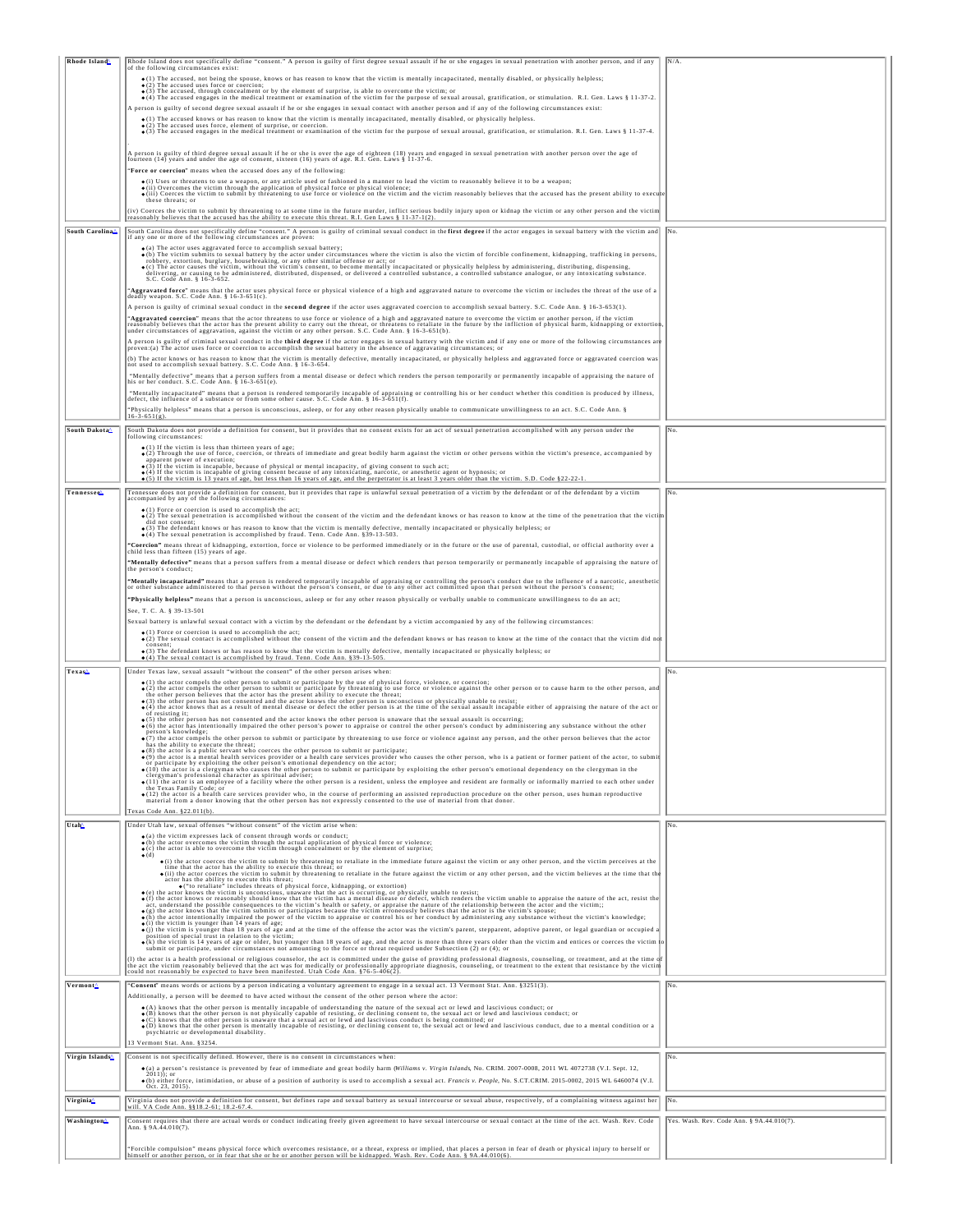| West Virginia <sup>4</sup> | Lack of consent results from forcible compulsion, incapacity to consent, or any circumstances in addition to the forcible compulsion or incapacity to consent in which the victim No.<br>does not expressly or impliedly acquiesce in the actor's conduct. W. Va. Code Ann. $\S 61-8B-2(b)$ .<br>Lack of consent results from:<br>$(1)$ Forcible compulsion;<br>(2) Incapacity to consent; or<br>(3) If the offense charged is sexual abuse, any circumstances in addition to the forcible compulsion or incapacity to consent in which the victim does not expressly or impliedly<br>acquiesce in the actor's conduct.<br>$(c)$ A person is deemed incapable of consent when such person is:<br>(1) Less than sixteen years old;<br>$(2)$ Mentally defective;<br>(3) Mentally incapacitated:<br>(4) Physically helpless; or<br>(5) Subject to incarceration, confinement or supervision by a state, county, or local government entity, when the actor is a person prohibited from having sexual intercourse or<br>causing sexual intrusion or sexual contact pursuant to § 61-8B-10 of this code.<br>W. Va. Code, 8 61-8B-2 |                                                                    |
|----------------------------|-------------------------------------------------------------------------------------------------------------------------------------------------------------------------------------------------------------------------------------------------------------------------------------------------------------------------------------------------------------------------------------------------------------------------------------------------------------------------------------------------------------------------------------------------------------------------------------------------------------------------------------------------------------------------------------------------------------------------------------------------------------------------------------------------------------------------------------------------------------------------------------------------------------------------------------------------------------------------------------------------------------------------------------------------------------------------------------------------------------------------------|--------------------------------------------------------------------|
| Wisconsin                  | "Consent" means words or overt actions by a person who is competent to give informed consent indicating a freely given agreement to have sexual intercourse or sexual<br>contact.<br>A person cannot consent to sexual contact or sexual intercourse in circumstances where:                                                                                                                                                                                                                                                                                                                                                                                                                                                                                                                                                                                                                                                                                                                                                                                                                                                  | Yes, consent must be "freely given." Wis. Stat. Ann. § 940.225(4). |
|                            | $\bullet$ (a) the person suffers from a mental illness or defect which impairs capacity to appraise personal conduct; or<br>$\bullet$ (b) the person is unconscious or for any other reason is physically unable to communicate unwillingness to an act. Wis. Stat. Ann. § 940.225(4).                                                                                                                                                                                                                                                                                                                                                                                                                                                                                                                                                                                                                                                                                                                                                                                                                                        |                                                                    |
| Wyoming                    | Consent is not defined by statute. However, case law suggests that in order for a person to consent to sexual intercourse, the person must be in a position to exercise<br>independent judgment about the matter. Wilson v. State, 655 P.2d 1246 (Wyo. 1982).                                                                                                                                                                                                                                                                                                                                                                                                                                                                                                                                                                                                                                                                                                                                                                                                                                                                 | IN <sub>o</sub>                                                    |

## **Capacity to Consent**

| State                 | At what age is a person able to consent?                                                                                                                                                                                                                                                                                                                                                                                                                                                                                                                                                                                                                                                                                                                                                                                                                                                                                                                                                                                                                                                                                                                                                                                                                                                                                                                                                                                                                                                                                                                                                                                                                                                                                                                                                                                                                                                                                                                                                                                                                                                                                                                                                                                                                                                                                                                                                                                                                                                                                                                                                                                                                   | Does developmental disability<br>and/or mental incapacity impact the<br>victims ability consent?                                                                                                                                                                                                                                                                                                                                                                                                                                                                                                                                                                                                                                                                                                                                                                                                                                                                                                                                                                                                                                                                                                                                                                                                                                                                                                                                                                                                                                                                                                                                                                                                                                                                                                                                                                                                                                                                                                                                                                                                                                                                                                                                                                                         | Does consciousness impact the<br>victims ability consent?                                                                                                                                                                                                                                                                                                                                                                                                                                                                                                                                                                                                                                                                                                                                                                                                                                                                                                                                                                                                                                                                                                                                                                                                                                                                                                                                                                                                                                                                                                                                                                                                                                                                                                                                                                                                                                                                                                                                                                                                                                                                                                            | Does intoxication impact the<br>victims ability to consent?                                                                                                                                                                                                                                                                                                                                                                                                                    | Does the relationship between the victim and actor impact the<br>victims ability to consent?                                                                                                                                                                                                                                                                                                                                                                                                                                                                                                                                                                                                                                                                                                                                                                                                                                                                                                                                                                                                                                                                                                                                                                                                                                                                                                                                                                                                                                                                                                                                                                                                                                                                                                                                                                                                                                                                                                                                                                                                                                                                                                                                                                                                                                                                                                                                                                                                                                                                                                                                                                                                                                                                                                                                                                                                                                                                  |
|-----------------------|------------------------------------------------------------------------------------------------------------------------------------------------------------------------------------------------------------------------------------------------------------------------------------------------------------------------------------------------------------------------------------------------------------------------------------------------------------------------------------------------------------------------------------------------------------------------------------------------------------------------------------------------------------------------------------------------------------------------------------------------------------------------------------------------------------------------------------------------------------------------------------------------------------------------------------------------------------------------------------------------------------------------------------------------------------------------------------------------------------------------------------------------------------------------------------------------------------------------------------------------------------------------------------------------------------------------------------------------------------------------------------------------------------------------------------------------------------------------------------------------------------------------------------------------------------------------------------------------------------------------------------------------------------------------------------------------------------------------------------------------------------------------------------------------------------------------------------------------------------------------------------------------------------------------------------------------------------------------------------------------------------------------------------------------------------------------------------------------------------------------------------------------------------------------------------------------------------------------------------------------------------------------------------------------------------------------------------------------------------------------------------------------------------------------------------------------------------------------------------------------------------------------------------------------------------------------------------------------------------------------------------------------------------|------------------------------------------------------------------------------------------------------------------------------------------------------------------------------------------------------------------------------------------------------------------------------------------------------------------------------------------------------------------------------------------------------------------------------------------------------------------------------------------------------------------------------------------------------------------------------------------------------------------------------------------------------------------------------------------------------------------------------------------------------------------------------------------------------------------------------------------------------------------------------------------------------------------------------------------------------------------------------------------------------------------------------------------------------------------------------------------------------------------------------------------------------------------------------------------------------------------------------------------------------------------------------------------------------------------------------------------------------------------------------------------------------------------------------------------------------------------------------------------------------------------------------------------------------------------------------------------------------------------------------------------------------------------------------------------------------------------------------------------------------------------------------------------------------------------------------------------------------------------------------------------------------------------------------------------------------------------------------------------------------------------------------------------------------------------------------------------------------------------------------------------------------------------------------------------------------------------------------------------------------------------------------------------|----------------------------------------------------------------------------------------------------------------------------------------------------------------------------------------------------------------------------------------------------------------------------------------------------------------------------------------------------------------------------------------------------------------------------------------------------------------------------------------------------------------------------------------------------------------------------------------------------------------------------------------------------------------------------------------------------------------------------------------------------------------------------------------------------------------------------------------------------------------------------------------------------------------------------------------------------------------------------------------------------------------------------------------------------------------------------------------------------------------------------------------------------------------------------------------------------------------------------------------------------------------------------------------------------------------------------------------------------------------------------------------------------------------------------------------------------------------------------------------------------------------------------------------------------------------------------------------------------------------------------------------------------------------------------------------------------------------------------------------------------------------------------------------------------------------------------------------------------------------------------------------------------------------------------------------------------------------------------------------------------------------------------------------------------------------------------------------------------------------------------------------------------------------------|--------------------------------------------------------------------------------------------------------------------------------------------------------------------------------------------------------------------------------------------------------------------------------------------------------------------------------------------------------------------------------------------------------------------------------------------------------------------------------|---------------------------------------------------------------------------------------------------------------------------------------------------------------------------------------------------------------------------------------------------------------------------------------------------------------------------------------------------------------------------------------------------------------------------------------------------------------------------------------------------------------------------------------------------------------------------------------------------------------------------------------------------------------------------------------------------------------------------------------------------------------------------------------------------------------------------------------------------------------------------------------------------------------------------------------------------------------------------------------------------------------------------------------------------------------------------------------------------------------------------------------------------------------------------------------------------------------------------------------------------------------------------------------------------------------------------------------------------------------------------------------------------------------------------------------------------------------------------------------------------------------------------------------------------------------------------------------------------------------------------------------------------------------------------------------------------------------------------------------------------------------------------------------------------------------------------------------------------------------------------------------------------------------------------------------------------------------------------------------------------------------------------------------------------------------------------------------------------------------------------------------------------------------------------------------------------------------------------------------------------------------------------------------------------------------------------------------------------------------------------------------------------------------------------------------------------------------------------------------------------------------------------------------------------------------------------------------------------------------------------------------------------------------------------------------------------------------------------------------------------------------------------------------------------------------------------------------------------------------------------------------------------------------------------------------------------------------|
| Alabama≙              | 16 years old. Ala. Code § 13A-6-70(c).                                                                                                                                                                                                                                                                                                                                                                                                                                                                                                                                                                                                                                                                                                                                                                                                                                                                                                                                                                                                                                                                                                                                                                                                                                                                                                                                                                                                                                                                                                                                                                                                                                                                                                                                                                                                                                                                                                                                                                                                                                                                                                                                                                                                                                                                                                                                                                                                                                                                                                                                                                                                                     | Yes, a person is deemed incapable of<br>consenting if he or she is<br>incapacitated. Ala. Code §<br>"Incapacitated" means (among other<br>things) that a person suffers from a<br>mental or developmental disease or<br>disability which renders the person<br>incapable of appraising the nature of<br>his or her conduct. Ala. Code §<br>$13A-6-60(2)(a)$ .                                                                                                                                                                                                                                                                                                                                                                                                                                                                                                                                                                                                                                                                                                                                                                                                                                                                                                                                                                                                                                                                                                                                                                                                                                                                                                                                                                                                                                                                                                                                                                                                                                                                                                                                                                                                                                                                                                                            | Yes, a person is deemed incapable of<br>consenting if he or she is<br>incapacitated. Ala. Code $§$<br>13A-6-70(c).<br>"Incapacitated" means (among other<br>things) that a person is unable to give<br>consent or unable to communicate an<br>unwillingness to an act because the<br>person is unconscious, asleep, or is<br>otherwise physically limited or<br>unable to communicate. Ala. Code §<br>$13A-6-60(2)(c)$ .                                                                                                                                                                                                                                                                                                                                                                                                                                                                                                                                                                                                                                                                                                                                                                                                                                                                                                                                                                                                                                                                                                                                                                                                                                                                                                                                                                                                                                                                                                                                                                                                                                                                                                                                             | Yes, a person is deemed incapable of<br>consenting if he or she is<br>incapacitated. Ala. Code § 13A-6-70(c).<br>"Incapacitated" means (among other<br>things) that a person is temporarily<br>incapable of appraising or controlling<br>his or her conduct due to the influence<br>of a narcotic, anesthetic, or intoxicating<br>substance and the condition was<br>known or should have been reasonably<br>known to the offender. Ala. Code $\frac{8}{3}$<br>13A-6-60(2)(b). | Yes, in certain cases:<br>. In cases involving the sexual assault of a child by an adult, forcible<br>compulsion may be found where the child knows and trusts the<br>adult and the adult cxercises authority and domination over the<br>child sufficient to allow inference of an implied threat if the child<br>did not comply $RE.N. v. State, 944$ So. $2d$ 981, 984 (Ala. Crim. App. 2006) (citing Powe v. Stare, 597 So. 2d 721 (Ala. 1991), as limited by $Ex\ part$ , $Bx$ , 853 So. 2d 280 (Ala. 1991), as<br>It is illegal for a school employee to engage in "a sex act with a<br>student under the age of 19 years" or to have "sexual contact" with<br>such a student, or to solicit a sex act (including sexual intercourse,<br>deviate sexual intercourse, or sexual contact) with a student under<br>the age of 19 by "solicit[ing], persuad[ing], encourag[ing], harass[ing], or entic[ing] a student." Consent is not a defense for<br>these acts. Ala. Code §§ 13A-6-81; 13A-6-82.<br>Consent is not an element of the crime of incest for engaging in sexual<br>intercourse with a family member (meaning the crime of incest occurs<br>whether or not the parties consented to the act). Ala. Code § 13A-13-3.                                                                                                                                                                                                                                                                                                                                                                                                                                                                                                                                                                                                                                                                                                                                                                                                                                                                                                                                                                                                                                                                                                                                                                                                                                                                                                                                                                                                                                                                                                                                                                                                                                                                                                                           |
| Alaska≙               | • An adult and a minor:<br>• 13, 14 or 15 where at least 4 years<br>younger than a person 17 years of age<br>or older. §§ 11.41.436, 11.41.438.<br>· 13 years old where the partner is 16<br>years of age or older. Alaska Stat. §§ 11.41.434, 11.41.436.<br>· 18 years old where partner is over 18<br>years of age or older and the victim's<br>natural parent, stepparent, adopted<br>parent or legal guardian. Alaska Stat.<br>.16 years old where the partner is over<br>18 years of age or older and is either<br>in a position of authority over the<br>victim or resides in the same<br>household with authority over the<br>victim; 16 or 17 where partner is at<br>least 18 and there is at least three<br>years age difference. Alaska Stat. §§<br>11.41.434.<br>. Note: "position of authority" means an<br>employer, youth leader, scout leader, coach,<br>teacher, counselor, school administrator,<br>religious leader, doctor, nurse, psychologist,<br>guardian ad litem, babysitter, or a<br>substantially similar position, and a police<br>officer or probation officer other than when<br>the officer is exercising custodial control<br>over a minor. Alaska Stat. § 11.41.470. In<br>determining whether the<br>position-of-authority element of<br>first-degree sexual abuse of a minor has<br>been proved, a jury may consider a broader<br>list of authority figures and roles in its<br>deliberation than that set forth in statute<br>defining "position of authority," but the<br>figures and roles must be substantially<br>similar, not slightly similar, to the list in the<br>statue. State v. Thompson, 435 P.3d 947<br>(Alaska 2019).<br>· Two minors:<br>. The following constitutes sexual<br>abuse of a minor in the first degree:<br>A person 16 years of age or<br>older engaging in sexual<br>penetration with a person who<br>is under 13 years of age. Alaska<br>Stat. § 11.41.434(a)(1).<br>. The following constitutes sexual<br>abuse of a minor in the second degree<br>• A person 16 years of age or<br>older engaging in sexual<br>contact with a person under 13<br>years of age, or if such partner<br>is younger than 16, there is at<br>least four years age<br>difference. Alaska Stat. §<br>$11.41.436(a)(1)(2)$ .<br>• A person 16 years of age or<br>older aids, induces, causes, or<br>encourages a person who is<br>under 16 years of age to engage<br>in conduct amounting to the<br>unlawful exploitation of a<br>minor, including lewd touching,<br>masturbation, bestiality or lewd<br>exhibition as<br>described in Alaska Stat.<br>11.41.455(a)(2)-(6). Alaska Stat.<br>\$11.41.436(a)(4). | Although it does not directly affect<br>onsent. lack of consent is not an<br>element of the following crimes<br>(meaning the offender is responsible<br>regardless of whether the victim<br>consented):<br>• The following constitutes<br>sexual assault in the first<br>degree:<br>• A person engaging in<br>sexual penetration with<br>another person who the<br>offender knows is<br>mentally incapable and<br>who is in the offender's<br>care by authority of law<br>or in a facility or<br>program that is required<br>by law to be licensed by<br>the state. Alaska Stat. §<br>$11.41.410(a)(3)$ .<br>• The following constitutes<br>sexual assault in the second<br>degree:<br>· A person engaging in<br>sexual contact with<br>another person who the<br>offender knows is<br>mentally incapable and<br>who is in the offender's<br>care by authority of law<br>or in a facility or<br>program that is required<br>by law to be licensed by<br>the state. Alaska Stat. $\S$<br>11.41.420(a)(2).<br>· A person engaging in<br>sexual penetration with<br>a person who the<br>offender knows is<br>mentally incapable.<br>incapacitated, or<br>unaware that a sexual<br>act is being committed.<br>Alaska Stat. §<br>11.41.420(a)(3)<br>• The following constitutes<br>sexual assault in the third<br>degree:<br>A person engaging in<br>sexual contact with a<br>person who the offender<br>knows is mentally<br>incapable, incapacitated,<br>or unaware that a sexual<br>act is being<br>committed. Alaska Stat.<br>\$11.41.425(a)(1).<br>'Mentally incapable" means<br>suffering from a mental disease or<br>defect that renders the person<br>incapable of understanding the<br>nature or consequences of the<br>person's conduct, including the<br>potential for harm to that person.<br>Alaska Stat. § 11.41.470. A person is<br>incapable of appreciating or<br>understanding nature and<br>consequences of act of sexual<br>penetration, for purposes of<br>determining whether that person is<br>"mentally incapable" of consenting,<br>where person does not have capacity<br>to understand full range of ordinary<br>and foreseeable social, medical, and<br>practical consequences that the act<br>entails. Jackson v. State, 890 P.2d<br>587 (Alaska Ct. App. 1995). | Yes, "without consent" means that a<br>person is incapacitated as a result of<br>an act of the defendant. Alaska Stat.<br>§ 11.41.470(8). "Incapacitated"<br>means temporarily incapable of<br>appraising the nature of one's own<br>conduct or physically unable to<br>express unwillingness to act. Alaska<br>Stat. § 11.41.470(2). An individual<br>that is unconscious would be both<br>incapable of appraising the nature of<br>one's own conduct or physically<br>unable to express unwillingness to<br>act. Pursuant to King v. State, 978<br>P.2d 1278 (Alaska Ct. App. 1999), a<br>person who is asleep is incapacitated<br>In addition, lack of consent is not an<br>element for many crimes where an<br>individual would be unaware that a<br>sexual act is being committed<br>(meaning the offender is responsible<br>regardless of whether the victim<br>consented):<br>· The following constitutes<br>sexual assault in the first<br>degree:<br>• A person engaging in<br>sexual penetration with<br>a person who the<br>offender knows is<br>unaware that a sexual<br>act is being committed<br>and the offender is a<br>health care worker and<br>the offense takes place<br>during the course of<br>professional treatment of<br>the victim. Alaska Stat. §<br>$11.41.410(a)(4)$ .<br>• The following constitutes<br>sexual assault in the second<br>degree:<br>◆ A person engaging in<br>sexual penetration with<br>a person who the<br>offender knows is<br>unaware that a sexual<br>act is being<br>committed. Alaska Stat.<br>§ 11.41.420(a)(3).<br>• A person engaging in<br>sexual contact with a<br>person who the offender<br>knows is unaware that a<br>sexual act is being<br>committed and the<br>offender is a health care<br>worker and the offense<br>takes place during the<br>course of professional<br>treatment of the<br>victim. Alaska Stat. 8<br>$11.41.420(a)(4)$ .<br>• The following constitutes<br>sexual assault in the third<br>degree:<br>◆ A person engaging in<br>sexual contact with a<br>person who the offender<br>knows is unaware that a<br>sexual act is being<br>committed. Alaska Stat.<br>\$11.41.425(a)(1). | The Alaska Statute does not directly<br>address intoxication, but intoxication<br>that causes an individual to be<br>"unaware that a sexual act is being<br>committed" may invalidate consent.                                                                                                                                                                                                                                                                                 | Yes, there are several relationships between offender and victim for which<br>consent is unavailable as a defense, including:<br>. The following constitutes sexual assault in the first degree:<br>OA person engaging in sexual penetration with another<br>with another person who the offender knows is mentally incapable and<br>who is in the offender's care by authority of law or in a facility<br>who is in the offender's care by<br>or program that is required by law to be licensed by the state. Alaska Stat. § 11.41.410(a)(3).<br>• A person engaging in sexual penetration with a person who<br>the offender knows is unaware that a sexual act is being<br>committed and the offender is a health care worker and the<br>offense takes place during the course of professional<br>treatment of the victim. Alaska Stat. § 11.41.410(a)(4).<br>. The following constitutes sexual assault in the second degree:<br>. A person engaging in sexual contact with another person<br>who the offender knows is mentally incapable and who is in<br>the offender's care by authority of law or in a facility or<br>program that is required by law to be licensed by the<br>state. Alaska Stat. § 11.41.420(a)(2).<br>A person engaging in sexual contact with a person who the<br>offender knows is unaware that a sexual act is being<br>committed and the offender is a health care worker and the<br>offense takes place during the course of professional<br>treatment of the victim. Alaska Stat. § 11.41.420(a)(4).<br>. The following constitutes sexual assault in the third degree<br>A person, while employed in a state correctional facility or<br>other placement designated by the commissioner of<br>corrections for the custody and care of prisoners, engaging in<br>sexual penetration with a person who the offender knows is<br>committed to the custody of the Department of Corrections to<br>serve a term of imprisonment or period of temporary<br>commitment. Alaska Stat. § 11.41.425(a)(2).<br>• A person engaging in sexual penetration with a person 18 or<br>19 years of age who the offender knows is committed to the custody of the Department of Health and Social Services and<br>the offender is the legal guardian of the person. Alaska Stat. §<br>11.41.425(a)(3)<br>. The following constitutes sexual abuse of a minor in the first<br>degree:<br>. A person who is 18 years of age or older engages in sexual<br>penetration with a person who is under 18 years of age, and<br>the offender is the victim's natural parent, stepparent,<br>adopted parent, or legal guardian. Alaska Stat. §<br>. A person who is 18 years of age or older engages in sexual<br>A person who is 19 years of age of other engages in sexual<br>penetration with a person who is under 16 years of age, and<br>the victim is residing in the same household as the offender of<br>the victim is residing in the same hou |
| Arizona               | 18 years old, or 15 years old if the defendant is<br>under 19, attending high school or is no more<br>han two vears older than the victim. Arizona<br>Revised Statute § 13-1405(A), 13-1407(E).                                                                                                                                                                                                                                                                                                                                                                                                                                                                                                                                                                                                                                                                                                                                                                                                                                                                                                                                                                                                                                                                                                                                                                                                                                                                                                                                                                                                                                                                                                                                                                                                                                                                                                                                                                                                                                                                                                                                                                                                                                                                                                                                                                                                                                                                                                                                                                                                                                                            | Yes, a victim can be incapable of<br>consent by reason of mental<br>isorder, mental defect, drug:<br>alcohol, sleep or any other similar<br>impairment of cognition as long as<br>such condition is known or should<br>have reasonably been known to the<br>defendant. Arizona Revised Statute §<br>$13-1401(A)(7)(b)$ .<br>"Mental defect" means the victim is<br>unable to comprehend the<br>distinctively sexual nature of the<br>conduct or is incapable of<br>understanding or exercising the right<br>to refuse to engage in the conduct<br>with another. Arizona Revised<br>Statute § 13-1401(A)(7)(b).                                                                                                                                                                                                                                                                                                                                                                                                                                                                                                                                                                                                                                                                                                                                                                                                                                                                                                                                                                                                                                                                                                                                                                                                                                                                                                                                                                                                                                                                                                                                                                                                                                                                           | Yes, a victim can be incapable of<br>consent by reason of sleep or any<br>ither similar imnairment of<br>other similar imparation of<br>cognition as long as such condition is<br>known or should have reasonably<br>been known to the defendant.<br>Arizona Revised Statute §<br>$13-1401(A)(7)(b)$ .                                                                                                                                                                                                                                                                                                                                                                                                                                                                                                                                                                                                                                                                                                                                                                                                                                                                                                                                                                                                                                                                                                                                                                                                                                                                                                                                                                                                                                                                                                                                                                                                                                                                                                                                                                                                                                                               | Yes, a victim can be incapable of<br>consent by reason of drugs, alcohol or<br>inv other similar impairment of<br>Revised Statute § 13-1401(A)(7)(b).                                                                                                                                                                                                                                                                                                                          | Yes, for certain crimes. Consent is a defense to a prosecution for sexual abuse under section 13-1404 or sexual conduct with a minor under<br>section 13-1405 if that the person was the spouse of the other person<br>any other statements of the commission of the act. Consent is not a defense<br>cognition as long as such condition is<br>known or should have reasonably been<br>known to the defendant. Arizona<br>the time of the commission of the act. Consent is not a defense for sexual                                                                                                                                                                                                                                                                                                                                                                                                                                                                                                                                                                                                                                                                                                                                                                                                                                                                                                                                                                                                                                                                                                                                                                                                                                                                                                                                                                                                                                                                                                                                                                                                                                                                                                                                                                                                                                                                                                                                                                                                                                                                                                                                                                                                                                                                                                                                                                                                                                                         |
| Arkansas <sup>A</sup> | 15 years old. Arkansas Code § 5-14-110(a)(1).                                                                                                                                                                                                                                                                                                                                                                                                                                                                                                                                                                                                                                                                                                                                                                                                                                                                                                                                                                                                                                                                                                                                                                                                                                                                                                                                                                                                                                                                                                                                                                                                                                                                                                                                                                                                                                                                                                                                                                                                                                                                                                                                                                                                                                                                                                                                                                                                                                                                                                                                                                                                              | Yes, a person can be incapable of<br>consent because he or she is mentally<br>defective or mentally<br>incapacitated. Arkansas Code $\S$<br>5-14-103(a)(2); 5-14-125(a)(2).                                                                                                                                                                                                                                                                                                                                                                                                                                                                                                                                                                                                                                                                                                                                                                                                                                                                                                                                                                                                                                                                                                                                                                                                                                                                                                                                                                                                                                                                                                                                                                                                                                                                                                                                                                                                                                                                                                                                                                                                                                                                                                              | Yes, a person that is unconscious is<br>deemed "physically helpless" and<br>unable to give consent. Arkansas<br>Code § 5-14-101(7)(A).                                                                                                                                                                                                                                                                                                                                                                                                                                                                                                                                                                                                                                                                                                                                                                                                                                                                                                                                                                                                                                                                                                                                                                                                                                                                                                                                                                                                                                                                                                                                                                                                                                                                                                                                                                                                                                                                                                                                                                                                                               | Yes, a person that is temporarily<br>incapable of appreciating or controlling<br>the person's conduct as a result of the<br>influence of a controlled or intoxicating<br>substance:<br>· administered to the person<br>without the person's consent; or<br>• that renders the person unaware<br>a sexual act is occurring.<br>is deemed "mentally incapacitated" and<br>unable to give consent. Arkansas Code<br>$$5-14-101(5).$                                               | Yes, in a prosecution for non-forcible rape and sexual assault in the first<br>through third degree, the victim cannot consent if certain relationships,<br>isted below, exist between the victim and offender. These include:<br><b>e</b> a member of minor-victim's family (including by adoption):<br>o an employee of the correctional facility where a minor-victim is in<br>custody;<br>a a teacher or a caretaker: or<br>· spouse. Arkansas Code §§<br>$5 - 14 - 103$ ; $5 - 14 - 124$ ; $5 - 14 - 125$ ; $5 - 14 - 126$ ; $5 - 14 - 127$ .<br>Criminal liability is not imposed where the actor commits any degree of<br>sexual assault on his or her spouse (other than with respect to forcible<br>compulsion). Arkansas Code<br>§§ 5-14-124(a)(1); 5-14-125; 5-14-126(a); 5-14-127(a)(1).                                                                                                                                                                                                                                                                                                                                                                                                                                                                                                                                                                                                                                                                                                                                                                                                                                                                                                                                                                                                                                                                                                                                                                                                                                                                                                                                                                                                                                                                                                                                                                                                                                                                                                                                                                                                                                                                                                                                                                                                                                                                                                                                                          |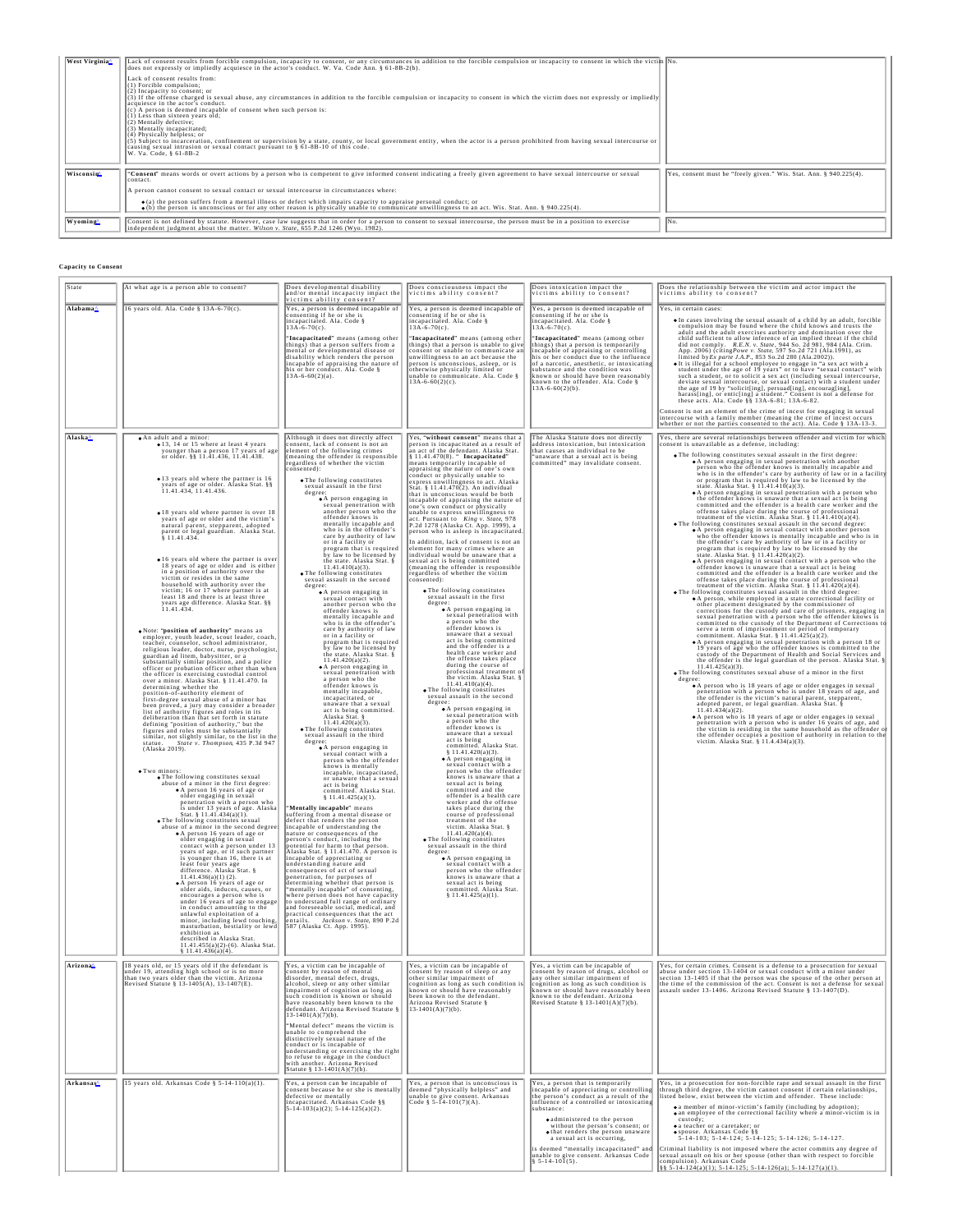| California^           | 18 years old. California Penal Code § 261.5.                                                                                                                                                                                                                                                                                               | Yes, a person can be incapable of<br>giving legal consent because of a<br>mental disorder or developmental<br>disability. California Penal Code §<br>261(a)(1).See People v. Vukodinovich,<br>238 Cal.App.4th 166, 189 (Cal. Ct.<br>App. 2015).                                                                                                                                                                                                                                                                                                                                                                                                                                                                                                                                                                                                                                                                                                                                                                                                                                                                                                                                                                                                                                                                                                  | Yes, the accused is guilty of rape if<br>engaging in an act of sexual<br>intercourse where the other person is<br>at the time unconscious of the nature<br>of the act and it is known to the<br>accused. California Penal Code §<br>261(a)(4)(A).<br>"Unconscious of the nature of the<br>act" means incapable of resisting<br>because the victim meets any one of<br>the following conditions:<br>· was unconscious or asleep:<br>· was not aware, knowing,<br>perceiving or cognizant that the<br>act occurred:<br>· was not aware, knowing,<br>perceiving or cognizant of the<br>essential characteristics of the<br>act due to the perpetrator's<br>fraud in fact; or<br>• was not aware, knowing,<br>perceiving or cognizant of the<br>essential characteristics of the<br>act due to the perpetrator's<br>fraudulent representation that<br>the sexual penetration served a<br>professional purpose when it<br>served no professional<br>purpose. | Yes, the accused is guilty of rape if<br>engaging in an act of sexual<br>intercourse where the other person is<br>prevented from resisting by any<br>intoxicating or anesthetic substance,<br>any controlled substance, and this<br>condition was known, or reasonably<br>should have been known, by the<br>accused. California Penal Code §<br>261(a)(3).                                                                                                                                                                                                                                                                                                                                                                                                                                                                                                                                                                                                                                                                                                                                                                                                                                        | Yes, a minor is capable of consenting to sexual intercourse with an adult<br>who is the minor's spouse. California Penal Code § 261.5(a).<br>Also, A current or previous dating or marital relationship shall not be<br>sufficient to constitute consent where consent is at issue in a prosecution under Section 261, 262, 286, 287, or 289 or former Section 288a.<br>See, Cal.Penal Code § 261.6 Consent; current or previous dating or<br>marital relationship; admissibility of evidence or burden of proof                                                                                                                                                                                                                                                                                                                                                                                                                                                                                                                                                                                                                                                                                                                                                                                                                                                                                                                                                                                                                                                                                                                                                                                                                                                                                                                                                                                                                                                                                                                                                                                                                                                                                                                                                                                                                                                                                                                                                                                                                                                                                                                                                                                                                                                                                                                                                                                                                                                                                                                                                                                                                                                                                                                                                                                                                                                                                                                                                               |
|-----------------------|--------------------------------------------------------------------------------------------------------------------------------------------------------------------------------------------------------------------------------------------------------------------------------------------------------------------------------------------|--------------------------------------------------------------------------------------------------------------------------------------------------------------------------------------------------------------------------------------------------------------------------------------------------------------------------------------------------------------------------------------------------------------------------------------------------------------------------------------------------------------------------------------------------------------------------------------------------------------------------------------------------------------------------------------------------------------------------------------------------------------------------------------------------------------------------------------------------------------------------------------------------------------------------------------------------------------------------------------------------------------------------------------------------------------------------------------------------------------------------------------------------------------------------------------------------------------------------------------------------------------------------------------------------------------------------------------------------|---------------------------------------------------------------------------------------------------------------------------------------------------------------------------------------------------------------------------------------------------------------------------------------------------------------------------------------------------------------------------------------------------------------------------------------------------------------------------------------------------------------------------------------------------------------------------------------------------------------------------------------------------------------------------------------------------------------------------------------------------------------------------------------------------------------------------------------------------------------------------------------------------------------------------------------------------------|---------------------------------------------------------------------------------------------------------------------------------------------------------------------------------------------------------------------------------------------------------------------------------------------------------------------------------------------------------------------------------------------------------------------------------------------------------------------------------------------------------------------------------------------------------------------------------------------------------------------------------------------------------------------------------------------------------------------------------------------------------------------------------------------------------------------------------------------------------------------------------------------------------------------------------------------------------------------------------------------------------------------------------------------------------------------------------------------------------------------------------------------------------------------------------------------------|--------------------------------------------------------------------------------------------------------------------------------------------------------------------------------------------------------------------------------------------------------------------------------------------------------------------------------------------------------------------------------------------------------------------------------------------------------------------------------------------------------------------------------------------------------------------------------------------------------------------------------------------------------------------------------------------------------------------------------------------------------------------------------------------------------------------------------------------------------------------------------------------------------------------------------------------------------------------------------------------------------------------------------------------------------------------------------------------------------------------------------------------------------------------------------------------------------------------------------------------------------------------------------------------------------------------------------------------------------------------------------------------------------------------------------------------------------------------------------------------------------------------------------------------------------------------------------------------------------------------------------------------------------------------------------------------------------------------------------------------------------------------------------------------------------------------------------------------------------------------------------------------------------------------------------------------------------------------------------------------------------------------------------------------------------------------------------------------------------------------------------------------------------------------------------------------------------------------------------------------------------------------------------------------------------------------------------------------------------------------------------------------------------------------------------------------------------------------------------------------------------------------------------------------------------------------------------------------------------------------------------------------------------------------------------------------------------------------------------------------------------------------------------------------------------------------------------------------------------------------------------------------------------------------------------------------------------------------------------------------------------------------------------------------------------------------------------------------------------------------------------------------------------------------------------------------------------------------------------------------------------------------------------------------------------------------------------------------------------------------------------------------------------------------------------------------------------------------------------|
| <b>Colorado</b>       | 17 years old, or 15 years old if the actor is less<br>than four years older. Colorado Revised Statutes<br>Annotated § 18-3-402(1)(d)-(e).                                                                                                                                                                                                  | Yes, the actor may be guilty of sexual<br>assault and/or unlawful sexual<br>contact when the victim is incapable<br>of appraising the nature of the<br>victim's conduct. Colorado Revised<br>Statutes Annotated §<br>$18-3-402(1)(b); 18-3-404(1)(b).$<br>Sexual assault statute prohibiting<br>sexual intrusion or penetration if<br>actor knows that victim is incapable<br>of appraising nature of victim's<br>conduct is not limited to victims who<br>suffer from mental disease or defect<br>rendering victim's mind unsound,<br>weak, or feeble, but may extend to<br>victims who are partially asleep.<br>People v. Platt, 170 P.3d 802<br>(Colo. App. 2007).                                                                                                                                                                                                                                                                                                                                                                                                                                                                                                                                                                                                                                                                            | Yes, unconsciousness falls within the<br>definition of "physically helpless"<br>and therefore the actor may be guilty<br>of sexual assault and/or unlawful<br>sexual contact when the victim is<br>unconscious and the actor knows the<br>victim is unconscious and the victim<br>has not consented. Colorado Revised<br>Statutes Annotated § 18-3-401.                                                                                                                                                                                                                                                                                                                                                                                                                                                                                                                                                                                                 | Yes, any actor who knowingly subjects<br>a victim to any sexual contact commits<br>unlawful sexual contact if the actor<br>has substantially impaired the victim'<br>power to appraise or control the<br>victim's conduct by employing,<br>without the victim's consent, any drug<br>intoxicant, or other means for the<br>purpose of causing<br>submission. Colorado Revised Statutes<br>Annotated § 18-3-404(1)(d).<br>Please note: as written, this part of the<br>statute only applies in situations<br>wherein the perpetrator provides the<br>intoxicants to the victim, unbeknownst<br>to the victim. If the victim ingests<br>intoxicants knowingly and voluntarily,<br>it is unclear how this statute would<br>apply. In People In Interest of G.B.,<br>2018 WL 2436823 (Colo. App. 2018), the court held that evidence that a<br>sexual assault victim was intoxicated<br>during sexual intercourse, and was for<br>that reason incapable of appraising<br>nature of her conduct, was sufficient<br>to support a sexual assault<br>conviction.In such cases, other parts<br>of Colorado Revised Statutes<br>Annotated § 18-3-404 may apply.<br>Please review statute for further detail | Yes.<br>$\begin{tabular}{ll} \bullet \textbf{Married spouses:} \\ \bullet \textbf{There is a marital exception where there is any marital} \end{tabular}$<br>relationship between an actor and a victim where the<br>elements of the unlawful sexual behavior offense specifically<br>excludes a spouse, such as sexual assault, sexual assault on a<br>child (person under the age of eighteen (18)), sexual assault<br>on a child by a person of trust. Colorado Revised Statutes<br>on a universe of $18-3-402$ ; 18-3-405(1); 18-3-405.3(1); 18-3-409.<br>18-3-402; 18-3-405(1); 18-3-405.3(1); 18-3-409.<br>$\bullet$ In the custody of law enforcement:<br>$\bullet$ A victim who is in custody of law or detained in a hospital or<br>other institution cannot consent to any sexual intrusion or<br>sexual penetration with a person who has supervisory or<br>disciplinary authority over the victim and uses this position<br>of authority to coerce the victim to submit, unless the act is<br>incident to a lawful search. Colorado Revised Statutes<br>Annotated § 18-3-402(1)(f).<br>. Therapist and client:<br>A client cannot consent to any sexual intrusion, sexual<br>penetration or sexual contact with the client's<br>psychotherapist. Colorado Revised Statutes Annotated §<br>$18 - 3 - 405.5$ .<br>. Child and any non-parent person in a position of trust over the<br>child:<br>• A child cannot consent to sexual contact with a person who is<br>not the child's spouse and where such person is in a position<br>of trust with respect to the victim. Colorado Revised Statutes<br>Annotated § 18-3-405.3(1).<br>• A person occupies a "position of trust" within the meaning of<br>the statute where the person assumes an ongoing and<br>continuous supervisory relationship with the<br>victim. Pellman v. People, 252 P.3d 1122, 1123 (Colo. 2011).                                                                                                                                                                                                                                                                                                                                                                                                                                                                                                                                                                                                                                                                                                                                                                                                                                                                                                                                                                                                                                                                                                                                                                                                                                                                                                                                                                                                                                                                                                                                                                                          |
| <b>Connecticut</b>    | 16 years old. Connecticut General Statutes<br>Annotated §§ 53a–71.                                                                                                                                                                                                                                                                         | Yes, a person can be mentally<br>incapacitated or impaired because of<br>mental disability or disease to the<br>extent that the person is unable to<br>consent to sexual activity.<br><b>Connecticut General Statutes</b><br>Annotated §§<br>53a-65; 53a-70; 53a-71.<br>However, there is an affirmative<br>defense that the actor, at the time of<br>the conduct constituting the criminal<br>offense, did not know of such<br>condition of the victim. Connecticut<br>General Statutes Annotated §<br>53a-67(a).<br>"Impaired because of mental<br>disability or disease " means that a<br>person suffers from a mental<br>disability or disease which renders<br>such person incapable of appraising<br>the nature of such person's conduct,<br>or owing to any other act committed<br>upon such person without such<br>person's consent. Connecticut<br>General Statutes Annotated §<br>$53a-65(4)$ .<br>"Mentally incapacitated" means that<br>a person is rendered temporarily<br>incapable of appraising or controlling<br>such person's conduct owing to the<br>influence of a drug or intoxicating<br>substance administered to such<br>person without such person's<br>consent, or owing to any other act<br>committed upon such person without<br>such person's consent. Connecticut<br>General Statutes Annotated §<br>$53a-65(5)$ . | Yes, "physically helpless" means<br>that a person is unconscious or for<br>any other reason is physically unable<br>to resist an act of sexual intercourse<br>or sexual contact or to communicate<br>unwillingness to act. Connecticut<br>General Statutes Annotated §<br>$53a-65(6)$ .                                                                                                                                                                                                                                                                                                                                                                                                                                                                                                                                                                                                                                                                 | Yes, "mentally incapacitated" means<br>that a person is rendered temporarily<br>incapable of appraising or controlling<br>such person's conduct owing to the<br>influence of a drug or intoxicating<br>substance administered to such<br>person without such person's consent<br><b>Connecticut General Statutes</b><br>Annotated § $53a-65(5)$ .                                                                                                                                                                                                                                                                                                                                                                                                                                                                                                                                                                                                                                                                                                                                                                                                                                                 | Yes, both "sexual intercourse" and "sexual contact," for the purpose of<br>these sexual crimes, are defined as acts between persons that are not<br>married. Connecticut General Statutes Annotated § 53a-65.<br>Also, for the purpose of these crimes, except an offense under section<br>$53a-70$ , $53a-70a$ , $53a-70b$ , $53a-71$ , $53a-72a$ or $53a-72b$ , it shall be an affirmative defense that the defendant and the alleged victim were, at the<br>time of the alleged offense, living together by mutual consent in a<br>relationship of cohabitation, regardless of the legal status of their<br>relationship. Connecticut General Statutes Annotated § 53a-67(b)<br>A person is guilty of sexual assault in the second degree when such<br>person engages in sexual intercourse with another person and:<br>• such other person is 13 years of age or older but under 16 years of age and the actor is more than three years older than such other<br>person; or<br>• such other person is impaired because of mental disability or<br>disease to the extent that such other person is unable to consent to<br>such sexual intercourse; or<br>• such other person is physically helpless; or<br>• such other person is less than 18 years old and the actor is such<br>person's guardian or otherwise responsible for the general<br>supervision of such person's welfare; or<br>• such other person is in custody of law or detained in a hospital or<br>other institution and the actor has supervisory or disciplinary<br>authority over such other person; or<br>$\bullet$ the actor is a psychotherapist and such other person is (A) a patient<br>of the actor and the sexual intercourse occurs during the<br>psychotherapy session, (B) a patient or former patient of the actor<br>and such patient or former patient is emotionally dependent upon<br>the actor, or (C) a patient or former patient of the actor and the<br>sexual intercourse occurs by means of therapeutic deception;<br>$\bullet$ the actor accomplishes the sexual intercourse by means of false<br>representation that the sexual intercourse is for a bona fide medical<br>purpose by a health care professional; or<br>o the actor is a school employee and such other person is a student<br>enrolled in a school in which the actor works or a school under the jurisdiction of the local or regional board of education which<br>employs the actor; or<br>• the actor is a coach in an athletic activity or a person who provides<br>intensive, ongoing instruction and such other person is a recipient<br>of coaching or instruction from the actor and (A) is a secondary<br>school student and receives such coaching or instruction in a<br>secondary school setting, or (B) is under 18 years of age; or<br>. the actor is 20 years of age or older and stands in a position of<br>power, authority or supervision over such other person by virtue of<br>the actor's professional, legal, occupational or volunteer status and<br>such other person's participation in a program or activity, and such<br>other person is under 18 years of age; or<br>• such other person is placed or receiving services under the<br>direction of the Commissioner of Developmental Services in any<br>public or private facility or program and the actor has supervisory or disciplinary authority over such other person.<br>Connecticut General Statutes Annotated § 53a-71. |
| Delaware <sup>1</sup> | 16 years old, if the defendant is more than 4 years<br>older, otherwise 18 years old. 11 Delaware Code<br>§§ 761; 762; 765; 770; 771; 778.<br>If the victim is at least 12 years old and the<br>defendant is no more than 4 years older than the<br>victim, it is an affirmative defense if the victim<br>consented to the act "knowingly" | Yes.<br>A person can be incapable of<br>consenting or appraising the nature<br>of the sexual conduct if the victim<br>suffered from a cognitive disability,<br>nental illness or mental defect and<br>the defendant knew of such<br>condition.<br>"cognitive disability" means a<br>developmental disability that<br>substantially impairs an individual's<br>cognitive abilities including, but not<br>limited to, delirium, dementia and<br>lother organic brain disorders for<br>which there is an identifiable<br>pathologic condition, as well as<br>nonorganic brain disorders<br>commonly called functional<br>disorders. "Cognitive disability" also<br>includes conditions of mental<br>retardation, severe cerebral palsy,<br>and any other condition found to be<br>closely related to mental retardation<br>because such condition results in the<br>impairment of general intellectual<br>functioning or adaptive behavior<br>similar to that of persons who have<br>been diagnosed with mental<br>retardation, or such condition<br>requires treatment and services<br>similar to those required for persons<br>who have been diagnosed with<br>mental retardation.<br>11 Delaware Code § 761(k)(3).                                                                                                                               | Yes, there is no consent if the<br>defendant knew the victim was<br>unconscious, asleep or otherwise<br>unaware that a sexual act was being<br>performed. 11 Delaware Code §<br>761(k)(2)                                                                                                                                                                                                                                                                                                                                                                                                                                                                                                                                                                                                                                                                                                                                                               | It can, but not in all<br>circumstances. There is no consent if<br>the defendant has substantially<br>impaired the victim's power to<br>appraise or control the victim's own<br>conduct by administering or<br>employing without the other person's<br>knowledge or against the other<br>person's will, drugs, intoxicants or<br>other means for the purpose of<br>preventing resistance. 11 Delaware<br>Code § 761(k)(5). There is also no<br>consent if "an individual who was able<br>to communicate her consent or lack<br>thereof at the beginning of the sexual<br>encounter later becomes unable to do<br>so and the defendant continues to<br>engage that person in sexual activity.<br>State v. Davis, 180 Conn. App.<br>799, 185 A.3d 654 (Conn. 2018).                                                                                                                                                                                                                                                                                                                                                                                                                                 | Yes.<br>· If victim and perpetrator are married:<br>. There is a marital exception to rape in the fourth degree<br>which criminalizes sexual intercourse between another<br>person who has not yet reached his or her eighteenth<br>birthday, and a person who is 30 years of age or older. Such<br>intercourse will not be unlawful if the victim and person are<br>married at the time of such intercourse. 11 Delaware Code &<br>. When the perpetrator is in a position of trust over the victim:<br>A person is guilty of sexual abuse of a child by a person in a position of trust, authority or supervision in the first degree<br>when such person:<br>• Intentionally engages in sexual intercourse or sexual<br>penetration with a child under the age of 16 and the<br>person stands in a position of trust, authority or<br>supervision over the child, or is an invitee or designee<br>of a person who stands in a position of trust, authority<br>or supervision over the child (11 Delaware Code §<br>$778(1)-(2)$ :<br>. Intentionally engages in sexual intercourse or sexual<br>penetration with a child over the age of 16 and under<br>the age of 18, when the person is at least 4 years older<br>than the child and the person stands in a position of<br>trust, authority or supervision over the child, or is an<br>invitee or designee of a person who stands in a position<br>of trust, authority or supervision over the child (11<br>Delaware Code § 778(3));<br>• Intentionally engages in sexual intercourse or sexual<br>penetration with a child over the age of 16 and under<br>the age of 18, and the person stands in a position of<br>trust, authority or supervision over the child, or is an<br>invitee or designee of a person who stands in a position<br>of trust, authority or supervision over the child (11<br>Delaware Code $\S$ 778(4)):<br>· Engages in an act of sexual extortion, as defined in §<br>774, against a child under the age of 16 and the person<br>stands in a position of trust, authority or supervision<br>over the child, or is an invitee or designee of a person<br>who stands in a position of trust, authority or<br>supervision over the child (11 Delaware Code § 778(5)).<br>. A person is guilty of sexual abuse of a child by a person in a<br>position of trust, authority or supervision in the second degree when such person:<br>. Intentionally has sexual contact with a child under the<br>age of 16 or causes the child to have sexual contact<br>with the person or a third person and the person<br>stands in a position of trust, authority or supervision<br>over the child, or is an invitee or designee of a person<br>who stands in a position of trust, authority or<br>supervision over the child (11 Delaware Code §<br>778A(1)):<br>· Is a male who intentionally exposes his genitals or                                                                                                                                                                                                                                                                                                                                                                                                                                                                                                                                                                                       |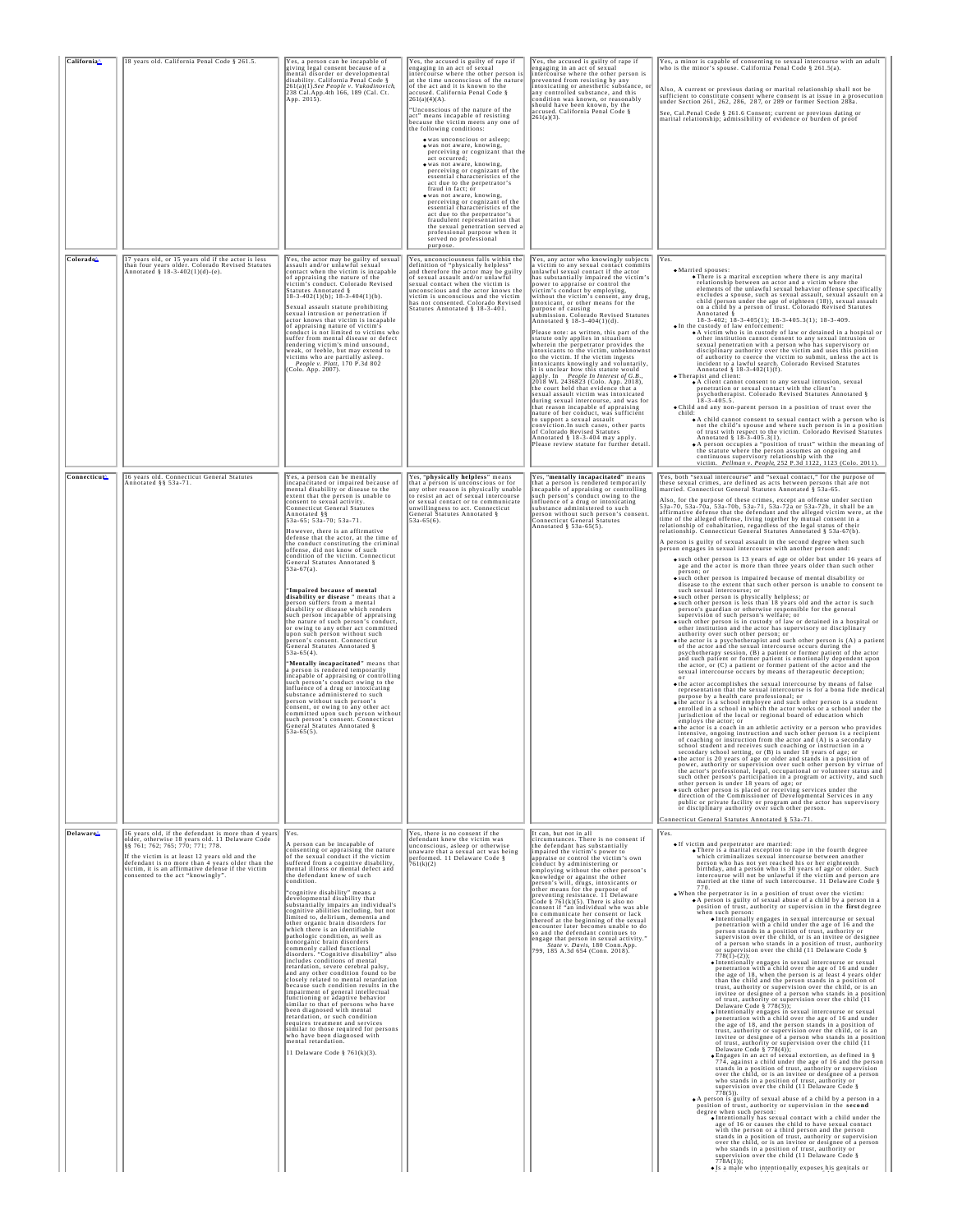|                                      |                                                    |                                                                                                                                                                                                                                                                                                                                                                                                                                                                                                                                                                                                                                                                                                                                                                                                                                                                                                                                                                                         |                                                                                                                                                                                                                                                                                                                                                                                                                                                                                                                                                                                                                                                                                                                       |                                                                                                                                                                                                                                                                                                                                                                                                                     | buttocks to a child under the age of 16 under<br>circumstances in which he knows his conduct is likely<br>to cause annoyance, affront, offense or alarm when the<br>person is at least 4 years older than the child and he<br>stands in a position of trust, authority or supervision<br>over the child, or is an invitee or designee of a person<br>who stands in a position of trust, authority or<br>supervision over the child (11 Delaware Code $\S$<br>778A(2)(a));<br>· Is a female who intentionally exposes her genitals,<br>breast or buttocks to a child under the age of 16 under<br>circumstances in which she knows her conduct is<br>likely to cause annoyance, affront, offense or alarm<br>when the person is at least 4 years older than the child<br>and she stands in a position of trust, authority or<br>supervision over the child, or is an invitee or designee<br>of a person who stands in a position of trust, authority<br>or supervision over the child (11 Delaware Code $\S$<br>$778A(2)(b)$ ;<br>Suggests, solicits, requests, commands, importunes or<br>otherwise attempts to induce a child under the age of<br>16 to have sexual contact or sexual intercourse or<br>unlawful sexual penetration with the person or a third<br>person, knowing that the person is thereby likely to<br>cause annoyance, affront, offense or alarm to the child<br>or another when the person is at least 4 years older<br>than the child and the person stands in a position of<br>trust, authority or supervision over the child, or is an<br>invitee or designee of a person who stands in a position<br>of trust, authority or supervision over the child (11<br>Delaware Code § $778A(3)$ ).<br>. "Position of trust, authority or supervision over a child" includes, but is not limited to:<br>· Familial or custodial authority or supervision;<br>A teacher, coach, counselor, advisor, mentor or any<br>other person providing instruction or educational<br>services to a child or children, whether such person is<br>compensated or acting as a volunteer;<br>• A babysitter, child care provider, or child care aide,<br>whether such person is compensated or acting as a<br>volunteer;<br>• Any healthcare professional as defined above;<br>. Clergy, including but not limited to any minister,<br>pastor, rabbi, lay religious leader, pastoral counselor or<br>any other person having regular direct contact with<br>children through affiliation with a church or religious<br>institution, whether such person is compensated or<br>acting as a volunteer;<br>. Any law-enforcement officer, as that term is defined<br>in \$222, and including any person acting as an officer<br>or counselor at a correctional or counseling institution,<br>facility or organization, whether such person is<br>compensated or acting as a volunteer; or<br>• Any other person who because of that person's<br>familial relationship, profession, employment,<br>vocation, avocation or volunteer service has regular<br>direct contact with a child or children and in the course<br>thereof assumes responsibility, whether temporarily or<br>permanently, for the care or supervision of a child or<br>children. 11 Delaware Code § 761(e).<br>. Health Professional or Religious Figure<br>. Where the defendant is a health professional, or a minister, priest, rabbi or other member of a religious organization<br>engaged in pastoral counseling, the commission of acts of<br>sexual contact, sexual penetration or sexual intercourse by<br>such person shall be deemed to be without consent of the<br>victim where such acts are committed under the guise of<br>providing professional diagnosis, counseling or treatment and<br>where at the times of such acts the victim reasonably believed<br>the acts were for medically or professionally appropriate<br>diagnosis, counseling or treatment, such that resistance by<br>the victim could not reasonably have been manifested. 11<br>Delaware Code § $761(k)(4)$ .<br>11 Delaware Code § 761(e) and § 761(e)(4). |
|--------------------------------------|----------------------------------------------------|-----------------------------------------------------------------------------------------------------------------------------------------------------------------------------------------------------------------------------------------------------------------------------------------------------------------------------------------------------------------------------------------------------------------------------------------------------------------------------------------------------------------------------------------------------------------------------------------------------------------------------------------------------------------------------------------------------------------------------------------------------------------------------------------------------------------------------------------------------------------------------------------------------------------------------------------------------------------------------------------|-----------------------------------------------------------------------------------------------------------------------------------------------------------------------------------------------------------------------------------------------------------------------------------------------------------------------------------------------------------------------------------------------------------------------------------------------------------------------------------------------------------------------------------------------------------------------------------------------------------------------------------------------------------------------------------------------------------------------|---------------------------------------------------------------------------------------------------------------------------------------------------------------------------------------------------------------------------------------------------------------------------------------------------------------------------------------------------------------------------------------------------------------------|--------------------------------------------------------------------------------------------------------------------------------------------------------------------------------------------------------------------------------------------------------------------------------------------------------------------------------------------------------------------------------------------------------------------------------------------------------------------------------------------------------------------------------------------------------------------------------------------------------------------------------------------------------------------------------------------------------------------------------------------------------------------------------------------------------------------------------------------------------------------------------------------------------------------------------------------------------------------------------------------------------------------------------------------------------------------------------------------------------------------------------------------------------------------------------------------------------------------------------------------------------------------------------------------------------------------------------------------------------------------------------------------------------------------------------------------------------------------------------------------------------------------------------------------------------------------------------------------------------------------------------------------------------------------------------------------------------------------------------------------------------------------------------------------------------------------------------------------------------------------------------------------------------------------------------------------------------------------------------------------------------------------------------------------------------------------------------------------------------------------------------------------------------------------------------------------------------------------------------------------------------------------------------------------------------------------------------------------------------------------------------------------------------------------------------------------------------------------------------------------------------------------------------------------------------------------------------------------------------------------------------------------------------------------------------------------------------------------------------------------------------------------------------------------------------------------------------------------------------------------------------------------------------------------------------------------------------------------------------------------------------------------------------------------------------------------------------------------------------------------------------------------------------------------------------------------------------------------------------------------------------------------------------------------------------------------------------------------------------------------------------------------------------------------------------------------------------------------------------------------------------------------------------------------------------------------------------------------------------------------------------------------------------------------------------------------------------------------------------------------------------------------------------------------------------------------------------------------------------------------------------------------------------------------------------------------------------------------------------------------------------------------------------------------------------------------------------------------------------------------|
| District of<br>Columbia <sup>1</sup> | 16 years old. D.C. Code § 22-3001(3).              | Yes. A person is unable to consent to<br>engaging in a sexual act if such<br>person is incapable of appraising the<br>nature of the conduct. $D.C. Code$ §§<br>22-3003(2)(A)-(C),<br>$22-3005(2)(A)-(C)$ .                                                                                                                                                                                                                                                                                                                                                                                                                                                                                                                                                                                                                                                                                                                                                                              | Yes. A person is unable to consent to<br>engaging in a sexual act if such<br>person is:<br><b>•</b> Incapable of appraising the<br>nature of the conduct;<br>• Incapable of declining<br>participation in that sexual act;<br>· Incapable of communicating<br>unwillingness to engage in that<br>sexual act<br>D.C. Code §§ 22-3003(2)(A)-(C),<br>$22-3005(2)(A)-(C)$ .                                                                                                                                                                                                                                                                                                                                               | Yes. A victim's ability to consent is<br>impacted by his/her intoxication due t<br>a drug, intoxicant, or other similar<br>substance that substantially impairs<br>the ability of that other person to<br>appraise or control his or her conduct<br>given involuntarily or unknowingly<br>given to the victim by the accused. D.C<br>Code § 22-3002, 22-3004(4).                                                    | Yes.<br>Sexual Abuse of a Minor:<br>• A minor in a significant relationship with a person who is over 18<br>cannot consent to sexual acts or sexual contact with such person.<br>'Significant relationship'' includes:<br>A parent, sibling, aunt, uncle, or grandparent, whether related<br>by blood, marriage, domestic partnership, or adoption;<br>• A legal or de facto guardian or any person, more than 4 years<br>older than the victim, who resides intermittently or<br>permanently in the same dwelling as the victim;<br>• The person or the spouse, domestic partner, or paramour of<br>the person who is charged with any duty or responsibility for<br>the health, welfare, or supervision of the victim at the time of<br>the act; and<br>• Any employee or volunteer of a school, church, synagogue,<br>mosque, or other religious institution, or an educational,<br>social, recreational, athletic, musical, charitable, or youth<br>facility, organization, or program, including a teacher, coach,<br>counselor, clergy, youth leader, chorus director, bus driver,<br>administrator, or support staff, or any other person in a<br>position of trust with or authority over a child or a minor.<br>D.C. Code § 22-3001(10).<br>Sexual Abuse of a Secondary Education Student:<br>• A student under the age of 20 years enrolled in a secondary level<br>school cannot consent to sexual acts or sexual conduct with any teacher, counselor, principal, coach, or other person of authority in<br>that school or school system. D.C. Code §§ 22-3009.03.,<br>20-3009.04<br>Sexual Abuse of a Ward<br>· A ward, patient, client, or prisoner, as applicable, cannot consent to<br>sexual conduct with any staff member, employee, contract<br>employee, consultant, or volunteer at a hospital, treatment facility.<br>detention or correctional facility, group home, or other institution;<br>anyone who is an ambulance driver or attendant, a bus driver or attendant, or person who participates in the transportation of a<br>ward, patient, client, or prisoner to and from such institutions; or<br>any official custodian of a ward, patient, client, or prisoner. D.C. Code §§ 22-3013, 22-3014.<br>Sexual Abuse of a Patient or Client<br>• A patient or client cannot consent to sexual conduct with any person who purports to provide, in any manner, professional<br>services of a medical, therapeutic, or counseling (whether legal,<br>spiritual, or otherwise) nature, or is otherwise in a professional relationship of trust with the patient/client if:<br>$\bullet$ (1) The actor represents falsely that the sexual contact is for<br>a bona fide medical or therapeutic purpose, or for a bona fide<br>professional purpose for which the services are being<br>provided;<br>$\bullet$ (2) The nature of the treatment or service provided by the actor and the mental, emotional, or physical condition of the<br>patient or client are such that the actor knows or has reason<br>to know that the patient or client is impaired from declining<br>participation in the sexual contact;<br>$\bullet$ (3) The actor represents falsely that he or she is licensed as a<br>particular type of professional; OR<br>• (4) The sexual contact occurs during the course of a<br>consultation, examination, treatment, therapy, or other<br>provision of professional services.<br>D.C. Code §§ 22-3015, 22-3016.                                                                                                                                                                                                                                                                                                                                                                                                                                                                                                                                                                                                                                                          |
| Florida <sup>^</sup>                 | 18 years old. Florida Statutes §§ 794.011; 794.05. | Yes, any developmental disability<br>and/or mental incapacity may impai<br>the victim's ability to intelligently,<br>knowingly, and voluntarily<br>consent. Florida Statutes §<br>794.011(1)(b)-(c). In addition, there<br>are increased penalties for a sexual<br>battery carried out on a victim that<br>the accused either knows or has<br>reason to believe is mentally<br>defective.<br>"Mentally defective" means a mental<br>disease or defect which renders a<br>person temporarily or permanently<br>incapable of appraising the nature of<br>his or her conduct. Florida Statutes §<br>794.011(1)(b).<br>"Mentally incapacitated" means<br>temporarily incapable of appraising<br>or controlling a person's own conduct<br>due to the influence of a narcotic,<br>anesthetic, or intoxicating substance<br>administered without his or her<br>consent due to any other act<br>committed upon that person without<br>is or her consent." Florida Statutes<br>$794.011(1)(c)$ . | Yes, a person that is physically<br>helpless or mentally incapacitated<br>may not be able to provide<br>intelligent, knowing, and voluntary<br>consent.<br>"Physically helpless" means<br>unconscious, asleep, or for any other<br>reason physically unable to<br>communicate unwillingness to an<br>act. Florida Statutes § 794.011(1)(e).<br>'Mentally incapacitated" means<br>temporarily incapable of appraising<br>or controlling a person's own conduct<br>due to the influence of a narcotic,<br>anesthetic, or intoxicating substance<br>administered without his or her<br>consent or due to any other act<br>committed upon that person without<br>his or her consent. Florida Statutes §<br>794.011(1)(c). | Yes, a person that is mentally<br>incapacitated may not be able to<br>provide intelligent, knowing, and<br>voluntary consent.<br>"Mentally incapacitated" means<br>temporarily incapable of appraising or<br>controlling a person's own conduct due<br>to the influence of a narcotic,<br>anesthetic, or intoxicating substance<br>administered without his or her<br>consent. Florida Statutes §<br>794.011(1)(c). | A person cannot consent to sexual activity with a law enforcement officer,<br>correctional officer, or correctional probation officer, who is certified or is<br>an elected official exempt from such certification or any other person in<br>a position of control or authority in a probation, community control,<br>controlled release, detention, custodial, or similar setting, and such<br>officer, official, or person is acting in such a manner as to lead the victim<br>to reasonably believe that the offender is in a position of control or<br>authority as an agent or employee of government. Florida Statutes §<br>794.011(5)(e)(7).<br>A person less than 18 years of age cannot consent to engage in conduct<br>which would constitute sexual battery with a person who is in a position<br>of familial or custodial authority. Florida Statutes § 794.011 (8).<br>It is a felony offense for an "Authority Figure" - a person 18 years of age<br>or older who is employed by, volunteering at, or under contract with a<br>school - to engage in sexual contact with a student - a person younger than 18 years of age who is enrolled at a school." F.S.A. §<br>775.0862 Sexual offenses against students by authority figures;<br>reclassification                                                                                                                                                                                                                                                                                                                                                                                                                                                                                                                                                                                                                                                                                                                                                                                                                                                                                                                                                                                                                                                                                                                                                                                                                                                                                                                                                                                                                                                                                                                                                                                                                                                                                                                                                                                                                                                                                                                                                                                                                                                                                                                                                                                                                                                                                                                                                                                                                                                                                                                                                                                                                                                                                                                                                                                                                                            |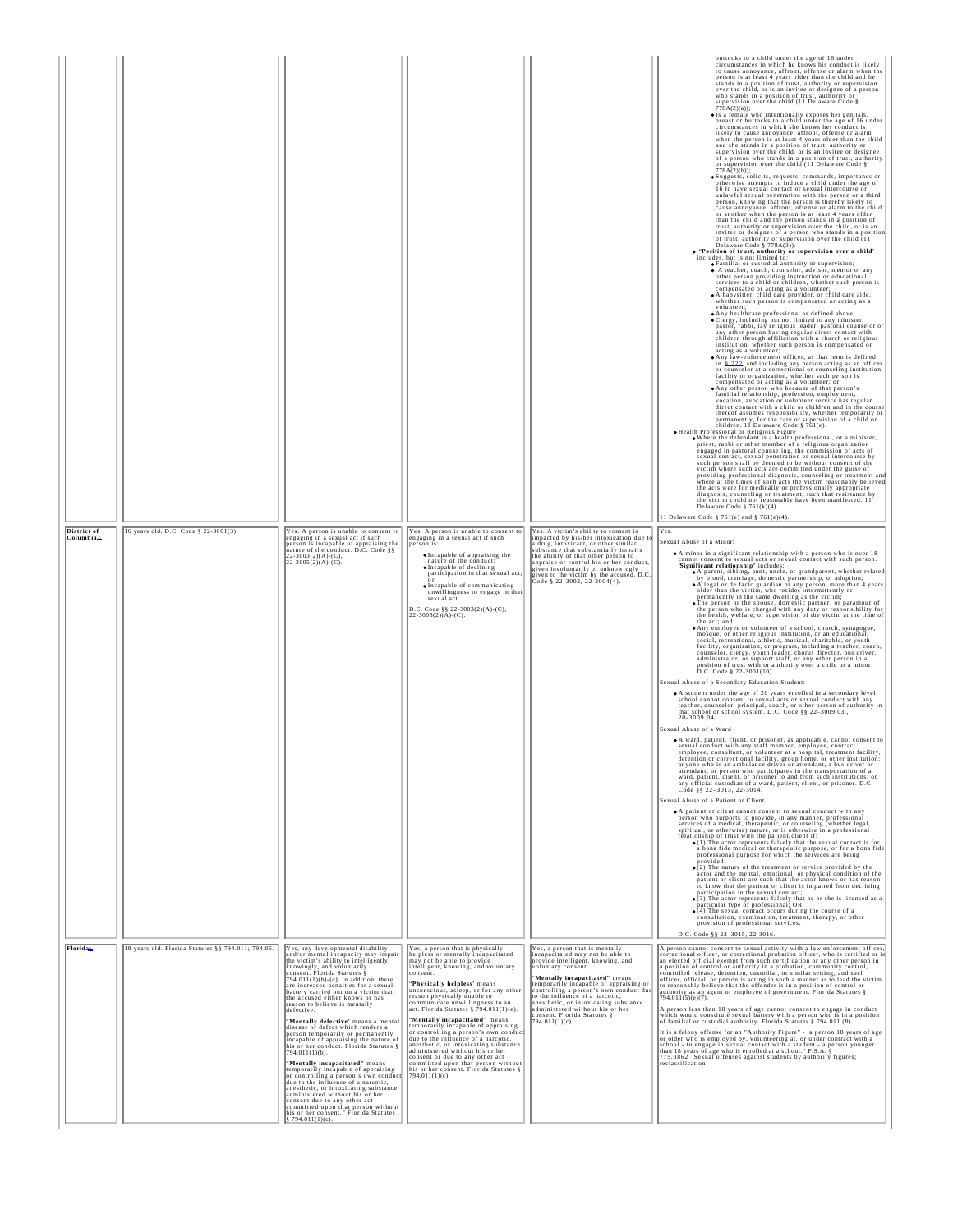| Georgia               | 16 years old. Georgia Code § 16-6-3(a).                                                                                                                                                                                      | Yes, a victim who has a<br>developmental disability or lacks the<br>mental capacity to make ordinary<br>judgments on his or her own is<br>unable to give consent to sexual<br>acts. Drake v. State, 239 Ga. 232<br>(1977); Baise v. The State, 502 S.E.2d<br>492, 232 Ga. App. 556 (1998).                                                                                                                                                                                                                                                                                                                                                                                                                                                                                                                                                                                                                                                                                                                                                                                                                                                                  | Yes, a victim whose will is temporarily<br>lost due to unconsciousness arising<br>from use of drugs or other cause, or<br>sleep is unable to consent to sexual<br>activity. Gore v. State, 119 Ga. 418<br>(1904); Evans v. State, 67 Ga. App. 631<br>(1942).                                                   | Yes, a victim whose will is temporarily<br>lost from intoxication, arising from use<br>of drugs or other cause, is unable to<br>consent to sexual activity. Gore v.<br>State, 119 Ga. 418 (1904); Evans v.<br>State, 67 Ga. App. 631 (1942).                                                                                                                                                                                                                                                                                                                                       | Yes.<br>• An employee or agent engages in improper sexual contact in the<br>first degree if that employee or agent engages in sexually explicit conduct with a person they knew or reasonably should have known<br>is contemporaneously:<br>• enrolled as a student at a school of which he or she is an employee or agent;<br>o under probation, parole, accountability court, or pretrial<br>diversion supervision of the office or court of which he or she<br>is an employee or agent;<br>· agency patient in or at a hospital of which he or she is an<br>employee or agent;<br>• the subject of such employee or agent's actual or purported<br>psychotherapy treatment or counseling; or<br>• admitted for care at a sensitive care facility of which he or<br>she is an employee or agent. Georgia Code $\S 16-6-5.1(b)$ .<br>Consent is not a defense to offenses under section 16-6-5.1(d).                                                                                                                                                                                                                                                                                                                                                                                                                                                                                                                                                                                                                                                                                                                                                                                                                                                                                                                                                                                                                                                                                                                                                                                                                                                                                                                                                                                                                                                                                                                                                                                                                                                                                                 |
|-----------------------|------------------------------------------------------------------------------------------------------------------------------------------------------------------------------------------------------------------------------|-------------------------------------------------------------------------------------------------------------------------------------------------------------------------------------------------------------------------------------------------------------------------------------------------------------------------------------------------------------------------------------------------------------------------------------------------------------------------------------------------------------------------------------------------------------------------------------------------------------------------------------------------------------------------------------------------------------------------------------------------------------------------------------------------------------------------------------------------------------------------------------------------------------------------------------------------------------------------------------------------------------------------------------------------------------------------------------------------------------------------------------------------------------|----------------------------------------------------------------------------------------------------------------------------------------------------------------------------------------------------------------------------------------------------------------------------------------------------------------|------------------------------------------------------------------------------------------------------------------------------------------------------------------------------------------------------------------------------------------------------------------------------------------------------------------------------------------------------------------------------------------------------------------------------------------------------------------------------------------------------------------------------------------------------------------------------------|-------------------------------------------------------------------------------------------------------------------------------------------------------------------------------------------------------------------------------------------------------------------------------------------------------------------------------------------------------------------------------------------------------------------------------------------------------------------------------------------------------------------------------------------------------------------------------------------------------------------------------------------------------------------------------------------------------------------------------------------------------------------------------------------------------------------------------------------------------------------------------------------------------------------------------------------------------------------------------------------------------------------------------------------------------------------------------------------------------------------------------------------------------------------------------------------------------------------------------------------------------------------------------------------------------------------------------------------------------------------------------------------------------------------------------------------------------------------------------------------------------------------------------------------------------------------------------------------------------------------------------------------------------------------------------------------------------------------------------------------------------------------------------------------------------------------------------------------------------------------------------------------------------------------------------------------------------------------------------------------------------------------------------------------------------------------------------------------------------------------------------------------------------------------------------------------------------------------------------------------------------------------------------------------------------------------------------------------------------------------------------------------------------------------------------------------------------------------------------------------------------------------------------------------------------------------------------------------------------|
| Guam≙                 | 16 years old. 9 G.C.A. §§ 25.15; 25.20; 25.25.                                                                                                                                                                               | Yes. A person commits a sex crime if<br>the person engages in sexual<br>penetration or sexual contact with<br>another person and the actor knows<br>or has reason to know that the victim<br>is mentally defective or mentally<br>incapacitated. 9 G.C.A. §§ 25.15;<br>25.20; 25.25; 25.30.                                                                                                                                                                                                                                                                                                                                                                                                                                                                                                                                                                                                                                                                                                                                                                                                                                                                 | Yes. A person commits a sex crime if<br>the person engages in sexual<br>penetration or sexual contact with<br>another person and the actor knows<br>or has reason to know that the victim<br>is physically helpless, which includes<br>unconsciousness. 9 G.C.A. §<br>25.10(a)(6); 25.15; 25.20; 25.25; 25.30. | Yes. A person commits a sex crime if<br>the person engages in sexual<br>penetration or sexual contact with<br>another person and the actor knows or<br>has reason to know that the victim is<br>mentally incapacitated, which includes<br>a person that is rendered temporarily<br>incapable of appraising or controlling<br>his or her conduct due to the influence<br>of a narcotic, anesthetic or other<br>substance administered to that person<br>without his or her consent. 9 G.C.A. §<br>25.10(a)(5); 25.15; 25.20; 25.25; 25.30.                                          | INo.                                                                                                                                                                                                                                                                                                                                                                                                                                                                                                                                                                                                                                                                                                                                                                                                                                                                                                                                                                                                                                                                                                                                                                                                                                                                                                                                                                                                                                                                                                                                                                                                                                                                                                                                                                                                                                                                                                                                                                                                                                                                                                                                                                                                                                                                                                                                                                                                                                                                                                                                                                                                  |
| Hawaii                | 16 years old. HRS §§ 707-730; 707-731; 707-732.                                                                                                                                                                              | Yes. A person commits a sex crime if<br>the person subjects to a sexual act<br>another person who is mentally<br>defective or mentally<br>incapacitated. HRS §§ 707-730;<br>707-731; 707-732.<br>The state must show that the victim<br>was "mentally defective," (a person<br>suffering from a disease, disorder, o<br>defect which renders the person<br>incapable of appraising the nature of<br>the person's conduct) and that<br>Defendant knew that Complaining<br>Witness was mentally defective.In<br>Interest of Doe, 918 P.2d 254 (Hawaii<br>Арр. 1996).<br>"Mentally incapacitated" means a<br>person rendered temporarily<br>incapable of appraising or controlling<br>the person's conduct as a result of the<br>influence of a substance<br>administered to the person without<br>the person's consent. HRS §§<br>707-700.                                                                                                                                                                                                                                                                                                                    | Yes. A person commits a sex crime if<br>the person subjects to a sexual act<br>another person who is physically<br>helpless, which includes a person<br>who is unconscious. HRS §§ 707-700;<br>707-730; 707-731; 707-732.                                                                                      | Yes. A person commits a sex crime if<br>the person subjects to a sexual act<br>another person who is mentally<br>defective or mentally<br>incapacitated. HR§S § 707-700;<br>707-730; 707-731; 707-732.<br>"Mentally incapacitated" means a<br>person rendered temporarily<br>incapable of appraising or controlling<br>the person's conduct as a result of the<br>influence of a substance administered<br>to the person without the person's<br>consent. HRS §§ 707-700.                                                                                                          | Yes.<br>$•$ Marriage:<br>· Marriage is a defense to certain sex crimes. HRS §§ 707-730;<br>707-731; 707-732; 707-733; 707-734. Marriage is a defense to certain charges of first or third degree sexual assault of a<br>child that is 14 or 15 years of age (HRS §§ 707-730; 707-732).<br>certain charges of second or fourth degree sexual assault (HRS §§ 707-731; 707-733), and indecent exposure (HRS §<br>$707 - 734$ ).<br>• State correctional facility, elderly caretaker, law enforcement officer:<br>• A person commits a sex crime if the person, while employed<br>in a state correctional facility, by a private company<br>providing services at a correctional facility, by a private<br>company providing community-based residential services to<br>persons committed to the director of public safety and having<br>received notice of the statute at issue, by a private<br>correctional facility operating in the State of Hawaii, or as a<br>law enforcement officer, knowingly subjects to a sexual act<br>an imprisoned person, a person confined to a detention<br>facility, a person committed to the director of public safety, a<br>person residing in a private correctional facility operating in<br>the State of Hawaii, or a person in custody. HRS § 707-731;<br>707-732.<br>· State v. Cardus, 86 Haw. 426, 435, 949 P.2d 1047, 1056 (Ct.<br>App. 1997) ("The consent of an imprisoned person would therefore be ineffective and, consequently, not a defense<br>under HRS $§ 707-731(1)(c)$ to the charge of sexual<br>penetration."<br>Person acting in a professional capacity to instruct, advise, or<br>supervise a minor:<br>• A person commits sexual assault in the second degree if the person knowingly subjects to sexual penetration a minor who<br>is at least 16 years old and the person is contemporaneously<br>acting in a professional capacity to instruct, advise, or<br>supervise the minor; provided that: (i) the person is not less<br>than 5 years older than the minor; and (ii) the person is not<br>legally married to the minor. HRS $\S$ 707-731.<br>• A person commits sexual assault in the fourth degree if the<br>person knowingly engages in or causes sexual contact with a<br>minor who is at least 16 years old and the person is<br>contemporaneously acting in a professional capacity to<br>instruct, advise, or supervise the minor; provided that: (i) the<br>means, we supervise the minor; provided that: (i) the person is not less than 5 years older than the minor; and (ii) 107-733.                               |
| Idaho <sup>^</sup>    | 18 years old. Idaho Statutes §§ 18-6101.                                                                                                                                                                                     | Yes, a person commits a sex crime if<br>the victim is incapable, through any<br>unsoundness of mind, due to any<br>cause, including, but not limited to,<br>mental illness, mental disability or<br>developmental disability, whether<br>temporary or permanent, of giving<br>legal consent. Idaho Statutes §§<br>18-6101(3).<br>See also State v. Soura, 796 P.2d 109<br>(Idaho 1990). In determining whether<br>the victim had the capacity to consent<br>the court stated that the applicable<br>test was whether the victim<br>"understood and appreciated the<br>physical, emotional and moral<br>consequences of sexual intercourse<br>with the defendant." The court in<br>Soura looked at several factors,<br>including that:<br>· Victim had a passive<br>personality with an IQ of 71,<br>placing her in the lower 2 1/2<br>percent of the population;<br>• Victim had never held a job and<br>could only perform menial<br>tasks and then only under<br>ose supervision;<br>· Victim could not perform<br>domestic work or take trips<br>without close supervision;<br>· Victim had not completed<br>special education courses in<br>high school | Yes. A person commits a sex crime if<br>the victim at the time is unconscious<br>of the nature of the act due to being:<br>· unconscious or asleep; or<br>• not aware, knowing,<br>perceiving, or cognizant that<br>the act occurred. Idaho<br>Statutes § 18-6101(7).                                          | Yes. A person commits a sex crime if<br>the victim is unable to resist due to any<br>intoxicating, narcotic, or anesthetic<br>substance. Idaho Statutes §<br>$18-6101(5)$ .                                                                                                                                                                                                                                                                                                                                                                                                        | Yes.<br>• Marriage:<br>• No person can be convicted of rape for any act or acts with<br>the contract where:<br>that person's spouse, except where:<br>$\bullet$ the victim resists but resistance is overcome by force or<br>violence;<br>$\bullet$ the victim is prevented from resistance by the<br>infliction, attempted infliction, or threatened infliction<br>of bodily harm, accompanied by apparent power of<br>execution; or the victim is unable to resist due to any<br>intoxicating, narcotic, or anesthetic substance;<br>• the victim is prevented from resistance due to an<br>objectively reasonable belief that resistance would be<br>futile or that resistance would result in force or<br>violence beyond that necessary to accomplish the<br>prohibited contact; or<br>• the victim submits under the belief, instilled by the actor, that if the victim does not submit, the actor will<br>cause physical harm to some person in the future,<br>cause damage to the property, engage in other conduct<br>constituting a crime, accuse any person of a crime or<br>cause criminal charges to be instituted against the<br>victim, or expose a secret or publicize an asserted fact,<br>whether true or false, tending to subject any person to<br>hatred, contempt or ridicule. Idaho Statutes §§<br>$18-6101$ ; $18-6107$ .<br>· State officers:<br>o it is a felony for any employee of the Idaho department of<br>correction, Idaho department of juvenile corrections, or any officer, employee or agent of a state, local, or private<br>correctional facility to have sexual contact with a prisoner or<br>juvenile offender, not their spouse, whether an in-state or out-of-state prisoner or juvenile offender;<br>o it is a felony for any supervising officer to knowingly have<br>sexual contact with any parolee or probationer who is not the person's spouse. Idaho Statutes § 18-6110.<br>. Where the victim submits under the belief that the person<br>committing the act is someone other than the accused, and the<br>belief is induced by artifice, pretense or concealment practiced by<br>the accused, with the intent to induce such belief. I.C. § 18-6101                                                                                                                                                                                                                                                                                                                                                                                              |
| Illinois <sup>∆</sup> | 17 years old. 720 ILCS 5/11-1.60. However, if the<br>actor is 17 years of age or older and holds a<br>position of trust, authority, or supervision in<br>relation to the victim, then the age of consent is 18<br>years old. | Yes. A person commits a sex crime if<br>that person knows that the victim is<br>unable to understand the nature of<br>the act or is unable to give knowing<br>consent. 720 ILCS 5/11-1.20; 720<br>ILCS 5/11-1.50.<br>A person commits aggravated<br>criminal sexual abuse if a person<br>commits an act of sexual conduct<br>with a victim who is a person with a<br>severe or profound intellectual<br>disability. 720 ILCS 5/11-1.60.<br>Illinois courts apply a totality of the<br>circumstances test when determining<br>whether a victim had the requisite<br>mental capacity to consent.<br>People v. Whitten 647 N.E.2d 1062<br>(III. App.1995) ("to support a guilty<br>verdict based upon the victim's<br>inability to understand the nature of<br>the act and to give knowing consent,<br>the State must show that the victim<br>had insufficient intelligence to<br>understand the act, its nature, and<br>possible consequences.")                                                                                                                                                                                                              | Yes. A person commits a sex crime if<br>that person knows that the victim is<br>unable to understand the nature of<br>the act or is unable to give knowing<br>consent. 720 ILCS 5/11-1.20; 720<br>ILCS 5/11-1.50.                                                                                              | Yes. A person commits a sex crime if<br>that person knows that the victim is<br>unable to understand the nature of the<br>act or is unable to give knowing<br>consent. 720 ILCS 5/11-1.20; 720 ILCS<br>5/11-1.50.<br>In addition, the crime and punishment<br>is more severe if the accused delivers<br>(by injection, inhalation, ingestion,<br>transfer of possession, or any other<br>means) any controlled substance to the<br>victim without the victim's consent or<br>by threat or deception for other than<br>medical purposes. 720 ILCS 5/11-1.30;<br>720 ILCS 5/11-1.60. | Yes. A person commits custodial sexual misconduct when:<br>• he or she is an employee of a penal system and engages in sexual conduct or sexual penetration with a person who is in the custody<br>of that penal system;<br>The or she is an employee of a treatment and detention facility and engages in sexual conduct or sexual penetration with a person who<br>is in the custody of that treatment and detention facility; or<br>• he or she is an employee of a law enforcement agency and engages in sexual conduct or sexual penetration with a person who is in the<br>custody of a law enforcement agency or employee. 720 ILCS<br>$5/11 - 9.2$<br>Also, a probation or supervising officer, surveillance agent, or aftercare<br>specialist commits custodial sexual misconduct when the probation or<br>supervising officer, surveillance agent, or after case specialist engages in<br>sexual conduct or sexual penetration with a probationer, parolee, or<br>release, or person serving a term of conditional release who is under the<br>supervisory, disciplinary, or custodial authority of the officer or agent or<br>employee so engaging in the sexual conduct or sexual penetration. 720<br>ILCS 5/11-9.2.<br>The consent of the probationer, parolee, releasee, inmate in custody of the penal system or person detained or civilly committed under the<br>Sexually Violent Persons Commitment Act, or person in the custody of a<br>law enforcement agency or employee shall not be a defense to a<br>prosecution under section 5/11-9.2. A person is deemed incapable of<br>consent, for purposes of section 5/11-9.2 when he or she is a probationer<br>parolee, releasee, inmate in custody of a penal system or person detained or civilly committed under the Sexually Violent Persons Commitment Act,<br>or a person in the custody of a law enforcement agency or employee. 720<br>ILCS 5/11-9.2.<br>In addition, a person commits sexual misconduct with a person with a<br>disability when:<br>• he or she is an employee [as defined in the statute] and knowingly engages in sexual conduct or sexual penetration with a person<br>with a disability who is under the care and custody of the<br>Department of Human Services at a State-operated facility; or<br>he or she is an employee of a community agency funded by the<br>Department of Human Services and knowingly engages in sexual conduct<br>or sexual penetration with a person with a disability who is in a residential program operated or supervised by a community agency. 720<br>ILCS 5/11-9.5 |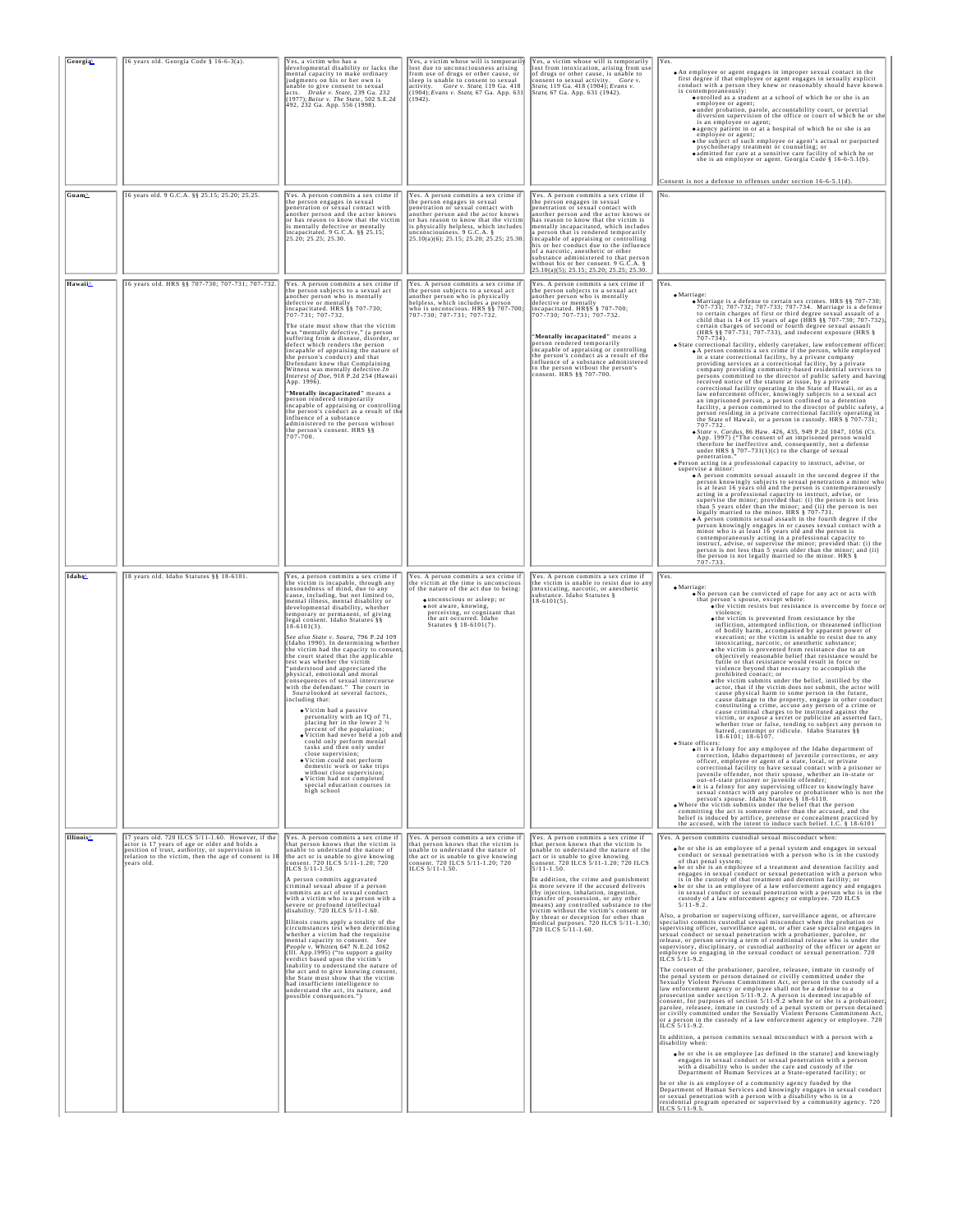| Indiana <sup>^</sup> | 16 years old. IC §§ 35-42-4-9.                                                                                                                                                                                                                                                                                                                                                                                                                                                                                                                                                                                                                                        | Yes. A person commits a sex crime if<br>the victim is so mentally disabled or<br>deficient that consent to sexual<br>intercourse or sexual conduct cannot<br>be given. IC $\S$ § 35-42-4-1;<br>35-42-4-8.                                                                                                                                                                                                                                                                                                                                                                                                                                                                                                                                                                                                                                                                                                                                                                                                                                                                                                                                                                                                                                                                                                              | Yes. A person commits a sex crime if<br>the other person is unaware that the<br>sexual intercourse or other sexual<br>conduct is occurring. IC §§<br>$35 - 42 - 4 - 1$ ; $35 - 42 - 4 - 8$ .                                                                                                                                                                                                                                                                                                                                                                                                                                                                                 | Yes, if the intoxication causes the<br>victim to be unaware that the sexual<br>intercourse or other sexual conduct is<br>occurring. IC §§ 35-42-4-1;<br>$35 - 42 - 4 - 8$ .<br>In addition, the crime and punishment<br>is more severe if the offense is<br>facilitated by furnishing the victim,<br>without the victim's knowledge, with a<br>drug or a controlled substance or<br>knowing that the victim was furnished<br>with the drug or controlled substance<br>without the victim's knowledge. IC §§<br>$35 - 42 - 4 - 1$ ; $35 - 42 - 4 - 3$ ; $35 - 42 - 4 - 5$ ;<br>$35 - 42 - 4 - 8$ ; $35 - 42 - 4 - 9$ . | Yes. It is a defense to sexual misconduct with a minor if the child is or has<br>ever been married, except where the sexual misconduct is committed by<br>using or threatening the use of deadly force or by furnishing the victim, without the victim's knowledge, with a drug or other controlled substance<br>or knowing that the victim was furnished with the drug or controlled<br>substance without the victim's knowledge. IC § 35-42-4-9.<br>In addition, a person commits child seduction if:<br>$\bullet$ (1) a person who is at least 18 years of age and is the guardian,<br>adoptive parent, adoptive grandparent, custodian, stepparent, or child care worker for a child at least 16 years of age but less than<br>18 years of age engages in sexual acts with the child;<br>$\bullet$ (2) a person who (i) has or had a professional relationship with a child at least 16 years of age but less than 18 years of age whom the<br>person knows to be at least 16 years of age but less than 18 years<br>of age; (ii) may exert undue influence on the child because of the person's current or previous professional relationship with the<br>child; and (iii) uses or exerts the person's professional relationship<br>to engage in sexual acts with the child; or $\bullet$ (3) a law enforcement officer who is at least 5 years older than a<br>child who is at least 16 years of age and less than 18 years of age<br>had contact with the child while acting within the scope of the law<br>enforcement officer's official duties with respect to the child, and<br>uses the law enforcement officer's professional relationship with<br>the child to engage in sexual acts with the child.<br>IC 8 35-42-4-7<br>A person has a professional relationship with a child if the person has a<br>license issued by the state or a political subdivision on the basis of the person's training and experience that authorizes the person to carry out<br>particular occupation; or is employed in a position in which counseling,<br>supervising, instructing, or recruiting children forms a significant part of<br>the employment; AND the person has a relationship with a child that is<br>based on the person's employment or licensed status as described in<br>subdivision (1). IC § 35-42-4-7(n).<br>See also Benner v. State, No. 18A-CR-2614, 2019 WL 3122467, at *3 (Ind.<br>Ct. App. July 16, 2019) ([Section 35-42-4-7] clearly does not limit the<br>criminal offense to a person who is currently in a professional<br>relationship.")                                                                                                                                                                                                                                                                                                                                                                                                                                                                                                                                                                                                                                                                                                                                                                                                                                                                                                                                                                                                                                                                                                                                                                                                                                                                                                                                                                                                                                                                                                                                                                                                                                                                                                                                                                                                                                                                                                                                                                                                                                                                                                                                                                                                                                                                                                                                                                                                                                                                                                                                                                                                                                                                                                                                                                                                                                                                                                                                                                                                                                                                                                                                                                                                                                                                                                                                                                                                                                                                                                                  |
|----------------------|-----------------------------------------------------------------------------------------------------------------------------------------------------------------------------------------------------------------------------------------------------------------------------------------------------------------------------------------------------------------------------------------------------------------------------------------------------------------------------------------------------------------------------------------------------------------------------------------------------------------------------------------------------------------------|------------------------------------------------------------------------------------------------------------------------------------------------------------------------------------------------------------------------------------------------------------------------------------------------------------------------------------------------------------------------------------------------------------------------------------------------------------------------------------------------------------------------------------------------------------------------------------------------------------------------------------------------------------------------------------------------------------------------------------------------------------------------------------------------------------------------------------------------------------------------------------------------------------------------------------------------------------------------------------------------------------------------------------------------------------------------------------------------------------------------------------------------------------------------------------------------------------------------------------------------------------------------------------------------------------------------|------------------------------------------------------------------------------------------------------------------------------------------------------------------------------------------------------------------------------------------------------------------------------------------------------------------------------------------------------------------------------------------------------------------------------------------------------------------------------------------------------------------------------------------------------------------------------------------------------------------------------------------------------------------------------|-----------------------------------------------------------------------------------------------------------------------------------------------------------------------------------------------------------------------------------------------------------------------------------------------------------------------------------------------------------------------------------------------------------------------------------------------------------------------------------------------------------------------------------------------------------------------------------------------------------------------|-------------------------------------------------------------------------------------------------------------------------------------------------------------------------------------------------------------------------------------------------------------------------------------------------------------------------------------------------------------------------------------------------------------------------------------------------------------------------------------------------------------------------------------------------------------------------------------------------------------------------------------------------------------------------------------------------------------------------------------------------------------------------------------------------------------------------------------------------------------------------------------------------------------------------------------------------------------------------------------------------------------------------------------------------------------------------------------------------------------------------------------------------------------------------------------------------------------------------------------------------------------------------------------------------------------------------------------------------------------------------------------------------------------------------------------------------------------------------------------------------------------------------------------------------------------------------------------------------------------------------------------------------------------------------------------------------------------------------------------------------------------------------------------------------------------------------------------------------------------------------------------------------------------------------------------------------------------------------------------------------------------------------------------------------------------------------------------------------------------------------------------------------------------------------------------------------------------------------------------------------------------------------------------------------------------------------------------------------------------------------------------------------------------------------------------------------------------------------------------------------------------------------------------------------------------------------------------------------------------------------------------------------------------------------------------------------------------------------------------------------------------------------------------------------------------------------------------------------------------------------------------------------------------------------------------------------------------------------------------------------------------------------------------------------------------------------------------------------------------------------------------------------------------------------------------------------------------------------------------------------------------------------------------------------------------------------------------------------------------------------------------------------------------------------------------------------------------------------------------------------------------------------------------------------------------------------------------------------------------------------------------------------------------------------------------------------------------------------------------------------------------------------------------------------------------------------------------------------------------------------------------------------------------------------------------------------------------------------------------------------------------------------------------------------------------------------------------------------------------------------------------------------------------------------------------------------------------------------------------------------------------------------------------------------------------------------------------------------------------------------------------------------------------------------------------------------------------------------------------------------------------------------------------------------------------------------------------------------------------------------------------------------------------------------------------------------------------------------------------------------------------------------------------------------------------------------------------------------------------------------------------------------------------------------------------------------------------------------------------------------------------------------------------------------------------------------------------------------------------------------------------------------------------------------------------------------------------------------------------------------------------------------------------------------------------------------------------------------------------------------------------------------------------------------------------------------------------------------------------------------------------------------------------------------------------------------------------------------------------------------------------------------------------------------------------------------------------------------------------------------------------------------------------------------------------------------------------------------------------------------------------------------------------------------------------------------------------------------------------------------------------------------------------------------------------------------------------------|
| Iowa <sup>4</sup>    | 16 years old. I.C.A. § 709.4.                                                                                                                                                                                                                                                                                                                                                                                                                                                                                                                                                                                                                                         | Yes. Sexual abuse is defined as any<br>sex act between persons where the<br>other person is suffering from a<br>mental defect or incapacity which<br>precludes giving consent or lacks the<br>mental capacity to know the right<br>and wrong of conducts in sexual<br>matters. I.C.A. § 709.1.<br>In addition, a person commits a sex<br>crime if:<br>$\bullet$ (1) the sex act is between<br>persons who are not<br>cohabitating as husband and<br>wife and the other person is<br>suffering from a defect or<br>incapacity which precludes<br>giving consent; or<br>$\bullet$ (2) the sex act is performed<br>while the other person is<br>mentally incapacitated. I.C.A. §<br>709.4<br>"Mentally incapacitated" means that<br>a person is temporarily incapable of<br>appraising or controlling the person's<br>own conduct due to the influence of a<br>narcotic, anesthetic, or intoxicating<br>substance. I.C.A. §709.1A.<br>The key issue is whether the mental<br>strength of the victim is so far below<br>the normal that it precludes effective<br>resistance. State v. Sullivan, 298<br>N.W.2d 267, 272 (Iowa 1980).<br>Persons who are so mentally<br>incompetent or incapacitated as to be<br>unable to understand the nature and<br>consequences of the sex act are<br>incapable of giving consent. Id. | Yes. Sexual abuse is defined as any<br>sex act between persons that is done<br>against the will of the other, which<br>includes an act that is done while the<br>other person is under the influence<br>of a drug inducing sleep or is<br>otherwise in a state of<br>unconsciousness. I.C.A. § 709.1.<br>In addition, a person commits a sex<br>crime if:<br>· (1) the sex act is between<br>persons who are not<br>cohabitating as husband and<br>wife and the other person is<br>suffering from a defect or<br>incapacity which precludes<br>giving consent; or<br>$\bullet$ (2) the act is performed while<br>the other person is physically<br>helpless. I.C.A. § 709.4. | Yes. A person commits a sex crime if:<br>$\bullet$ (1) the sex act is performed<br>while the other person is under<br>the influence of a controlled<br>substance which prevents that<br>person from consenting to the<br>act and the person performing<br>the act knows or reasonably<br>should have known that the<br>other person was under the<br>influence of the controlled<br>substance; or<br>$\bullet$ (2) the sex act is performed<br>while the other person is<br>mentally incapacitated. I.C.A. § 709.4.                                                                                                   | Yes. If the sex act is between persons cohabitating as husband and wife at<br>the time of the act, a person does not commit sexual abuse in the third<br>degree even where:<br>$\bullet$ (1) the other person is suffering from a mental defect or incapacity<br>which precludes giving consent; or<br>$\bullet$ (2) the victim is 12 to 15 years old. I.C.A. § 709.4.<br>I.C.A. § 709.8 provides a marriage exception for "lascivious acts with a<br>child.<br>I.C.A. § 709.12 provides a marriage exception for "indecent contact with a child."<br>It is unlawful for a person of 18 years of age who is in a position of<br>authority over a minor to force, persuade, or coerce a minor, with or<br>without consent, to disrobe or partially disrobe for the purpose of<br>arousing or satisfying the sexual desires of either of them. I.C.A. §<br>709 14<br>In addition, sexual exploitation by a counselor or therapist occurs when<br>there is sexual conduct with:<br>(1) an emotionally dependent patient or client or emotionally dependent former patient or client; or<br>· (2) a patient or client or former patient or client within one year of<br>the termination of the provision of mental health services by the counselor or therapist. I.C.A. § 709.15.<br>Sexual exploitation by a school employee occurs when there is sexual<br>conduct with a student. I.C.A. § 709.15.<br>Iowa also criminalizes sex acts by:<br>$\bullet$ (1) any peace officer, or an officer, employee, contractor, vendor,<br>volunteer, or agent of the department of corrections, or an officer, employee, or agent of a judicial district department of correctional<br>services, with an individual committed to the custody of the<br>department of corrections or a judicial district department of<br>correctional services; or<br>$\bullet$ (2) any peace officer, or an officer, employee, contractor, vendor,<br>volunteer, or agent of a juvenile placement facility with a juvenile placed at such facility; or<br>(3) any peace officer, or an officer, employee, contractor, vendor,<br>volunteer, or agent of a county with a prisoner incarcerated in a county<br>jail. I.C.A. § 709.16.                                                                                                                                                                                                                                                                                                                                                                                                                                                                                                                                                                                                                                                                                                                                                                                                                                                                                                                                                                                                                                                                                                                                                                                                                                                                                                                                                                                                                                                                                                                                                                                                                                                                                                                                                                                                                                                                                                                                                                                                                                                                                                                                                                                                                                                                                                                                                                                                                                                                                                                                                                                                                                                                                                                                                                                                                                                                                                                                                                                                                                                                                                                                                                                                                                                                                                                                                                                                                                                                                                                                                                                                                                                                                                                                                                                                                                                                                  |
| Kansas               | 16 years old. K.S.A. 21-5506; 5507*.<br>*Note: KSA 21-5507 was held to violate the equal<br>protection provisions of the Fourteenth<br>Amendment to the United States Constitution and<br>n Rill of Rights to the<br>extent that it results in a punishment for unlawful<br>voluntary sexual conduct between members of the<br>opposite sex that is less harsh than the<br>punishment for the same conduct between<br>members of the same sex. The court struck the<br>phrase "and are members of the opposite sex"<br>from the statute. State v. Limon, 280 Kan. 275, 276, 122 P.3d 22, 24 (2005). Proposed legislation would remedy this See 2019 KS H B 2270 (NS). | Yes. A person commits a sex crime<br>where the person otherwise meets<br>the elements of the sex crime and the<br>victim is incapable of giving consent<br>because of mental deficiency or<br>disease, which condition was known<br>by the offender or was reasonably<br>apparent to the offender. K.S.A.<br>$21 - 5503$ .<br>See also State v. Jaurez, 861 P.2d<br>1382 (Kan. App. 1993) ("When a<br>mentally deficient individual's<br>capacity to consent to a sexual act is<br>at issue, the jury is capable of<br>determining whether that individual<br>is able to understand the nature and<br>consequences of engaging in such an<br>act. In reaching its determination, the<br>jury should evaluate the individual's<br>behavior in normal social intercourse<br>as well as consider any expert<br>testimony concerning the<br>individual's mental deficiency.")                                                                                                                                                                                                                                                                                                                                                                                                                                              | Yes. A person commits a sex crime<br>where the person otherwise meets<br>the elements of the sex crime and the<br>victim is unconscious or physically<br>powerless. K.S.A. 21-5503.                                                                                                                                                                                                                                                                                                                                                                                                                                                                                          | Yes. A person commits a sex crime<br>vhere the person otherwise meets the<br>elements of the sex crime and the<br>victim is incapable of giving consent<br>because of the effect of any alcoholic<br>liquor, narcotic, drug or other<br>substance, which condition was<br>known by the offender or was<br>reasonably apparent to the<br>offender. K.S.A. 21-5503.                                                                                                                                                                                                                                                     | Yes. It is a defense to a prosecution of rape for engaging in sexual<br>intercourse with a child who is under 14 years of age that the child was<br>married to the accused at the time of the offense. K.S.A. 21-5503. It is a defense to a prosecution of criminal sodomy (for sodomy with a child 14<br>or more years of age but less than 16 years of age) and aggravated criminal<br>sodomy (for sodomy with a child who is under 14 years of age) that the child was married to the accused at the time of the offense. K.S.A.<br>21-5504*. It is a defense to a prosecution of indecent liberties with a child<br>(as defined in K.S.A. 21-5506 subsection (a)(1)) and aggravated indecent liberties with a child (as defined in subsections (b)(1), (b)(2)(A) and<br>$(b)(3)(A)$ ) that the child was married to the accused at the time of the<br>offense. K.S.A. 21-5506.<br>*Note: K.S.A. 21-5504(a)(1) was held to be unconstitutional to the extent<br>that it punished sex acts occurring between persons of the same sex but<br>not persons of the opposite sex. The court held that the statute could not be enforced to the extent the statute contravenes liberty interests<br>protected in the Due Process Clause of the Fourteenth Amendment.<br>State v. Franco, 49 Kan. App. 2d 924, 319 P.3d 551 (2014). Proposed legislation would remedy this. See 2019 KS H R 2073 (NS).<br>In addition, a person commits a sex crime when:<br>$\bullet$ (1) the offender is an employee or volunteer of the department of<br>ons, or the employee or volunteer of<br>under contract to provide services for a correctional institution, and<br>the person with whom the offender is engaging in consensual sexual intercourse, lewd fondling or touching, or sodomy is a<br>person 16 years of age or older who is an inmate;<br>$\bullet$ (2) the offender is a parole officer, volunteer for the department of corrections or the employee or volunteer of a contractor who is<br>under contract to provide supervision services for persons on<br>parole, conditional release or postrelease supervision and the<br>person with whom the offender is engaging in consensual sexual<br>intercourse, lewd fondling or touching, or sodomy is a person 16<br>years of age or older who is an inmate who has been released on parole, conditional release or postrelease supervision and the<br>offender has knowledge that the person with whom the offender is<br>engaging in consensual sexual intercourse, lewd fondling or<br>touching, or sodomy is an inmate who has been released and is<br>currently on parole, conditional release or postrelease<br>supervision;<br>$\bullet$ (3) the offender is a law enforcement officer, an employee of a jail,<br>or the employee of a contractor who is under contract to provide<br>services in a jail and the person with whom the offender is engaging<br>in consensual sexual intercourse, lewd fondling or touching, or<br>sodomy is a person 16 years of age or older who is confined to such<br>$\bullet$ (4) the offender is a law enforcement officer, an employee of a<br>juvenile detention facility or sanctions house, or the employee of a<br>contractor who is under contract to provide services in such facility<br>or sanctions house and the person with whom the offender is<br>engaging in consensual sexual intercourse, lewd fondling or<br>touching, or sodomy is a person 16 years of age or older who is confined to such facility or sanctions house;<br>$\bullet$ (5) the offender is an employee of the department of corrections or<br>the employee of a contractor who is under contract to provide<br>services in a juvenile correctional facility and the person with<br>whom the offender is engaging in consensual sexual intercourse,<br>lewd fondling or touching, or sodomy is a person 16 years of age or older who is confined to such facility;<br>$\bullet$ (6) the offender is an employee of the department of corrections or<br>the employee of a contractor who is under contract to provide direc<br>supervision and offender control services to the department of<br>corrections and: (A) the person with whom the offender is engaging<br>in consensual sexual intercourse, lewd fondling or touching, or sodomy is a person 16 years of age or older who has been: (i)<br>released on conditional release from a juvenile correctional facility<br>under the supervision and control of the department of corrections<br>or juvenile community supervision agency; or (ii) placed in the<br>custody of the department of corrections under the supervision and<br>control of the department of corrections or juvenile community<br>supervision agency; and (B) the offender has knowledge that the<br>person with whom the offender is engaging in consensual sexual<br>intercourse, lewd fondling or touching, or sodomy is currently<br>under supervision;<br>• (7) the offender is an employee of the Kansas department for aging<br>and disability services or the Kansas department for children and families or the employee of a contractor who is under contract to<br>provide services in an aging and disability or children and families<br>institution or to the Kansas department for aging and disability services or the Kansas department for children and families and the<br>person with whom the offender is engaging in consensual sexual<br>intercourse, lewd fondling or touching, or sodomy is a person 16 years of age or older who is a patient in such institution or in the<br>custody of the secretary for aging and disability services or the<br>secretary for children and families;<br>• (8) the offender is a worker, volunteer or other person in a position<br>of authority in a family foster home licensed by the department of<br>health and environment and the person with whom the offender is<br>engaging in consensual sexual intercourse, lewd fondling or<br>touching, or sodomy is a person 16 years of age or older who is a |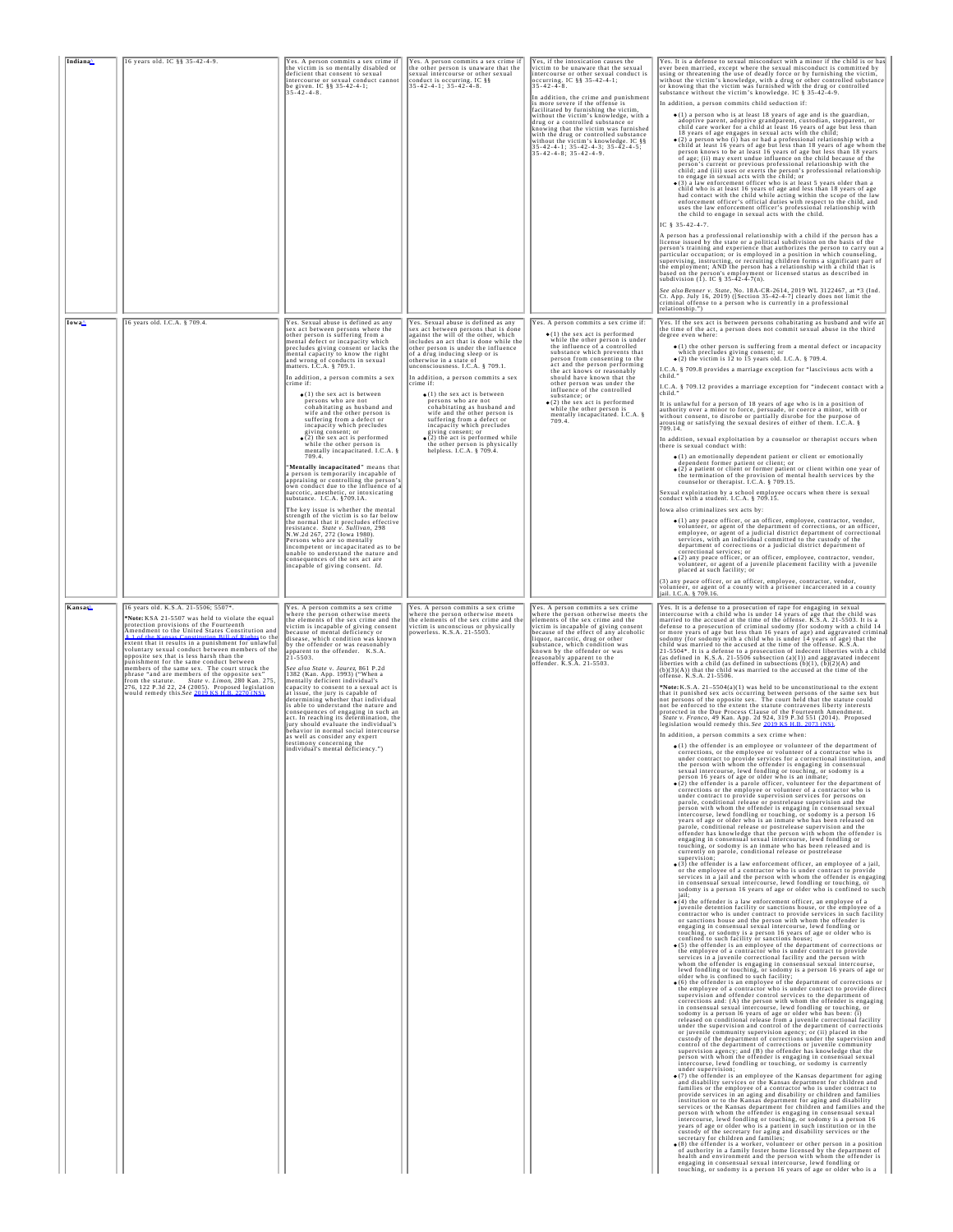|           |                                                                                                                                                                                                                                                                                                     |                                                                                                                                                                                                                                                                                                                                                                                                                                                                                                                                                                                                                                                                                                                                                                                                                                                                                                                                                                                                                                                                                                                                                                                                                                                                                                |                                                                                                                                                                                                                                                                                                                                                                                                                                                                                                                                                                                                                                                                                                                                                                                                                                                                                               |                                                                                                                                                                                                                                                                                                                                                                                                                                                                                                                                                                                                                                                                                                                                                           | foster child placed in the care of such family foster home;<br>Solution of the offender is a teacher or other person in a position of<br>authority and the person with whom the offender is engaging in<br>consensual sexual intercourse, lewd fondling or touching, or<br>sodomy is a person 16 years of age or older who is a student<br>enrolled at the school where the offender is employed;<br>$\bullet$ (10) the offender is a court services officer or the employee of a<br>contractor who is under contract to provide supervision services for<br>persons under court services supervision and the person with<br>whom the offender is engaging in consensual sexual intercourse,<br>lewd fondling or touching, or sodomy is a person 16 years of age or<br>older who has been placed on probation under the supervision and control of court services and the offender has knowledge that the<br>person with whom the offender is engaging in consensual sexual<br>intercourse, lewd fondling or touching, or sodomy is currently<br>under the supervision of court services;<br>$\bullet$ (11) the offender is a community correctional services officer or the<br>employee of a contractor who is under contract to provide<br>supervision services for persons under community corrections<br>supervision and the person with whom the offender is engaging in<br>consensual sexual intercourse, lewd fondling or touching, o<br>sodomy is a person 16 years of age or older who has been assigned to a community correctional services program under the<br>supervision and control of community corrections and the offender<br>has knowledge that the person with whom the offender is engaging in consensual sexual intercourse, lewd fondling or touching, or<br>sodomy is currently under the supervision of community<br>corrections:<br>$\bullet$ (12) the offender is a surety or an employee of a surety and the<br>person with whom the offender is engaging in consensual sexual<br>person with whom the offender is energing in consensual sexual<br>intercourse, level fonding or touching, or sodomy is a person 16<br>intercourse, level fonding or touching, or sodomy is a person 16<br>the person with whom the offe<br>$\bullet$ (13) the offender is a law enforcement officer and the person with<br>(17) rule of the dual increases we strong a conservation of the present of the property of the dual increases and increases the level fooding or touching, or sodomy is a person 16 years of age or older who is interacting w<br>connection with an investigation, or while the law enforcement officer has such person detained.<br>K.S.A. § 21-5512.                                                                                                                                                                                                                                                                                                                                                                                                                                                                                                                                                                                                                                                                     |
|-----------|-----------------------------------------------------------------------------------------------------------------------------------------------------------------------------------------------------------------------------------------------------------------------------------------------------|------------------------------------------------------------------------------------------------------------------------------------------------------------------------------------------------------------------------------------------------------------------------------------------------------------------------------------------------------------------------------------------------------------------------------------------------------------------------------------------------------------------------------------------------------------------------------------------------------------------------------------------------------------------------------------------------------------------------------------------------------------------------------------------------------------------------------------------------------------------------------------------------------------------------------------------------------------------------------------------------------------------------------------------------------------------------------------------------------------------------------------------------------------------------------------------------------------------------------------------------------------------------------------------------|-----------------------------------------------------------------------------------------------------------------------------------------------------------------------------------------------------------------------------------------------------------------------------------------------------------------------------------------------------------------------------------------------------------------------------------------------------------------------------------------------------------------------------------------------------------------------------------------------------------------------------------------------------------------------------------------------------------------------------------------------------------------------------------------------------------------------------------------------------------------------------------------------|-----------------------------------------------------------------------------------------------------------------------------------------------------------------------------------------------------------------------------------------------------------------------------------------------------------------------------------------------------------------------------------------------------------------------------------------------------------------------------------------------------------------------------------------------------------------------------------------------------------------------------------------------------------------------------------------------------------------------------------------------------------|-----------------------------------------------------------------------------------------------------------------------------------------------------------------------------------------------------------------------------------------------------------------------------------------------------------------------------------------------------------------------------------------------------------------------------------------------------------------------------------------------------------------------------------------------------------------------------------------------------------------------------------------------------------------------------------------------------------------------------------------------------------------------------------------------------------------------------------------------------------------------------------------------------------------------------------------------------------------------------------------------------------------------------------------------------------------------------------------------------------------------------------------------------------------------------------------------------------------------------------------------------------------------------------------------------------------------------------------------------------------------------------------------------------------------------------------------------------------------------------------------------------------------------------------------------------------------------------------------------------------------------------------------------------------------------------------------------------------------------------------------------------------------------------------------------------------------------------------------------------------------------------------------------------------------------------------------------------------------------------------------------------------------------------------------------------------------------------------------------------------------------------------------------------------------------------------------------------------------------------------------------------------------------------------------------------------------------------------------------------------------------------------------------------------------------------------------------------------------------------------------------------------------------------------------------------------------------------------------------------------------------------------------------------------------------------------------------------------------------------------------------------------------------------------------------------------------------------------------------------------------------------------------------------------------------------------------------------------------------------------------------------------------------------------------------------------------------------------------------------------------------------------------------------------------------------------------------------------------------------------------------------------------------------------------------------------------------------------------------------------------|
| Kentucky  | 18 years old<br>A person is deemed incapable of consent when he<br>or she is:<br>$\bullet$ less than sixteen (16) years old; or<br>$\bullet$ sixteen (16) or seventeen (17) years old and<br>the actor at least ten (10) years older than<br>victim at the time of the sexual act.<br>KRS 8 510 020 | Yes. A person is deemed incapable of<br>consent when he or she is an<br>individual with an intellectual<br>disability or an individual that<br>suffers from a mental illness. KRS §§<br>510.010; 510.020; 510.060<br>See also Hillebrandt v.<br>Commonwealth, 2013 WL 6212240<br>Communication (Ky.App. 2013) ("In determining<br>whether a woman is incapable of<br>granting consent because she is<br>mentally defective, the sole question<br>is whether she is capable of<br>appraising the nature of the sexual<br>act being performed" prior to the<br>time that the sexual act occurred)                                                                                                                                                                                                                                                                                                                                                                                                                                                                                                                                                                                                                                                                                                | Yes. A person is deemed incapable of<br>consent when he or she is physically<br>helpless, which includes<br>unconsciousness. KRS §§ 510.010;<br>510.020.                                                                                                                                                                                                                                                                                                                                                                                                                                                                                                                                                                                                                                                                                                                                      | Yes. A person is deemed incapable of<br>consent when he or she is mentally<br>incapacitated, which includes<br>intoxication, or if the intoxication<br>causes the person to be physically<br>helpless. KRS §§ 510.010; 510.020.                                                                                                                                                                                                                                                                                                                                                                                                                                                                                                                           | Yes.<br>$\bullet$ Marriage<br>• A person who engages in sexual intercourse or deviate sexual<br>intercourse with another person to whom the person is<br>married, or subjects another person to whom the person is<br>married to sexual contact, does not commit an offense<br>under this chapter regardless of the person's age solely<br>because the other person is less than sixteen (16) years old or<br>an individual with an intellectual disability. $KRS_s$ \$ 510.035.<br>A person is guilty of sexual abuse in the first degree if he or she is a person in a position of authority or position of special trust, as defined in KRS 532.045, he or she, regardless of his or her age,<br>subjects a minor who is less than eighteen (18) years old, with<br>whom he or she comes into contact as a result of that position, to<br>who is contact or engages in masturbation in the presence of the sexual contact or engages in masturbation in the presence of the minor and knows or has reason to know the minor is present or engages in masturbation while<br>other electronic communication device while communicating with a<br>minor who the person knows is less than sixteen (16) years old, and<br>the minor can see or hear the person masturbate. KRS §<br>510.110<br>. A person is guilty of sexual abuse in the second degree if the person<br>A parties of the property of the set of the parties of the parties of the Department of Corrections, Department of Juvenile Justice, or a department of the detention facility as defined in KRS 520.010, or of an entity unde<br>custody, supervision, evaluation, or treatment of offenders, he or<br>she subjects a person who is at least eighteen (18) years old and who<br>he or she knows is incarcerated, supervised, evaluated, or treated by<br>the Department of Corrections, Department of Juvenile Justice,<br>detention facility, or contracting entity, to sexual contact. KRS §<br>510.120<br>• A person is guilty of rape in the third degree if the person is:<br>(1) 21 years old or more, and he/she engages in sexual intercourse with another person less than 18 years old and for whom he or she provides a foster family home; or<br>$\bullet$ (2) in a position of authority or position of special trust and<br>he/she engages in sexual intercourse with a minor under 18<br>years old with whom he/she comes into contact as a result of<br>that position;<br>• (3) a jailer, or an employee, contractor, vendor, or volunteer<br>of the Department of Corrections, Department of Juvenile<br>Justice, or a detention facility, or of an entity under contract<br>with either department or a detention facility for the<br>custody, supervision, evaluation, or treatment of offenders.<br>he or she subjects a person who he or she knows is<br>incarcerated, supervised, evaluated, or treated by the<br>Department of Corrections, Department of Juvenile Justice,<br>detention facility, or contracting entity, to sexual intercourse.<br>KRS § 510.060.<br>See also Stinson v. Com., 396 S.W.3d 900, 906 (Ky. 2013) ("a minor cannot<br>consent to sexual contact from a person who is in a position of special trust or authority. Such behavior is sexual abuse in the first degree, and<br>does not require an additional showing of lack of consent." |
| Louisiana | 17 years old. LSA-R.S. 14:80                                                                                                                                                                                                                                                                        | Yes. The following are deemed to be<br>without the lawful consent of the<br>victim:<br>$\bullet$ (1) when the victim is<br>prevented from resisting the<br>act because the victim suffers<br>from a physical or mental<br>resistance ("mental infirmity"<br>means a person with an<br>intelligence quotient of seventy<br>or lower; "physical infirmity"<br>means a person who is a<br>quadriplegic or paraplegic);<br>$\bullet$ (2) when the victim, through<br>unsoundness of mind, is<br>temporarily or permanently<br>incapable of understanding the<br>nature of the act and the<br>offender knew or should have<br>known of the victim's<br>incapacity. LSA-R.S. 14:42<br>LSA-R.S. 14:42.1, LSA-R.S.<br>14:43.<br>See also State v. Ward, 903 So.2d 480<br>(La. App. 2005) (the applicable test<br>for evaluating mental capacity to<br>consent is whether the "the victim<br>was incapable of understanding the<br>nature of the act")                                                                                                                                                                                                                                                                                                                                                  | Yes. The following are deemed to be<br>without the lawful consent of the<br>victim:<br>$\bullet$ (1) when the victim is incapable<br>of resisting or of<br>of resisting of or<br>understanding the nature of<br>the act by reason of stupor or<br>condition of<br>mind. which would likely<br>include unconsciousness,<br>produced by a narcotic or<br>anesthetic agent or other<br>controlled dangerous<br>substance administered by the<br>offender and without the<br>knowledge of the victim;<br>$\bullet$ (2) when the victim is incapable<br>of resisting or of<br>understanding the nature of<br>the act by reason of a stupor<br>abnormal condition of mind<br>produced by an intoxicating<br>agent or any cause, which<br>would likely include<br>unconsciousness, and the<br>offender knew or should have<br>known of the victim's<br>incapacity. LSA-R.S. 14:42.1, LSA-R.S. 14:43. | Yes. The following are deemed to be<br>without the lawful consent of the<br>victim:<br>$\bullet$ (1) when the victim is incapable<br>of resisting or of understanding<br>the nature of the act by reason of<br>stupor or abnormal condition of<br>d produced<br>or anesthetic agent or other<br>controlled dangerous substance<br>administered by the offender<br>and without the knowledge of the<br>victim;<br>$\bullet$ (2) when the victim is incapable<br>of resisting or of understanding<br>the nature of the act by reason of<br>a stupor or abnormal condition<br>of mind produced by an<br>intoxicating agent or any cause<br>and the offender knew or should<br>have known of the victim's<br>incapacity. LSA-R.S. 14:42.1,<br>LSA-R.S. 14:43. | Yes. It is a defense to a charge of sexual battery with a child under the age<br>of 15 or carnal knowledge of a juvenile that the actor is the child's spouse. LSA-R.S. 14:43.1; LSA-R.S. 14:80.<br>Also, prohibited sexual conduct between an educator and a student is<br>committed when:<br>· (1) an educator has sexual intercourse with a person who is 17 years<br>of age or older, but less than 21 years of age, where there is an<br>difference of greater than 4 years between the two persons, when<br>the victim is not the spouse of the offender and is a student at the<br>school where the educator is assigned, employed, or working at the<br>time of the offense;<br>$\bullet$ (2) an educator commits any lewd or lascivious act upon a student of<br>in the presence of a student who is 17 years of age or older, but less<br>than 21 years of age, where there is an age difference of greater<br>than 4 years between the two persons, with the intention of<br>gratifying the sexual desires of either person, when the victim is a<br>student at the school in which the educator is assigned, employed,<br>or working at the time of the offense: or<br>$\bullet$ (3) an educator intentionally engages in the touching of the anus or<br>genitals of a student 17 years of age or older, but less than 21 years<br>of age, where there is an age difference of greater than 4 years<br>between the two persons, using any instrumentality or any part of<br>the body of the educator, or the touching of the anus or genitals of<br>the educator by a person 17 years of age or older, but less than 21<br>years of age, where there is an age difference of greater than 4<br>years between the two persons, when the victim is a student at the<br>school in which the educator is assigned, employed, or working at<br>the time of the offense using any instrumentality or any part of the<br>body of the student.<br>. The consent of a student, whether or not that student is 17 years of<br>age or older, is not a defense. LSA-R.S. 14:81.4.                                                                                                                                                                                                                                                                                                                                                                                                                                                                                                                                                                                                                                                                                                                                                                                                                                                                                                                                                                                                                                                                                                                                                                                                                                                                                     |
| Maine     | 16 years old. 17-A M.R.S.A. 254.                                                                                                                                                                                                                                                                    | Yes. A person is guilty of a sex crime<br>if that person engages in a "sexual<br>act/contact/touching" with another<br>person and:<br>$(1)$ the other person suffers<br>from mental disability that is<br>reasonably apparent or known<br>to the actor, and which in fact<br>renders the other person<br>substantially incapable of<br>appraising the nature of the<br>contact involved or of<br>understanding that the person<br>has the right to deny or<br>withdraw consent:<br>$(2)$ the actor owns, operates or<br>is an employee of an<br>organization, program or<br>residence that is operated,<br>administered, licensed or<br>funded by the Department of<br>Health and Human Services and<br>the other person, not the<br>actor's spouse, receives<br>services from the organization,<br>program or residence and the<br>organization, program or<br>residence recognizes the other<br>person as a person with an<br>intellectual disability or<br>autism;<br>$\bullet$ (3) the actor owns, operates or<br>is an employee of an<br>organization, program or<br>residence that is operated,<br>administered, licensed or<br>funded by the Department of<br>Health and Human Services and<br>the other person, not the<br>actor's spouse, receives<br>services from the organization, | Yes. A person is guilty of a sex crime<br>if that person engages in a "sexual<br>act/contact/touching" with another<br>person and the other person is<br>inconscious or otherwise physically<br>incapable of resisting and has not<br>consented to the sexual act. 17-A<br>M.R.S.A. 253, 255-A, 260                                                                                                                                                                                                                                                                                                                                                                                                                                                                                                                                                                                           | Yes. A person is guilty of a sex crime if<br>that person engages in a "sexual act<br>with another person and the actor has<br>substantially impaired the other<br>person's power to appraise or control<br>the other person's sexual acts by<br>furnishing, administering or<br>employing drugs, intoxicants or other<br>similar means. 17-A M.R.S.A. 253.<br>Please note that the above only applies<br>if the perpetrator provides the<br>intoxicants to the victim, but says<br>nothing about instances in which the<br>victim voluntarily consumed alcohol,<br>that was not provided by the<br>perpetrator, prior to the assault.                                                                                                                     | Yes.<br>. Marriage is a defense to charges of gross sexual assault under 17-A<br>M.R.S.A. 253, certain charges of sexual abuse of minors under 17-A<br>M.R.S.A. 254, certain charges of unlawful sexual contact under<br>17-A M.R.S.A. 255-A, visual sexual aggression against child under<br>17-A M.R.S.A. 256, sexual misconduct with a child under 14 years<br>of age under 17-A M.R.S.A. 258, and certain charges of unlawful<br>sexual touching under 17-A M.R.S.A. 260.<br>• Maine also criminalizes sex acts when there is a particular<br>relationship between the actor and other person, regardless of<br>consent. A person is guilty of a sex crime if that person engages in a<br>sexual act or contact with another person and:<br>$\bullet$ (1) the other person, not the actor's spouse, is under official<br>supervision as a probationer, a parolee, a sex offender on<br>supervised release, a prisoner on supervised community<br>confinement status or a juvenile on community reintegration<br>status or is detained in a hospital, prison or other institution,<br>and the actor has supervisory or disciplinary authority over<br>the other person;<br>$\bullet$ (2) the other person, not the actor's spouse, is a student<br>enrolled in a private or public elementary, secondary or<br>special education school, facility or institution and the actor<br>is a teacher, employee or other official having instructional,<br>supervisory or disciplinary authority over the student;<br>$\bullet$ (3) the other person, not the actor's spouse, has not attained<br>the age of 18 years and is a resident in or attending<br>children's home, child care facility, facility operated by a<br>family child care provider, children's residential care facility,<br>drug treatment center, youth camp licensed or similar school,<br>facility or institution regularly providing care or services for<br>children, and the actor is a teacher, employee or other person<br>having instructional, supervisory or disciplinary authority<br>over the other person;<br>$\bullet$ (4) the other person has not in fact attained the age of 18<br>years and the actor is a parent, stepparent, foster<br>guardian or other similar person responsible for the<br>long-term care and welfare of that other person;<br>· (5) the actor is a psychiatrist, a psychologist or licensed as a<br>social worker or counseling professional or purports to be a<br>psychiatrist, a psychologist or licensed as a social worker or<br>counseling professional to the other person and the other                                                                                                                                                                                                                                                                                                                                                                                                                                                                                                                                                                                                                                                                                                                                                             |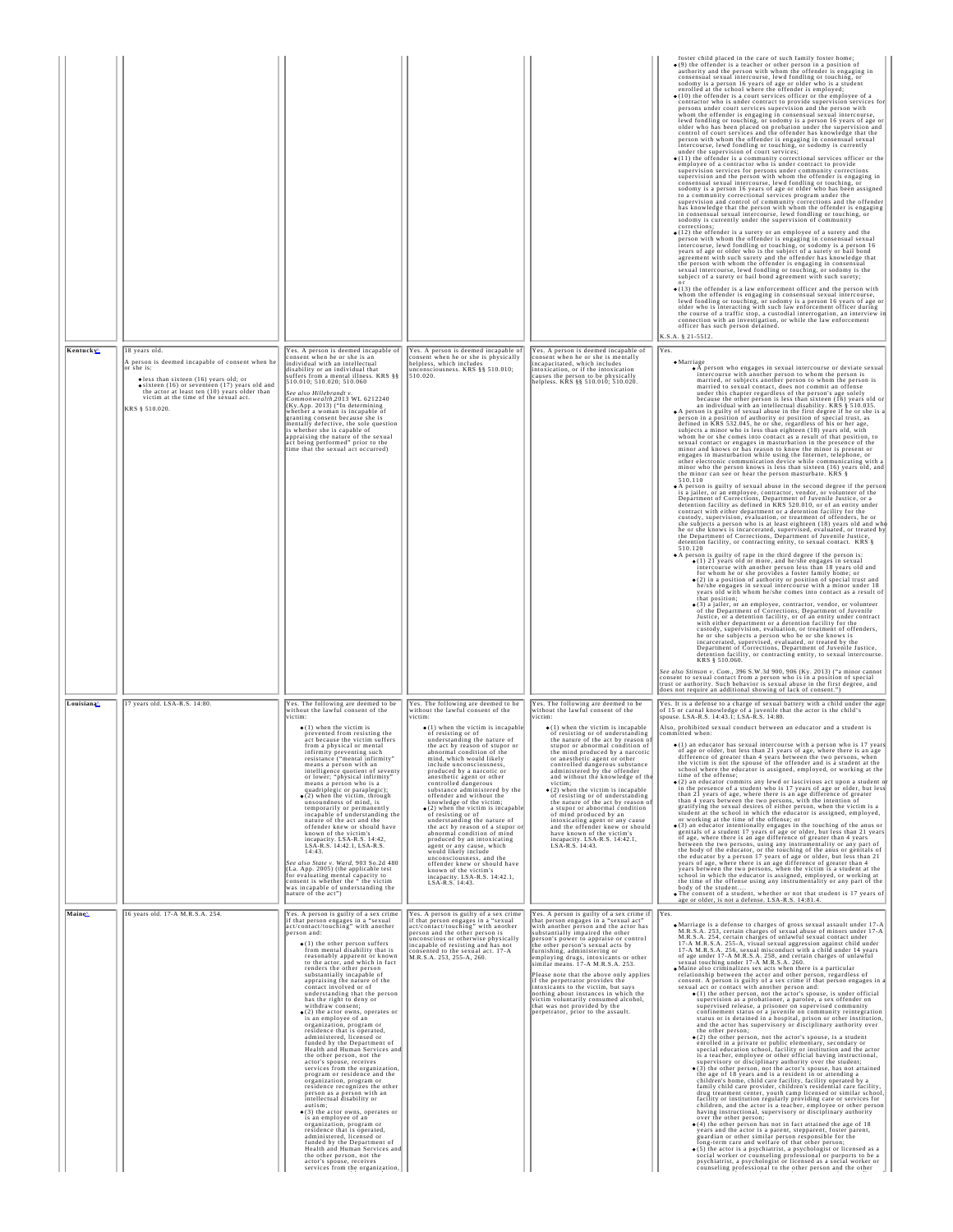| Maryland               | 16 years old. MD Code, Criminal Law, § 3-308.                                                                                                                                                                                                                                                                                                                                                                                                                                                                                                                                                                                                                                                                                                                                                                                                                                                                                                                                                                                                                                                                                                                                                                                                                                                                                                                                                                                                                                                                                                                              | program or residence and<br>suffers from a mental<br>disability that is reasonably<br>apparent or known to the actor:<br>$\bullet$ (4) the actor is employed to<br>provide care to a dependent<br>person, who is not the actor's<br>spouse or domestic partner<br>and who is unable to perform<br>self-care because of advanced<br>age or physical or mental<br>disease, disorder or<br>defect. 17-A M.R.S.A. 253,<br>255-A, 260.<br>Mental disability can be either<br>"reasonably apparent" or "known to<br>the actor" and thus the statute allows<br>for either "subjective awareness or<br>an objective manifestation of the<br>required disability." State v. Chabot,<br>478 A.2d 1136, 1138 (Maine 1984)<br>Yes. A person may not engage in<br>"vaginal intercourse," "sexual act," o<br>"sexual contact" with another if the                                                                                                                                                                                                                                                                                                                                                                                                                                                                                                                                                                                                                                     | Yes. A person may not engage in<br>"vaginal intercourse," "sexual act," or<br>"sexual contact" with another if the                                                                                                                                                                                                                                                                                                                                                                                                                                       | Yes. A person may not engage in<br>"vaginal intercourse," "sexual act," or<br>"sexual contact" with another if the                                                                                                                                                                                                                                                                                                                                                                                                                                                                                                                                                           | person, not the actor's spouse, is a current patient or client of<br>the actor;<br>$\bullet$ (6) the actor owns, operates or is an employee of an<br>organization, program or residence that is operated,<br>administered, licensed or funded by the Department of Health<br>and Human Services and the other person, not the actor's<br>spouse, receives services from the organization, program or<br>residence and the organization, program or residence<br>recognizes the other person as a person with an intellectual<br>disability or autism;<br>• (7) the actor owns, operates or is an employee of an organization, program or residence that is operated,<br>administered, licensed or funded by the Department of Health<br>and Human Services and the other person, not the actor's<br>spouse, receives services from the organization, program or<br>residence and suffers from a mental disability that is<br>reasonably apparent or known to the actor; or $\bullet$ (8) the actor is employed to provide care to a dependent<br>person, who is not the actor's spouse or domestic partner and<br>who is unable to perform self-care because of advanced age<br>or physical or mental disease, disorder or defect.<br>Yes.<br>Age of consent law applies differently if the actor is a teacher or other<br>school employee who is in a position of authority over the other person.                                                                                                                                                                                                                                                                                                                                                                                                                                                                                                                                                                                                                                                                                                                                                                                                                                                                                                                                                                                                                                                                                                                                                                                                                                                                                                                                                                                                                                                                                                                                                                                                                                                                                                                                                                                                                                                                                                                              |
|------------------------|----------------------------------------------------------------------------------------------------------------------------------------------------------------------------------------------------------------------------------------------------------------------------------------------------------------------------------------------------------------------------------------------------------------------------------------------------------------------------------------------------------------------------------------------------------------------------------------------------------------------------------------------------------------------------------------------------------------------------------------------------------------------------------------------------------------------------------------------------------------------------------------------------------------------------------------------------------------------------------------------------------------------------------------------------------------------------------------------------------------------------------------------------------------------------------------------------------------------------------------------------------------------------------------------------------------------------------------------------------------------------------------------------------------------------------------------------------------------------------------------------------------------------------------------------------------------------|-------------------------------------------------------------------------------------------------------------------------------------------------------------------------------------------------------------------------------------------------------------------------------------------------------------------------------------------------------------------------------------------------------------------------------------------------------------------------------------------------------------------------------------------------------------------------------------------------------------------------------------------------------------------------------------------------------------------------------------------------------------------------------------------------------------------------------------------------------------------------------------------------------------------------------------------------------------------------------------------------------------------------------------------------------------------------------------------------------------------------------------------------------------------------------------------------------------------------------------------------------------------------------------------------------------------------------------------------------------------------------------------------------------------------------------------------------------------------|----------------------------------------------------------------------------------------------------------------------------------------------------------------------------------------------------------------------------------------------------------------------------------------------------------------------------------------------------------------------------------------------------------------------------------------------------------------------------------------------------------------------------------------------------------|------------------------------------------------------------------------------------------------------------------------------------------------------------------------------------------------------------------------------------------------------------------------------------------------------------------------------------------------------------------------------------------------------------------------------------------------------------------------------------------------------------------------------------------------------------------------------------------------------------------------------------------------------------------------------|----------------------------------------------------------------------------------------------------------------------------------------------------------------------------------------------------------------------------------------------------------------------------------------------------------------------------------------------------------------------------------------------------------------------------------------------------------------------------------------------------------------------------------------------------------------------------------------------------------------------------------------------------------------------------------------------------------------------------------------------------------------------------------------------------------------------------------------------------------------------------------------------------------------------------------------------------------------------------------------------------------------------------------------------------------------------------------------------------------------------------------------------------------------------------------------------------------------------------------------------------------------------------------------------------------------------------------------------------------------------------------------------------------------------------------------------------------------------------------------------------------------------------------------------------------------------------------------------------------------------------------------------------------------------------------------------------------------------------------------------------------------------------------------------------------------------------------------------------------------------------------------------------------------------------------------------------------------------------------------------------------------------------------------------------------------------------------------------------------------------------------------------------------------------------------------------------------------------------------------------------------------------------------------------------------------------------------------------------------------------------------------------------------------------------------------------------------------------------------------------------------------------------------------------------------------------------------------------------------------------------------------------------------------------------------------------------------------------------------------------------------------------------------------------------------------------------------------------------------------------------------------------------------------------------------------------------------------------------------------------------------------------------------------------------------------------------------------------------------------------------------------------------------------------------------------------------------------------------------------------------------------------------------------------------------------------------------|
|                        |                                                                                                                                                                                                                                                                                                                                                                                                                                                                                                                                                                                                                                                                                                                                                                                                                                                                                                                                                                                                                                                                                                                                                                                                                                                                                                                                                                                                                                                                                                                                                                            | victim is a substantially cognitively<br>impaired or a mentally incapacitated<br>individual, and the person<br>performing the act knows or<br>reasonably should know that the<br>victim is a substantially cognitively<br>impaired or mentally incapacitated<br>individual. MD Code, Criminal Law, §<br>3-304; 3-307.<br>See also Boyd v. State, 2015 WL<br>5945316 (Md. App 2015)( "[the]<br>individual is mentally defective when<br>he or she suffers from a mental<br>disability that renders him or her<br>substantially incapable of 'appraising<br>the nature of the individual's<br>conduct'")                                                                                                                                                                                                                                                                                                                                                                                                                                                                                                                                                                                                                                                                                                                                                                                                                                                                  | victim is a substantially cognitively<br>impaired individual or mentally<br>incapacitated individual and the<br>person performing the act knows or<br>reasonably should know that the<br>victim is a substantially cognitively<br>mpaired or mentally incapacitated<br>individual. MD Code, Criminal Law, §<br>3-304; 3-307.                                                                                                                                                                                                                             | victim is a mentally incapacitated<br>individual, and the person performing<br>the act knows or reasonably should<br>know that the victim is a mentally<br>incapacitated individual. MD Code,<br>Criminal Law, § 3-304; 3-307.                                                                                                                                                                                                                                                                                                                                                                                                                                               | Such persons may not engage in sexual activity with school students. MD<br>Code, Criminal Law, § 3-308<br>A correctional employee (and other related employees such as an<br>revolvement capacity providing goods and services to a correctional<br>facility) may not engage in "sexual contact," "vaginal intercourse," or a<br>"sexual act" with an inmate. MD Code, Criminal Law, § 3-314.<br>A person may also not engage in "sexual contact," "vaginal intercourse,"<br>or a "sexual act" with an individual confined in a child care institution<br>licensed by the Department, a detention center for juveniles, or a facility<br>for juveniles. MD Code, Criminal Law, § 3-314.<br>A person may not be prosecuted for rape in the first degree, rape in the second degree, sexual offense in the third degree, or sexual offense in the<br>fourth degree against a victim who was the person's legal spouse at the<br>time of the alleged rape or sexual offense. MD Code, Criminal Law, § 3-318. There are exceptions for separation or use of force and limited<br>divorce. MD Code, Criminal Law, § 3-318.                                                                                                                                                                                                                                                                                                                                                                                                                                                                                                                                                                                                                                                                                                                                                                                                                                                                                                                                                                                                                                                                                                                                                                                                                                                                                                                                                                                                                                                                                                                                                                                                                                                                                                                                                                                                                                                                                                                                                                                                                                                                                                                                                                                                            |
| Massachusetts          | 16 to 18 years old depending on the crime below.<br>• Statutory rape is defined as sexual<br>intercourse or unnatural sexual intercourse<br>with a child under 16. Mass. Gen. Laws.<br>Ann. ch. 265, § 23.<br>• It is a crime to induce a person under 18 of<br>chaste life to have unlawful sexual<br>intercourse. Mass. Gen. Laws. Ann. ch. 272                                                                                                                                                                                                                                                                                                                                                                                                                                                                                                                                                                                                                                                                                                                                                                                                                                                                                                                                                                                                                                                                                                                                                                                                                          | Yes, if the victim was incapable of<br>consenting due to such<br>developmental disability and/or<br>mental incapacity. Com. v. Fuller,<br>845 N.E.2d 434, 66 Mass.App.Ct. 84<br>(2006)<br>The punishment for indecent assault<br>and battery on a person with a<br>disability (a person with a permanent<br>or long-term physical or mental<br>impairment that prevents or restricts<br>the individual's ability to provide for<br>his or her own care or protection) is<br>more severe. Mass. Gen. Laws. Ann.<br>ch. 265, §13H.                                                                                                                                                                                                                                                                                                                                                                                                                                                                                                                                                                                                                                                                                                                                                                                                                                                                                                                                        | Yes, if the victim is so impaired as to<br>be incapable of consenting to<br>intercourse. Com. v. Blache, 880<br>N.E.2d 736, 450 Mass 853 (2008).                                                                                                                                                                                                                                                                                                                                                                                                         | Yes, if such intoxication renders the<br>person incapable of giving<br>consent. <i>Com. v. Urban</i> , 880 N.E.2d<br>753, 450 Mass. 608 (2008).                                                                                                                                                                                                                                                                                                                                                                                                                                                                                                                              | lNo.<br>However, it is aggravated statutory rape (which carries a harsher $p$ punishment) for a person that is a "mandated reporter" at the time of the act to have sexual intercourse or unnatural sexual intercourse with a child<br>under 16 years of age. Mass. Gen. Laws. Ann. ch. 265, §23A.<br>Mandated reporter" means a person who is:<br>· (i) a physician, medical intern, hospital personnel engaged in the<br>examination, care or treatment of persons, medical examiner, psychologist, emergency medical technician, dentist, nurse,<br>chiropractor, podiatrist, optometrist, osteopath, allied mental<br>health and human services professional licensed under section 165<br>of chapter 112, drug and alcoholism counselor, psychiatrist or<br>clinical social worker;<br>(ii) a public or private school teacher, educational administrator, guidance or family counselor, child care worker, person paid to care<br>for or work with a child in any public or private facility, or home or<br>program funded by the commonwealth or licensed under chapter 15D that provides child care or residential services to children or<br>that provides the services of child care resource and referral<br>agencies, voucher management agencies or family child care<br>systems or child care food programs, licensor of the department of<br>early education and care or school attendance officer;<br>$\bullet$ (iii) a probation officer, clerk-magistrate of a district court, parole officer, social worker, foster parent, firefighter, police officer;<br>officer, social worker, foster parent, firefighter, police ofiviates<br>$\bullet$ (i<br>leader of any church or religious body, accredited Christian Science<br>practitioner, person performing official duties on behalf of a church<br>or religious body that are recognized as the duties of a priest, rabbi,<br>clergy, ordained or licensed minister, leader of any church or<br>religious body, accredited Christian Science practitioner, or person<br>employed by a church or religious body to supervise, educate,<br>coach, train or counsel a child on a regular basis;<br>• (v) in charge of a medical or other public or private institution,<br>school or facility or that person's designated agent; or<br>(vi) the child advocate. Mass. Gen. Laws. Ann. ch. 119, §21                                                                                                                                                                                                                                                                                                                                                                                                                                                                                                                                                                                                                                                                                                                                                                                                                                                                                                                                                             |
| Michigan               | 16 years old, unless such person is employed at<br>the victim's school in which case the age of<br>consent is 18 years old.<br>Mich. Comp. Laws. Ann. § 750.520b - e.                                                                                                                                                                                                                                                                                                                                                                                                                                                                                                                                                                                                                                                                                                                                                                                                                                                                                                                                                                                                                                                                                                                                                                                                                                                                                                                                                                                                      | Yes.<br>A person is guilty of criminal sexual<br>conduct if the person engages in<br>sexual penetration or contact and the<br>actor knows or has reason to know<br>that the victim is mentally incapable,<br>mentally incapacitated, or physically<br>helpless. Mich. Comp. Laws. Ann. §<br>750.520d(1)(c) and Mich. Comp.<br>Laws. Ann. § 750.520e(1)(c).<br>"Mentally incapable" means that a<br>person suffers from a mental disease<br>or defect that renders that person<br>temporarily or permanently<br>incapable of appraising the nature of<br>his or her conduct. Mich. Comp.<br>Laws. Ann. § 750.520a(j).<br>"Mentally incapacitated" means that<br>a person is rendered temporarily<br>incapable of appraising or controlling<br>his or her conduct due to the<br>influence of a narcotic, anesthetic, or<br>other substance administered to that<br>erson without his or her consent, or<br>due to any other act committed upon<br>that person without his or her<br>consent. Mich. Comp. Laws. Ann. § 750.520a(k).                                                                                                                                                                                                                                                                                                                                                                                                                                        | Yes. A person is guilty of criminal<br>sexual conduct if the person engages<br>in sexual penetration or contact and<br>the actor knows or has reason to<br>know that the victim is physically<br>helpless, which includes<br>unconsciousness. Mich. Comp. Laws<br>Ann. § 750.520d(1)(c) and Mich.<br>Comp. Laws. Ann. § 750.520e(1)(c).<br>'Physically helpless' means that a<br>person is unconscious, asleep, or for<br>any other reason is physically unable<br>to communicate unwillingness to an<br>act. Mich. Comp. Laws Ann. §<br>$750.520a(m)$ . | Yes, if the intoxication is as a result of a<br>narcotic, anesthetic or other substance<br>administered to that person without<br>his or her consent. See definition of<br>"Mentally Incapacitated" Mich. Comp.<br>Laws. Ann. § 750.520a(k).                                                                                                                                                                                                                                                                                                                                                                                                                                 | TYes.<br>Criminal sexual conduct in the third or fourth degree occurs if (1) the<br>victim is at least 16 but less than 18 years of age or (2) the victim is at least<br>16 but less than 26 and is receiving special education services, and, in each case, is a student at a school where the actor is employed or<br>volunteers. Mich. Comp. Laws Ann. § 750.520d & e.<br>Criminal sexual conduct in the first or second degree occurs if the victim<br>is at least 13 but less than 16 years of age and any of the following:<br>. The actor is a member of the same household as the victim;<br>. The actor is related to the victim by blood or affinity to the fourth<br>degree;<br>. The actor is in a position of authority over the victim and used this<br>authority to coerce the victim to submit;<br>$\bullet$ The actor is a teacher, substitute teacher, or administrator of the<br>public school, nonpublic school, school district, or intermediate<br>school district in which that other person is enrolled;<br>• The actor is an employee or a contractual service provider of the<br>public school, nonpublic school, school district, or intermediate<br>school district in which that other person is enrolled, or is a volunteer who is not a student in any public school or nonpublic<br>school, or is an employee of this state or of a local unit of<br>government of this state or of the United States assigned to provide any service to that public school, nonpublic school, school district,<br>or intermediate school district, and the actor uses his or her<br>employee, contractual, or volunteer status to gain access to, or to establish a relationship with, that other person; or<br>. The actor is an employee, contractual service provider, or volunteer<br>of a child care organization, or a person licensed to operate a foster<br>family home or a foster family group home in which that other<br>person is a resident, and the sexual penetration occurs during the<br>period of that other person's residency.<br>Mich. Comp. Laws Ann. § 750.520b & c.                                                                                                                                                                                                                                                                                                                                                                                                                                                                                                                                                                                                                                                                                                                                                                                                                                                                                                                                                                                                                                                                                                                                                                                                                    |
| Minnesota <sup>A</sup> | 16 years old, unless the actor is in a current or<br>recent position of authority or has a significant<br>relationship with the victim in which case the age<br>of consent is 18 years old. If the younger party is<br>under the age of 13, the older party must be no<br>more than 36 months older. If the younger party<br>13, 14 or 15 years old, the other person must be<br>no more than 48 months older. Minn. Stat. §<br>609.342-345.<br>"Current or recent position of authority"<br>includes but is not limited to any person who is a<br>parent or acting in the place of a parent and<br>charged with any of a parent's rights, duties or<br>responsibilities to a child, or a person who is<br>charged with any duty or responsibility for the<br>health, welfare, or supervision of a child, either<br>independently or through another, no matter how<br>brief, at the time of or within 120 days<br>immediately preceding the act. Minn. Stat. $\S$<br>609.341(10).<br>"Significant relationship" means a situation in<br>which the actor is: (1) the complainant's parent,<br>stepparent, or guardian; (2) any of the following<br>persons related to the complainant by blood,<br>marriage, or adoption: brother, sister,<br>stepbrother, stepsister, first cousin, aunt, uncle,<br>nephew, niece, grandparent, great-grandparent,<br>great-uncle, great-aunt; or (3) an adult who jointly<br>resides intermittently or regularly in the same<br>dwelling as the complainant and who is not the<br>complainant's spouse. Minn. Stat. §<br>$609.341(15)$ . | Yes. A person who is mentally<br>impaired, mentally incapacitated or<br>physically helpless cannot consent to<br>a sexual act. Minn. Stat. § 609.341.<br>It constitutes criminal sexual<br>conduct if the actor commits sexual<br>penetration or contact and knows or<br>has reason to know that the<br>complainant is mentally impaired,<br>mentally incapacitated, or physically<br>helpless. Minn. Stat. § 609.342, Minn<br>Stat. § 609.343.<br>· "Mentally incapacitated"<br>means that a person under the<br>influence of alcohol, a narcotic,<br>anesthetic, or any other<br>substance, administered to<br>that person without the<br>person's agreement, lacks the<br>judgment to give a reasoned<br>consent to sexual contact or<br>sexual penetration. Minn. Stat.<br>\$609.341.<br>. "Mentally impaired" means<br>that a person, as a result of<br>inadequately developed or<br>impaired intelligence or a<br>substantial psychiatric<br>disorder of thought or mood,<br>lacks the judgment to give a<br>reasoned consent to sexual<br>contact or to sexual<br>penetration. Minn. Stat. §<br>509.341.<br>. "Physically helpless" means<br>that a person is:<br>(a) asleep or not conscious;<br>(b) unable to withhold<br>consent or to withdraw<br>consent because of a<br>physical condition; or<br>(c) unable to communicate<br>nonconsent and the<br>condition is known or<br>reasonably should have been<br>known to the actor. Minn.<br>Stat. § 609.341. | Yes. A person who is physically<br>helpless (which includes<br>unconsciousness) cannot consent to<br>sexual act. Minn. Stat. § 609.341.<br>It constitutes criminal sexual<br>conduct if the actor commits sexual<br>penetration or contact and knows or<br>has reason to know that the<br>complainant is mentally impaired.<br>mentally incapacitated, or physically<br>helpless. Minn. Stat. § 609.342, Minn<br>Stat. § 609.343.                                                                                                                        | Yes, if such intoxication results in the<br>victim becoming mentally<br>ncapacitated or physically helpless.<br>State v. Berrios, 788 N.W.2d 135<br>App.2010 (finding that evidence<br>was sufficient to support<br>finding that complainant was<br>physically helpless, thus<br>supporting charge of<br>third-degree criminal sexual<br>conduct relating to sexual<br>encounter between defendant<br>and complainant, where<br>complainant testified that she<br>was severely intoxicated and<br>that she was unconscious when<br>defendant penetrated her, and<br>gaps in complainant's memory<br>were consistent with testimony<br>that she was severely<br>intoxicated). | Yes, a "significant relationship" or "current or recent position of authority<br>can affect the age of consent<br>. The following acts constitute criminal sexual conduct in the first or<br>second degree:<br>. Complainant is at least 13 but less than 16 years of age and<br>actor is more than 48 months older than the complainant and<br>in a current or recent position of authority over the<br>complainant (neither mistake as to the complainant's age nor<br>consent to the act by the complainant is a defense).<br>• The actor has a significant relationship to the complainant<br>and the complainant was under 16 years of age at the time of<br>the sexual penetration or contact (neither mistake as to the complainant's age nor consent to the act by the complainant<br>is a defense).<br>• The actor has a significant relationship to the complainant<br>and the complainant was under 16 years of age at the time of<br>the sexual penetration or contact, and the actor or an<br>accomplice used force or coercion to accomplish the act, the complainant suffered personal injury, or the sexual abuse<br>involved multiple acts committed over an extended period of<br>. Minn. Stat. § 609.342, Minn. Stat. § 609.343.<br>. The following acts constitute criminal sexual conduct in the third<br>or fourth degree:<br>. Complainant is at least 16 but less than 18 years of age and<br>the actor is more than 48 months older than the complainant<br>and in a current or recent position of authority over the<br>complainant (neither mistake as to the complainant's age nor<br>consent to the act by the complainant shall be a defense).<br>• The actor has a significant relationship to the complainant<br>and the complainant was at least 16 but less than 18 years of<br>age at the time of the sexual penetration or contact (neither<br>mistake as to the complainant's age nor consent to the act by the complainant shall be a defense).<br>. The actor has a significant relationship to the complainant<br>and the complainant was at least 16 but less than 18 years of age at the time of the sexual penetration or contact, and the<br>actor or accomplice used force or coercion to accomplish the<br>act, or the complainant suffered personal injury, or the sexual<br>abuse involved multiple acts committed over an extended<br>period of time (neither mistake as to the complainant's age<br>nor consent to the act by the complainant shall be a<br>defense).<br>. Minn. Stat. § 609.344, Minn. Stat. § 609.345.<br>. The following acts constitute criminal sexual conduct in the fourth<br>degree:<br>. Complainant is at least 13 but less than 16 years of age and<br>the actor is more than 48 months older than the complainant<br>or in a current or recent position of authority over the<br>complainant. Consent is not a defense. If the actor is no more<br>than 120 months older than the complainant, it shall be an affirmative defense (which must be proved by a<br>preponderance of the evidence), that the actor reasonably<br>believes the complainant to be 16 years of age or older. In all other cases, mistake as to age shall not be a defense.<br>· Minn. Stat. § 609.345.<br>. There are also statutes criminalizing sexual acts perpetrated |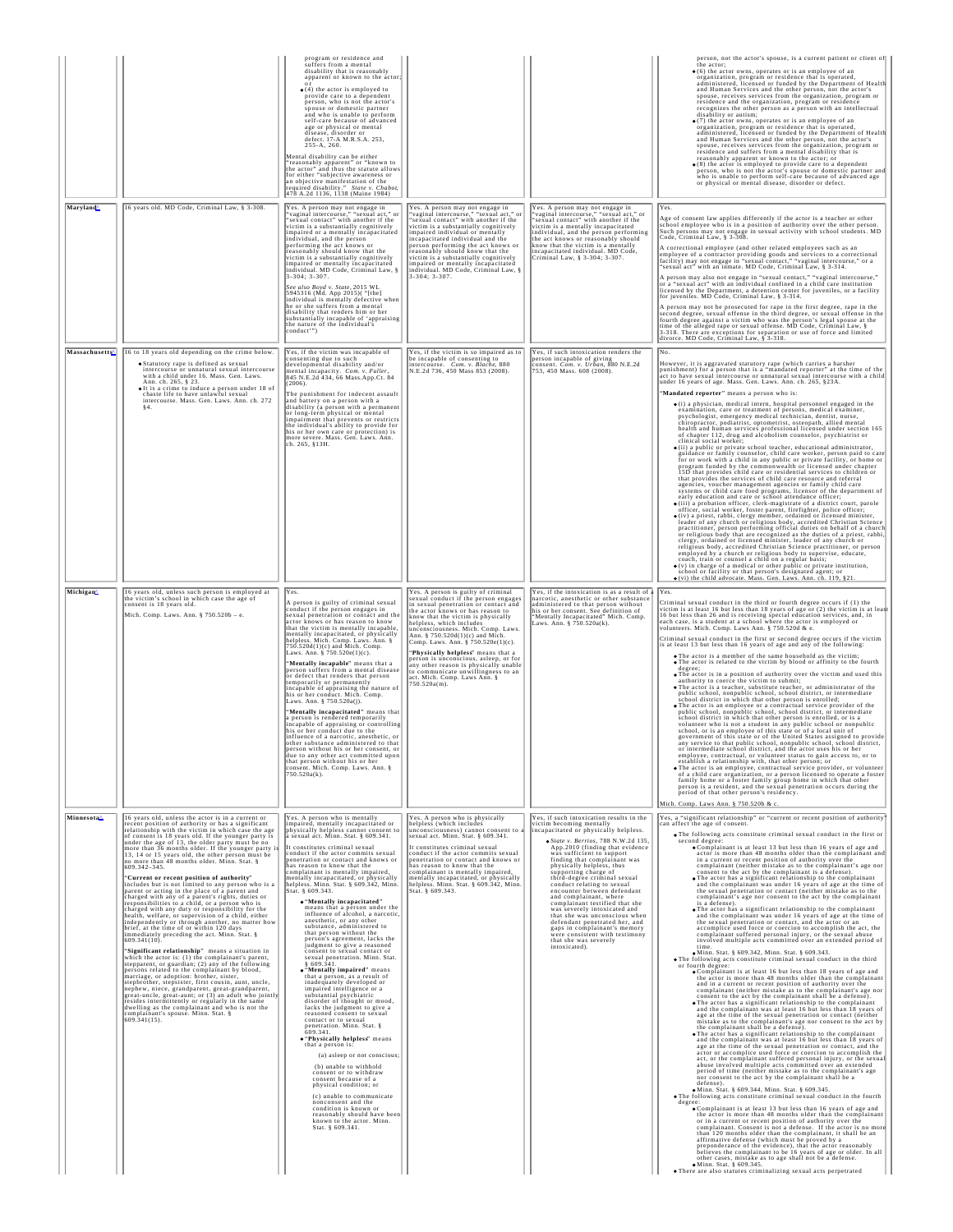|                       |                                                                                                                                                                                                                                                                                                                         |                                                                                                                                                                                                                                                                                                                                                                                                                                                                                                                                                                                                                                                                            |                                                                                                                                                                                                                                                                                                                                                                                                                                                                                                                                                                                                                                                                            |                                                                                                                                                                                                                                                                                                                                                                                                                                                                                                                                                                                                                                                                                                                                                                                                                                                                                                                                                                  | by therapists, clergy, correctional officers and special<br>transportation service providers against the victim. Consent by the complainant is not a defense to these sexual acts.<br>Minn. Stat. § 609.344 and § 609.345.                                                                                                                                                                                                                                                                                                                                                                                                                                                                                                                                                                                                                                                                                                                                                                                                                                                                                                                                                                                                                                                                                                                                                                                                                                                                                                                                                                                                                                                                                                                                                                                                                                                                                                                                                                                                                                                                                                                                                                                                                                                                                                                                                                                                                                                                                                                                                                                                                                                                                                                                                                                                                                                                                                                                                                                                                                                                                                                                                                                                                                                                                                                                                                                                                                                                                                                                                                                                                                                                                                                                                                                                                                                                                                                                                                                                                                                                                                                                                                                                                                                                                                                                                                                                                                                                                                                                                                                                                                                                                                                                                                                                                                                                                                                                                                                                                                                                                                                                                                                                                                                                                                                                                                                                                                                                                                                                                                                                                       |
|-----------------------|-------------------------------------------------------------------------------------------------------------------------------------------------------------------------------------------------------------------------------------------------------------------------------------------------------------------------|----------------------------------------------------------------------------------------------------------------------------------------------------------------------------------------------------------------------------------------------------------------------------------------------------------------------------------------------------------------------------------------------------------------------------------------------------------------------------------------------------------------------------------------------------------------------------------------------------------------------------------------------------------------------------|----------------------------------------------------------------------------------------------------------------------------------------------------------------------------------------------------------------------------------------------------------------------------------------------------------------------------------------------------------------------------------------------------------------------------------------------------------------------------------------------------------------------------------------------------------------------------------------------------------------------------------------------------------------------------|------------------------------------------------------------------------------------------------------------------------------------------------------------------------------------------------------------------------------------------------------------------------------------------------------------------------------------------------------------------------------------------------------------------------------------------------------------------------------------------------------------------------------------------------------------------------------------------------------------------------------------------------------------------------------------------------------------------------------------------------------------------------------------------------------------------------------------------------------------------------------------------------------------------------------------------------------------------|--------------------------------------------------------------------------------------------------------------------------------------------------------------------------------------------------------------------------------------------------------------------------------------------------------------------------------------------------------------------------------------------------------------------------------------------------------------------------------------------------------------------------------------------------------------------------------------------------------------------------------------------------------------------------------------------------------------------------------------------------------------------------------------------------------------------------------------------------------------------------------------------------------------------------------------------------------------------------------------------------------------------------------------------------------------------------------------------------------------------------------------------------------------------------------------------------------------------------------------------------------------------------------------------------------------------------------------------------------------------------------------------------------------------------------------------------------------------------------------------------------------------------------------------------------------------------------------------------------------------------------------------------------------------------------------------------------------------------------------------------------------------------------------------------------------------------------------------------------------------------------------------------------------------------------------------------------------------------------------------------------------------------------------------------------------------------------------------------------------------------------------------------------------------------------------------------------------------------------------------------------------------------------------------------------------------------------------------------------------------------------------------------------------------------------------------------------------------------------------------------------------------------------------------------------------------------------------------------------------------------------------------------------------------------------------------------------------------------------------------------------------------------------------------------------------------------------------------------------------------------------------------------------------------------------------------------------------------------------------------------------------------------------------------------------------------------------------------------------------------------------------------------------------------------------------------------------------------------------------------------------------------------------------------------------------------------------------------------------------------------------------------------------------------------------------------------------------------------------------------------------------------------------------------------------------------------------------------------------------------------------------------------------------------------------------------------------------------------------------------------------------------------------------------------------------------------------------------------------------------------------------------------------------------------------------------------------------------------------------------------------------------------------------------------------------------------------------------------------------------------------------------------------------------------------------------------------------------------------------------------------------------------------------------------------------------------------------------------------------------------------------------------------------------------------------------------------------------------------------------------------------------------------------------------------------------------------------------------------------------------------------------------------------------------------------------------------------------------------------------------------------------------------------------------------------------------------------------------------------------------------------------------------------------------------------------------------------------------------------------------------------------------------------------------------------------------------------------------------------------------------------------------------------------------------------------------------------------------------------------------------------------------------------------------------------------------------------------------------------------------------------------------------------------------------------------------------------------------------------------------------------------------------------------------------------------------------------------------------------------------------------------------|
| Mississippi           | 16 years old, unless:<br>(i) the other person is in a position of authority, in<br>which case the age of consent is 18 years old or<br>(ii) the other person is 36 or fewer months older<br>than the victim, in which case the age of consent is<br>14. Miss. Code Ann. § 97-3-95, Miss. Code Ann. §<br>$97 - 3 - 65$ . | Yes.<br>A person is guilty of sexual battery if<br>he or she engages in sexual<br>penetration with a mentally<br>defective, mentally incapacitated or<br>physically helpless person.<br>Miss Code Ann 8 97-3-95<br>"Mentally defective person" means<br>one who suffers from a mental<br>disease, defect or condition which<br>renders that person temporarily or<br>permanently incapable of knowing<br>the nature and quality of his or her<br>conduct. Miss. Code Ann. §<br>97-3-97(b).                                                                                                                                                                                 | Yes, a person is guilty of sexual<br>battery if he or she engages in sexual<br>penetration with a physically<br>helpless person, which includes a<br>person that is unconscious. Miss.<br>Code Ann. § 97-3-95.<br>"Mentally incapacitated person" is<br>one rendered incapable of knowing<br>or controlling his or her conduct, or<br>incapable of resisting an act due to<br>the influence of any drug, narcotic,<br>anesthetic, or other substance<br>administered to that person without<br>his or her consent. Miss. Code Ann.<br>$97 - 3 - 97(c)$                                                                                                                     | Yes, a person is guilty of sexual battery<br>if he or she engages in sexual<br>enetration with (i) a physically<br>helpless person, which includes a<br>person who for any reason is<br>physically incapable of communicating<br>an unwillingness to engage in an act,<br>or (ii) a mentally incapacitated person,<br>which includes a person who is<br>rendered incapable of knowing or<br>controlling his or her conduct, or<br>incapable of resisting an act due to the<br>influence of any drug, narcotic,<br>anesthetic, or other substance<br>administered to that person without<br>his or her consent. Miss. Code Ann. §<br>$97 - 3 - 95$                                                                                                                                                                                                                                                                                                                | IYes.<br>A person is guilty of sexual battery if he or she engages in sexual<br>penetration with a child under 18 years of age if the person is in a<br>position of trust or authority over the child, including, without limitation,<br>the child's teacher, counselor, physician, psychiatrist, psychologist,<br>minister, priest, physical therapist, chiropractor, legal guardian, parent, stepparent, aunt, uncle, scout leader or coach.<br>Miss. Code Ann. § 97-3-95.                                                                                                                                                                                                                                                                                                                                                                                                                                                                                                                                                                                                                                                                                                                                                                                                                                                                                                                                                                                                                                                                                                                                                                                                                                                                                                                                                                                                                                                                                                                                                                                                                                                                                                                                                                                                                                                                                                                                                                                                                                                                                                                                                                                                                                                                                                                                                                                                                                                                                                                                                                                                                                                                                                                                                                                                                                                                                                                                                                                                                                                                                                                                                                                                                                                                                                                                                                                                                                                                                                                                                                                                                                                                                                                                                                                                                                                                                                                                                                                                                                                                                                                                                                                                                                                                                                                                                                                                                                                                                                                                                                                                                                                                                                                                                                                                                                                                                                                                                                                                                                                                                                                                                                     |
| Missouri              | 17 years old if the actor is 21 years old or<br>older. Mo. Rev. Stat. § 566.034. Otherwise, 14<br>years old. Mo. Rev. Stat. § 566.032.                                                                                                                                                                                  | Yes, a person commits the offense of<br>res, a person common the oriental<br>rape in the first degree if he or she<br>has sexual intercourse with another<br>person who is incapacitated.<br>incapable of consent, or lacks the<br>capacity to consent, or by the use of<br>forcible compulsion. Mo. Ann. Stat. §<br>566.030.                                                                                                                                                                                                                                                                                                                                              | Yes, a person commits the offense of<br>rape in the first degree if he or she<br>has sexual intercourse with another<br>person who is incapacitated.<br>incapable of consent, or lacks the<br>capacity to consent, or by the use of<br>forcible compulsion. Forcible<br>compulsion includes the use of a<br>substance administered without a<br>victim's knowledge or consent which<br>renders the victim physically or<br>mentally impaired so as to be<br>incapable of making an informed<br>consent to sexual intercourse. Mo.<br>Ann. Stat. § 566.030.                                                                                                                 | Yes, a person commits the offense of<br>rape in the first degree if he or she has<br>sexual intercourse with another<br>person who is incapacitated, incapable<br>of consent, or lacks the capacity to<br>consent, or by the use of forcible<br>compulsion. Forcible compulsion<br>includes the use of a substance<br>administered without a victim's<br>knowledge or consent which renders<br>the victim physically or mentally<br>impaired so as to be incapable of<br>making an informed consent to sexual<br>intercourse. Mo. Ann. Stat. §<br>566.030.                                                                                                                                                                                                                                                                                                                                                                                                       | Yes, a person commits the crime of sexual contact with a student if he or<br>she has sexual contact with a student of a school and is:<br>· a teacher;<br>· a student teacher:<br><b><math>\bullet</math></b> an employee of the school;<br>o a volunteer of the school or of an organization working with the<br>school on a project or program who is not a student at the school;<br>• an elected or appointed official of the school district; or<br>o a person employed by an entity that contracts with the school or<br>school district to provide services.<br>It is not a defense that the student consented to the sexual contact. Mo.<br>Rev. Stat. § 566.086.<br>It is also a crime for sexual conduct to take place between: caretakers and<br>nursing facility residents; mental health providers and vulnerable<br>persons; and corrections officers and prisoners. Mo. Ann. Stat. §§ 566.115<br>expons; and corrections officers and prisoners. Mo. Ann. Stat. §§ 566.115<br>Marriage is an affirmative defense to the crimes of statutory rape in the<br>first and second degree, sodomy in the first and second degree and child<br>molestation                                                                                                                                                                                                                                                                                                                                                                                                                                                                                                                                                                                                                                                                                                                                                                                                                                                                                                                                                                                                                                                                                                                                                                                                                                                                                                                                                                                                                                                                                                                                                                                                                                                                                                                                                                                                                                                                                                                                                                                                                                                                                                                                                                                                                                                                                                                                                                                                                                                                                                                                                                                                                                                                                                                                                                                                                                                                                                                                                                                                                                                                                                                                                                                                                                                                                                                                                                                                                                                                                                                                                                                                                                                                                                                                                                                                                                                                                                                                                                                                                                                                                                                                                                                                                                                                                                                                                                                                                                                                                |
| Montana               | 16 years old. Mont. Code Ann. §<br>45-5-501(1)(b)(iv).                                                                                                                                                                                                                                                                  | Yes "Without consent" means the<br>victim is incapable of consent<br>because the victim is mentally<br>disordered or incapacitated. Mont.<br>Code Ann. § $45 - 5 - 501(1)(b)(i)$ .                                                                                                                                                                                                                                                                                                                                                                                                                                                                                         | Yes, "Without consent" means the<br>victim is incapable of consent<br>because the victim is mentally<br>disordered or incapacitated. Mont.<br>Code Ann. § $45 - 5 - 501(1)(b)(i)$ .                                                                                                                                                                                                                                                                                                                                                                                                                                                                                        | Yes. Consent is ineffective if: it is given<br>by a person who by reason of youth,<br>mental disease, disorder, or<br>intoxication is unable to make a<br>reasonable judgment as to the nature<br>or harmfulness of the conduct charged<br>to constitute the offense. Mont. Code<br>Ann. § 45-2-211(2)(b).                                                                                                                                                                                                                                                                                                                                                                                                                                                                                                                                                                                                                                                       | Yes. For purposes of sexual intercourse without consent statute (Mont.<br>Code Ann. § 45-5-503, "without consent" means the victim is incapable<br>of consent because the victim is:<br>$\bullet$ incarcerated in an adult or juvenile correctional, detention, or<br>treatment facility or is on probation or parole and the perpetrator is<br>an employee, contractor, or volunteer of the supervising authority<br>and has supervisory or disciplinary authority over the victim, unless<br>the act is part of a lawful search;<br>o receiving services from a youth care facility and the perpetrator: (I)<br>has supervisory or disciplinary authority over the victim or is<br>providing treatment to the victim; and (II) is an employee, contracto<br>or volunteer of the youth care facility; or<br>· admitted to a mental health facility, a community-based facility or<br>a residential facility or is receiving community-based services and the perpetrator: (I) has supervisory or disciplinary authority over<br>the victim or is providing treatment to the victim; and (II) is an employee, contractor, or volunteer of the facility or<br>community-based service.<br>Mont. Code Ann. § 45-5-501(1)(b)((v),(vi), (vii). However, the above do not<br>apply if the individuals are married, and (1) one of the individuals<br>involved in on probation or parole and the other individual is a probation<br>or parole office of a supervising authority; or (2) one of the individuals<br>involved is a patient in or resident of a facility, is a recipient of<br>community-based services, or is receiving services from a youth care<br>facility and the other individual is an employee, contractor or volunteer of<br>the facility or community-based service. Mont. Code Ann. §<br>45-5-501(1)(c)-(d).<br>Similarly, consent is ineffective under the sexual assault statute (Mont.<br>Code Ann. § 45-5-502(5) if the victim is:<br>cincarcerated in an adult or juvenile correctional, detention, or<br>treatment facility or is on probation or parole and the perpetrator is<br>an employee, contractor, or volunteer of the supervising authority<br>and has supervisory or disciplinary authority over the victim, unless<br>the act is part of a lawful search;<br>less than 14 years old and the offender is 3 or more years older than<br>the victim;<br>• receiving services from a youth care facility and the perpetrator: (A)<br>has supervisory or disciplinary authority over the victim or is<br>providing treatment to the victim; and (B) is an employee,<br>contractor, or volunteer of the youth care facility; or<br>• admitted to a mental health facility, a community-based facility or<br>a residential facility or is receiving community-based services and<br>the perpetrator: (A) has supervisory or disciplinary authority over<br>the victim or is providing treatment to the victim; and (B) is an<br>employee, contractor, or volunteer of the facility or<br>community-based service<br>Mont. Code Ann. § 45-5-502(5)(a). However, the above do not apply if the individuals are married. Mont. Code Ann. § 45-5-502(2)(b)-(c).<br>Additionally, consent is ineffective under the sexual assault statute (Mont.<br>Code Ann. § 45-5-501) if the victim is:<br>· a witness in a criminal investigation or a person who is under<br>investigation in a criminal matter and the perpetrator is a law<br>enforcement officer who is involved with the case in which the<br>victim is a witness or is being investigated<br>. (This does not apply if the individuals are married to each<br>other)<br>· a program participant in a private alternative adolescent resident or<br>outdoor program and the perpetrator is a worker affiliated with the<br>program<br>. (This does not apply if the individuals are married to each<br>other and one of the individuals involved is a program<br>participant and the other individual is a worker affiliated<br>with the program.)<br><b><math>\bullet</math></b> a student of an elementary, middle, junior high or high school.<br>whether public or nonpublic, and the perpetrator is not a student of an elementary, middle, junior high or high and is an employee,<br>contractor, or volunteer of any school who has ever had<br>instructional, supervisory, disciplinary, or other authority over the<br>student in a school setting<br>. (This does not apply if the individuals are married to each<br>other)<br>ca parent or guardian involved in a child abuse or neglect proceeding<br>and the perpetrator is:<br>. Employed by the department of public health and human<br>services for the purposes of carrying out the department's<br>duties and<br>. Directly involved in the parent or guardian's case or involved<br>in the supervision of the case<br>• a client receiving psychotherapy services and the perpetrator:<br>. Is providing or purporting to provide psychotherapy services<br>to the victim or<br>• Is an employee, contractor, or volunteer of a facility that<br>provides or purports to provide psychotherapy services to the<br>victim and the perpetrator has supervisory or disciplinary<br>authority over the victim<br>. (This does not apply if the individuals are married to each<br>other and one of the individuals involved is a psychotherapy<br>client and the other individual is a psychotherapist or an<br>employee, contractor, or volunteer of a facility that provides<br>or purports to provide psychotherapy services to the client.)<br>Mont. Code Ann. § 45-5-501(1(b)(viii)-(ix) |
| Nebraska <sup>^</sup> | 16 years old. Any person who subjects another<br>person to sexual penetration when the actor is 19<br>years of age or older and the victim is at least 12<br>but less than 16 years of age is guilty of sexual<br>assault in the first degree. Neb. Rev. Stat.<br>$$28-319(1)(c)$ .                                     | Yes.<br>Any person who subjects another<br>person to sexual penetration who<br>knew or should have known that the<br>victim was mentally or physically<br>incapable of resisting or appraising<br>the nature of his or her conduct is<br>guilty of sexual assault in the first<br>degree. Neb. Rev. Stat.<br>$828 - 319(1)(b)$ .<br>Any person who subjects another<br>person to sexual contact who knew<br>or should have known that the victim<br>was mentally or physically incapable<br>of resisting or appraising the nature<br>of his or her conduct is guilty of<br>sexual assault in either the second<br>degree or third degree. Neb. Rev. Stat<br>§28-320(1)(b). | Yes.<br>Any person who subjects another<br>person to sexual penetration who<br>knew or should have known that the<br>victim was mentally or physically<br>incapable of resisting or appraising<br>the nature of his or her conduct is<br>guilty of sexual assault in the first<br>degree. Neb. Rev. Stat.<br>$828 - 319(1)(b)$ .<br>Any person who subjects another<br>person to sexual contact who knew<br>or should have known that the victim<br>was mentally or physically incapable<br>of resisting or appraising the nature<br>of his or her conduct is guilty of<br>sexual assault in either the second<br>degree or third degree. Neb. Rev. Stat.<br>§28-320(1)(b) | Yes.<br>Any person who subjects another<br>person to sexual penetration who<br>knew or should have known that the<br>victim was mentally or physically<br>incapable of resisting or appraising the<br>nature of his or her conduct is guilty of<br>sexual assault in the first degree. Neb.<br>Rev. Stat. §28-319(1)(b)<br>Any person who subjects another<br>person to sexual contact who knew or<br>should have known that the victim was<br>mentally or physically incapable of<br>resisting or appraising the nature of<br>his or her conduct is guilty of sexual<br>assault in either the second degree or<br>third degree. Neb. Rev. Stat.<br>$$28-320(1)(b)$ .<br>The evidence established that the<br>victim was incapacitated by alcohol,<br>and her assailant knew or should have<br>known that she was mentally or<br>physically incapable of resisting or<br>appraising the nature of her<br>conduct. State v. Freeman, 267 Neb.<br>737, 753 (2004). | Yes, for:<br><b>•Inmates</b> and parolees:<br>. A person commits the offense of sexual abuse of an inmate<br>or parolee if such person subjects an inmate or parolee to<br>sexual penetration or sexual contact. It is not a defense to a<br>charge under this section that the inmate or parolee<br>consented to such sexual penetration or sexual contact. Neb<br>Rev. Stat. §28-322.01.<br>. "Protected individuals" are those persons in the care or custody of<br>the Department of Health and Human Services.<br>• À person commits the offense of sexual abuse of a protected<br>individual if the person subjects a protected individual to<br>sexual penetration or sexual contact. It is not a defense to a<br>charge under this section that the protected individual<br>consented to such sexual penetration or sexual contact. Neb.<br>Rev. Stat. §28-322.04.02<br>Not for married spouses. There is also no "spousal-exclusion" to sexual assault charges. State v. Willis, 223 Neb. 844, 844 (1986).                                                                                                                                                                                                                                                                                                                                                                                                                                                                                                                                                                                                                                                                                                                                                                                                                                                                                                                                                                                                                                                                                                                                                                                                                                                                                                                                                                                                                                                                                                                                                                                                                                                                                                                                                                                                                                                                                                                                                                                                                                                                                                                                                                                                                                                                                                                                                                                                                                                                                                                                                                                                                                                                                                                                                                                                                                                                                                                                                                                                                                                                                                                                                                                                                                                                                                                                                                                                                                                                                                                                                                                                                                                                                                                                                                                                                                                                                                                                                                                                                                                                                                                                                                                                                                                                                                                                                                                                                                                                                                                                                                                                                              |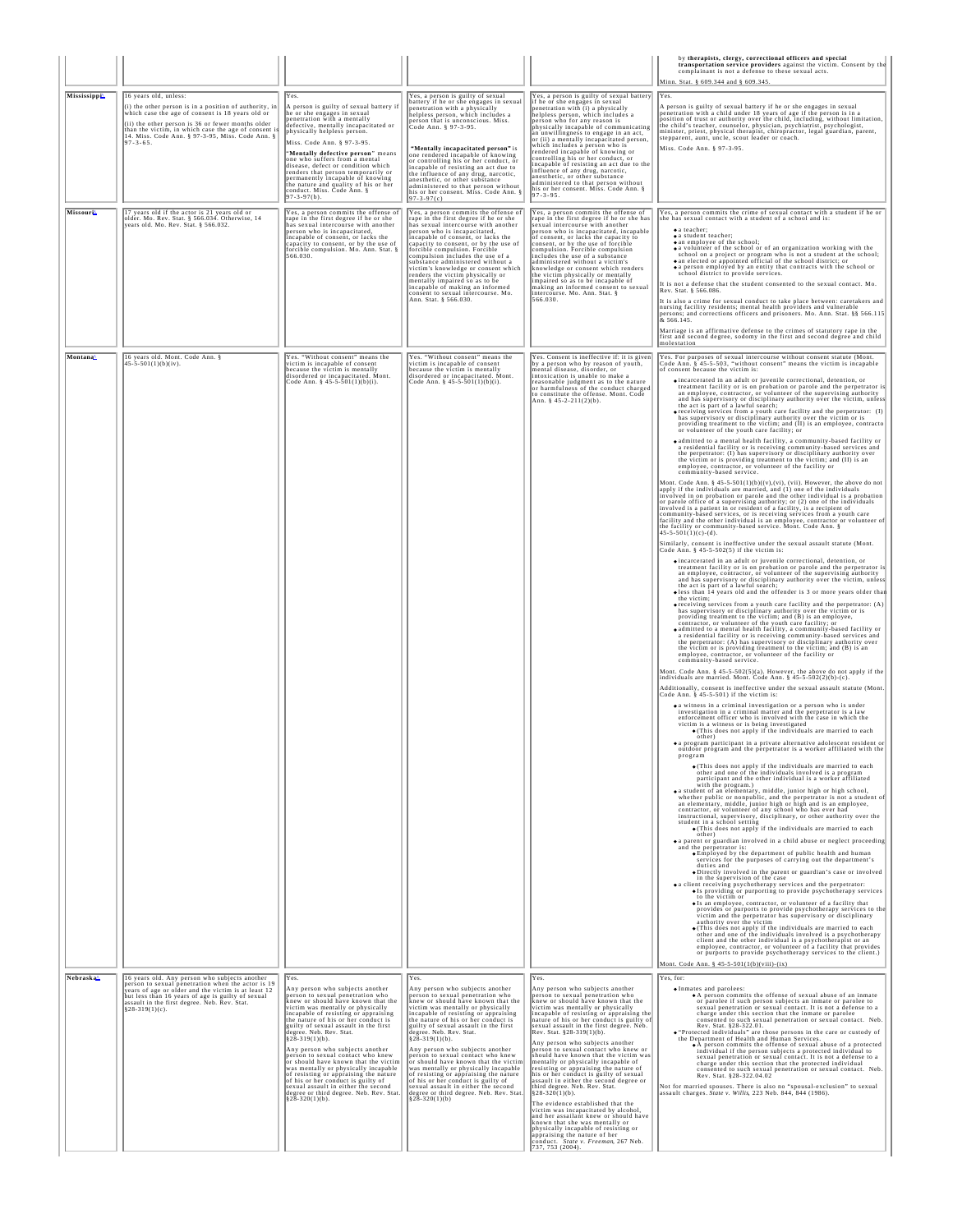| Nevada <sup>^</sup>   | 16 years old. Nev. Rev. Stat. Ann. § 200.364(6)<br>(NOTE: this statute will change in 2021). | Yes. A person is deemed incapable of<br>consent if he or she is "mentally<br>incapable of resisting or<br>understanding the nature of his or<br>her conduct." Nev. Rev. Stat. Ann. §<br>200.366(1).                                                                                                                                                                                                                                                                                                                                                                                                                                                                                                                                                                                                                                                                                                                                                                                                                                                                                                              | Yes. A person is deemed incapable of<br>consent if he or she is "mentally or<br>provided in the of such as meaning of<br>physically incapable of resisting or<br>understanding the nature of his or<br>per conduct." Nev. Rev. Stat. Ann. $\S$<br>200.366(1).                                                                                                                                                                                                                                                                                                                                                                                                                                                                                                                                                                                                                                                                                           | Although there is no specific mention<br>of intoxication in the statute, a person<br>is deemed incapable of consent if he or<br>she is "mentally or physically<br>incapable of resisting or<br>understanding the nature of his or her<br>conduct." Nev. Rev. Stat. Ann. §<br>$200.366(1)$ .                                                                                                                                                                                                                                                                                                                                                                                                                                                                                                                                                                                                                                                                                                                                                                                                | $\bullet$ Incest<br>. Consent is not an element of the crime of incest for engaging<br>in sexual intercourse with a family member. Nev. Rev. Štat.<br>Ann. § 201.180; Douglas v. State, 327 P.3d 492, 498 (2014).<br>$\bullet$ Marriage<br>• Marriage is not a defense to sexual assault crimes if assault is<br>committed by force or threat of force. Nev. Rev. Stat. Ann. §<br>200.373<br>· Position of authority at school or other:<br>o It is illegal for an employee or volunteer in a position of<br>authority at a school and 21 years of age or older to engage in<br>sexual conduct with a pupil that is 16 years of age or older, if<br>the pupil was enrolled at the school and had contact with the<br>perpetrator in his or her duties as an employee or volunteer,<br>and the two are not married. Consent is not a defense. Nev.<br>Rev. Stat. Ann. § 201.540(1),(2).<br>. Position of authority at college or other:<br>Of this illegal for an employee that is 21 years of age or older and<br>in a position of authority at a college or university to engage<br>in sexual conduct with a student that is 16 years of age or<br>older who has not received a high school diploma, a general educational development certificate or an equivalent<br>document and is enrolled at the college or university, and the<br>two are not married. Consent is not a defense. Nev. Rev Stat. Ann. § 201.550.                                                                                                                                                                                                                                                                                                                                                                                                                                                                                                                                                                                                                                                                                                                                                                                                                                                                                                                                                                                                                                                                                                                                                                                                                                                                                                                                                                                                                                                                                                                                                                                                                                  |
|-----------------------|----------------------------------------------------------------------------------------------|------------------------------------------------------------------------------------------------------------------------------------------------------------------------------------------------------------------------------------------------------------------------------------------------------------------------------------------------------------------------------------------------------------------------------------------------------------------------------------------------------------------------------------------------------------------------------------------------------------------------------------------------------------------------------------------------------------------------------------------------------------------------------------------------------------------------------------------------------------------------------------------------------------------------------------------------------------------------------------------------------------------------------------------------------------------------------------------------------------------|---------------------------------------------------------------------------------------------------------------------------------------------------------------------------------------------------------------------------------------------------------------------------------------------------------------------------------------------------------------------------------------------------------------------------------------------------------------------------------------------------------------------------------------------------------------------------------------------------------------------------------------------------------------------------------------------------------------------------------------------------------------------------------------------------------------------------------------------------------------------------------------------------------------------------------------------------------|--------------------------------------------------------------------------------------------------------------------------------------------------------------------------------------------------------------------------------------------------------------------------------------------------------------------------------------------------------------------------------------------------------------------------------------------------------------------------------------------------------------------------------------------------------------------------------------------------------------------------------------------------------------------------------------------------------------------------------------------------------------------------------------------------------------------------------------------------------------------------------------------------------------------------------------------------------------------------------------------------------------------------------------------------------------------------------------------|----------------------------------------------------------------------------------------------------------------------------------------------------------------------------------------------------------------------------------------------------------------------------------------------------------------------------------------------------------------------------------------------------------------------------------------------------------------------------------------------------------------------------------------------------------------------------------------------------------------------------------------------------------------------------------------------------------------------------------------------------------------------------------------------------------------------------------------------------------------------------------------------------------------------------------------------------------------------------------------------------------------------------------------------------------------------------------------------------------------------------------------------------------------------------------------------------------------------------------------------------------------------------------------------------------------------------------------------------------------------------------------------------------------------------------------------------------------------------------------------------------------------------------------------------------------------------------------------------------------------------------------------------------------------------------------------------------------------------------------------------------------------------------------------------------------------------------------------------------------------------------------------------------------------------------------------------------------------------------------------------------------------------------------------------------------------------------------------------------------------------------------------------------------------------------------------------------------------------------------------------------------------------------------------------------------------------------------------------------------------------------------------------------------------------------------------------------------------------------------------------------------------------------------------------------------------------------------------------------------------------------------------------------------------------------------------------------------------------------------------------------------------------------------------------------------------------------------------------------------------------------------------------------------------------------------------------------------------------------------------------------------------------------------------------------|
| Hampshire             | 16 years old. N.H. Rev. Stat. Ann. § 632-A:3(II).                                            | Yes. Except between spouses, a<br>person is deemed unable to consent it<br>he or she has a disability that renders<br>him or her incapable of freely<br>arriving at an independent choice as<br>to whether or not to engage in sexual<br>conduct, and the actor knows or has<br>reason to know that the victim has<br>such a disability. N.H. Rev. Stat. Ann.<br>§ 632-A:2(h).                                                                                                                                                                                                                                                                                                                                                                                                                                                                                                                                                                                                                                                                                                                                   | Yes. Although not expressly<br>mentioned in the statute, evidence<br>that the victim was unconscious may<br>support a conclusion that victim was<br>physically unable to resist. <i>State v.</i><br>Grimes, 876 A.2d 753, 756 (2005).                                                                                                                                                                                                                                                                                                                                                                                                                                                                                                                                                                                                                                                                                                                   | Yes. A person is deemed unable to<br>Tes. A person is deemed unable to<br>consent if he or she is "mentally<br>incapacitated" after being<br>administered "any intoxicating<br>substance," without his or her<br>knowledge or consent. N.H. Rev. Stat.<br>knowledge or consent. N.H.                                                                                                                                                                                                                                                                                                                                                                                                                                                                                                                                                                                                                                                                                                                                                                                                       | Yes.<br>. A person commits aggravated felonious sexual assault if he or she<br>engages in sexual penetration with a victim when the person<br>provides therapy, medical treatment, or examination of the victim<br>and in the course of that relationship or within one year of<br>termination of the relationship, the person acts unethically or uses that position to coerce the victim. N.H. Rev. Stat. Ann. §<br>$632 - A:2(g)$ .<br>. A person commits aggravated felonious sexual assault if he or she<br>engages in sexual penetration with a victim that is over 13 but<br>under 18 years of age and the perpetrator is in a position of<br>authority over the victim and uses that authority to coerce the victim. N.H. Rev. Stat. Ann. § 632-A:2(k).<br>• A person commits aggravated felonious sexual assault if he or she<br>engages in sexual penetration with a victim that is over 13 but<br>under 16 years old and the perpetrator is related by blood or a<br>member of the same household. N.H. Rev. Stat. Ann. § 632-A:2(j).<br>• A person commits aggravated felonious sexual assault if he or she<br>engages in sexual penetration with a victim that is less than 13<br>years of age. N.H. Rev. Stat. Ann. § 632-A:2(l).<br>• A person commits aggravated felonious sexual assault if he or she engages in sexual penetration with a victim over whom the<br>perpetrator is in a position of authority (1) at a correctional<br>institution, secure psychiatric unit, or juvenile detention facility; or<br>(2) via direct supervisory or disciplinary authority over the victim<br>while the victim is on parole or probation or under juvenile<br>probation; and the perpetrator uses this authority to coerce the victim. Consent is not a defense. N.H. Rev. Stat. Ann. §<br>$632 - A:2(n)$ .<br>. A person commits felonious sexual assault if he or she engages in<br>sexual contact with a victim over whom the perpetrator is in<br>position of authority (1) at a correctional institution, secure<br>psychiatric unit, or juvenile detention facility; or (2) via direct<br>supervisory or disciplinary authority over the victim while the<br>victim is on parole or probation or under juvenile probation; and the<br>perpetrator uses this authority to coerce the victim. Consent is not<br>a defense. N.H. Rev. Stat. Ann. § 632-A:3(IV).<br>• A person commits sexual assault if he or she engages in sexual<br>contact or sexual penetration with a victim over whom the<br>perpetrator is in a position of authority (1) at a correctional<br>institution, secure psychiatric unit, or juvenile detention facility; or<br>(2) via direct supervisory or disciplinary authority over the victim<br>while the victim is on parole or probation or under juvenile<br>probation; and the perpetrator uses this authority to coerce the victim. Consent is not a defense. N.H. Rev. Stat. Ann. §<br>$632-A:4(III)(a)-(b)$ .<br>· Unless expressly stated, marriage is not a defense. N.H. Rev. Stat. Ann. § 632-A:5. |
| New Jersey            | 16 years old. N.J. Stat. Ann. § 2C:14-2(c)(3).                                               | Yes, it is aggravated sexual assault to<br>commit an act of sexual penetration<br>with a person that the actor knew or<br>Ishould have known was intellectually<br>or mentally incapacitated, or has a<br>mental disease or defect which<br>renders the victim temporarily or<br>permanently incapable of<br>understanding the nature of his<br>conduct, including, but not limited<br>to, being incapable of providing<br>consent. N.J. Stat. Ann. §<br>2C:14-2(a)(7).<br>Consent is ineffective if:<br>1. It is given by a person<br>who is legally<br>incompetent to<br>authorize the conduct<br>charged to constitute the<br>offense; or<br>2. It is given by a person<br>who by reason of youth,<br>mental disease or defect<br>or intoxication is<br>manifestly unable or<br>known by the actor to be<br>unable to make a<br>reasonable judgment as<br>to the nature of<br>harmfulness of the<br>conduct charged to<br>constitute an offense;<br>3. It is induced by force,<br>duress or deception of a<br>kind sought to be<br>prevented by the law<br>defining the offense.<br>N.J. Stat. Ann. § 2C:2-10 | Yes, a person that is unconscious is<br>physically helpless, and it is<br>aggravated sexual assault to commit<br>an act of sexual penetration with a<br>person that the actor knew or should<br>have known was physically<br>helpless. N.J. Stat. Ann. §<br>2C:14-2(a)(7); N.J. Stat. Ann. §<br>$ 2C:14-1(g).$<br>Consent is ineffective if:<br>1. It is given by a person<br>who is legally<br>incompetent to<br>authorize the conduct<br>charged to constitute the<br>offense; or<br>2. It is given by a person<br>who by reason of youth,<br>mental disease or defect<br>or intoxication is<br>manifestly unable or<br>known by the actor to be<br>unable to make a<br>reasonable judgment as<br>to the nature of<br>harmfulness of the<br>conduct charged to<br>constitute an offense;<br>3. It is induced by force,<br>duress or deception of a<br>kind sought to be<br>prevented by the law<br>defining the offense.<br>N.J. Stat. Ann. § 2C:2-10 | Yes, it is aggravated sexual assault to<br>commit an act of sexual penetration<br>with a person that the actor knew or<br>should have known was mentally<br>incapacitated, which includes when he<br>or she is under the influence of a<br>narcotic, anesthetic, intoxicant, or<br>other substance administered to that<br>person without his prior knowledge or<br>consent. N.J. Stat. Ann. §<br>2C:14-2(a)(7); N.J. Stat. Ann. §<br>$ 2C:14-1(i) $<br>Consent is ineffective if:<br>1. It is given by a person who<br>is legally incompetent to<br>authorize the conduct<br>charged to constitute the<br>offense; or<br>2. It is given by a person who<br>by reason of youth,<br>mental disease or defect or<br>intoxication is manifestly<br>unable or known by the<br>actor to be unable to make<br>a reasonable judgment as<br>to the nature of<br>harmfulness of the<br>conduct charged to<br>constitute an offense; or<br>3. It is induced by force,<br>duress or deception of a<br>kind sought to be<br>prevented by the law<br>defining the offense.<br>N.J. Stat. Ann. § 2C:2-10 | Yes.<br>It is sexual assault to commit an act of sexual penetration with a person<br>that is on probation or parole, or is detained in a hospital, prison or other<br>institution and the actor has supervisory or disciplinary power over the victim by virtue of the actor's legal, professional or occupational<br>status. N.J. Stat. Ann. § 2C:14-2(c)(2)<br>It is sexual assault to commit an act of sexual penetration with a person<br>that is at least 16 years old but less than 18 years old, and<br>$\bullet$ (1) the actor has supervisory or disciplinary power of any nature or<br>in any capacity over the victim;<br>$\bullet$ (2) the actor is related to the victim by blood or affinity to the third<br>degree; or<br>(3) the actor is the victim's guardian or otherwise stands in loco parentis. N.J. Stat. Ann. § 2C:14-2(c)(3).                                                                                                                                                                                                                                                                                                                                                                                                                                                                                                                                                                                                                                                                                                                                                                                                                                                                                                                                                                                                                                                                                                                                                                                                                                                                                                                                                                                                                                                                                                                                                                                                                                                                                                                                                                                                                                                                                                                                                                                                                                                                                                                                                                                                   |
| New Mexico            | 17 years old. New Mexico Statutes §30-9-11.                                                  | Yes, engaging in a sexual act when<br>the perpetrator knows or has reason<br>to know that the victim suffers from<br>a mental condition that renders the<br>victim incapable of understanding<br>the nature or consequences of the act<br>is a criminal offense. New Mexico<br>Statutes §30-9-10(A); §30-9-11.                                                                                                                                                                                                                                                                                                                                                                                                                                                                                                                                                                                                                                                                                                                                                                                                   | Yes, engaging in a sexual act when<br>the perpetrator knows or has reason<br>to know that the victim is<br>unconscious or asleep is a criminal<br>offense. New Mexico Statutes<br>$$30-9-10(A); $30-9-11.$                                                                                                                                                                                                                                                                                                                                                                                                                                                                                                                                                                                                                                                                                                                                              | Yes, engaging in a sexual act when the<br>perpetrator knows or has reason to<br>know that the victim is unconscious o<br>otherwise physically helpless is a<br>criminal offense. New Mexico Statutes<br>§30-9-10; §30-9-11.                                                                                                                                                                                                                                                                                                                                                                                                                                                                                                                                                                                                                                                                                                                                                                                                                                                                | Yes, sexual activity between an adult and a minor is permitted if the couple<br>s married. New Mexico Statutes §30-9-11(G).<br>It is a crime if sexual penetration is perpetrated on an inmate confined in<br>a correctional facility or jail when the perpetrator is in a position of<br>authority over the inmate. New Mexico Statutes §30-9-11(E)(2).<br>Additionally, it is a crime if sexual penetration is perpetrated on a child 1.<br>to 18 years of age when the perpetrator, who is a licensed school<br>employee, an unlicensed school employee, a school contract employee, a<br>school health service provider or a school volunteer, and who is at least 18<br>years of age and is at least four years older than the child and not the<br>spouse of that child, learns while performing services in or for a school that the child is a student in a school. New Mexico Statutes<br>$§30-9-11(G)(2).$                                                                                                                                                                                                                                                                                                                                                                                                                                                                                                                                                                                                                                                                                                                                                                                                                                                                                                                                                                                                                                                                                                                                                                                                                                                                                                                                                                                                                                                                                                                                                                                                                                                                                                                                                                                                                                                                                                                                                                                                                                                                                                                                     |
| New York <sup>A</sup> | 17 years old. New York Penal Law §130.05.                                                    | Yes, a mentally disabled person or<br>mentally incapacitated person is<br>incapable of giving consent. New<br>York Penal Law §130.05(3)(b)-(c).The<br>law does not presume that a person<br>with mental retardation is unable to<br>consent to sexual intercourse.<br>. "Mentally disabled" means<br>that a person suffers from a<br>mental disease or defect which<br>renders him or her incapable<br>of appraising the nature of his<br>or her conduct. New York Penal<br>Law \$130,00(5).<br>. "Mentally incapacitated"<br>means a person that is<br>rendered temporarily<br>incapable of appraising or<br>controlling his conduct owing<br>to the influence of a narcotic or<br>intoxicating substance<br>administered to him without<br>his consent, or to any other act<br>committed upon him without<br>his consent. New York Penal<br>Law \$130,00(6).                                                                                                                                                                                                                                                   | Yes, a physically helpless person,<br>which includes a person who is<br>unconscious, is incapable of giving<br>consent. New York Penal Law<br>$§130.00(7);$ $§130.05(3)(d)$ .                                                                                                                                                                                                                                                                                                                                                                                                                                                                                                                                                                                                                                                                                                                                                                           | Yes, a mentally incapacitated person,<br>which includes a person who is<br>rendered temporarily incapable of<br>appraising or controlling his conduct<br>owing to the influence of a narcotic or<br>intoxicating substance administered to<br>him without his consent, is incapable<br>of giving consent. New York Penal Law<br>§130.00(6); §130.05(3)(c)<br>A person is guilty of facilitating a sex<br>offense with a controlled substance<br>when he or she:<br>1.knowingly and unlawfully<br>possesses a controlled<br>substance or any preparation.<br>compound, mixture or substance<br>that requires a prescription to<br>obtain and administers such<br>substance or preparation,<br>compound, mixture or substance<br>that requires a prescription to<br>obtain to another person<br>without such person's consent<br>and with intent to commit<br>against such person conduct<br>constituting a felony defined in<br>this article; and<br>2.commits or attempts to commit<br>such conduct constituting a<br>felony defined in this article.<br>New York Penal Law §130.90.       | Yes.<br>$\bullet \text{ Marriage:} \\ \bullet \text{ Marriage can be used as a defense when the victim's lack of} \\$<br>consent is based solely on incapacity to consent because<br>he/she was less than 17 years old, mentally disabled, a client<br>or patient and the actor is a health care provider, or committed<br>to the care and custody or supervision of the state<br>department of corrections and community supervision or a<br>hospital and the actor is an employee. New York Penal Law<br>\$130.10(4).<br>. Victim is under the care of the government:<br>• A person is deemed incapable of consent when he or she is:<br>$\bullet$ (1) committed to the care and custody or supervision o<br>the state department of corrections and community<br>supervision or a hospital, and the actor is an employee<br>who knows or reasonably should know that such<br>person is committed to the care and custody or<br>supervision of such department or hospital;<br>$\bullet$ (2) committed to the care and custody of a local<br>correctional facility, and the actor is an employee, not<br>married to such person, who knows or reasonably<br>should know that such person is committed to the care<br>and custody of such facility;<br>$\bullet$ (3) committed to or placed with the office of children<br>and family services and in residential care, and the acto<br>is an employee, not married to such person, who<br>knows or reasonably should know that such person is<br>committed to or placed with such office of children and<br>family services and in residential care:<br>$\bullet$ (4) a client or patient and the actor is a health care<br>provider or mental health care provider charged with<br>rape in the third degree as defined in §130.25, criminal sexual act in the third degree as defined in §130.40,<br>aggravated sexual abuse in the fourth degree as define<br>in §130.65-a, or sexual abuse in the third degree as<br>defined in §130.55, and the act of sexual conduct<br>occurs during a treatment session, consultation,<br>interview, or examination; or<br>$\bullet$ (5) a resident or inpatient of a residential facility<br>operated, licensed or certified by:<br>$\bullet$ (i) the office of mental health:<br>c(ii) the office for people with developmental<br>disabilities; or<br>$\bullet$ (iii) the office of alcoholism and substance abuse                                                                                                                                                                                                                                                                                                                                                                                                                                                                                                                                                                                                                                          |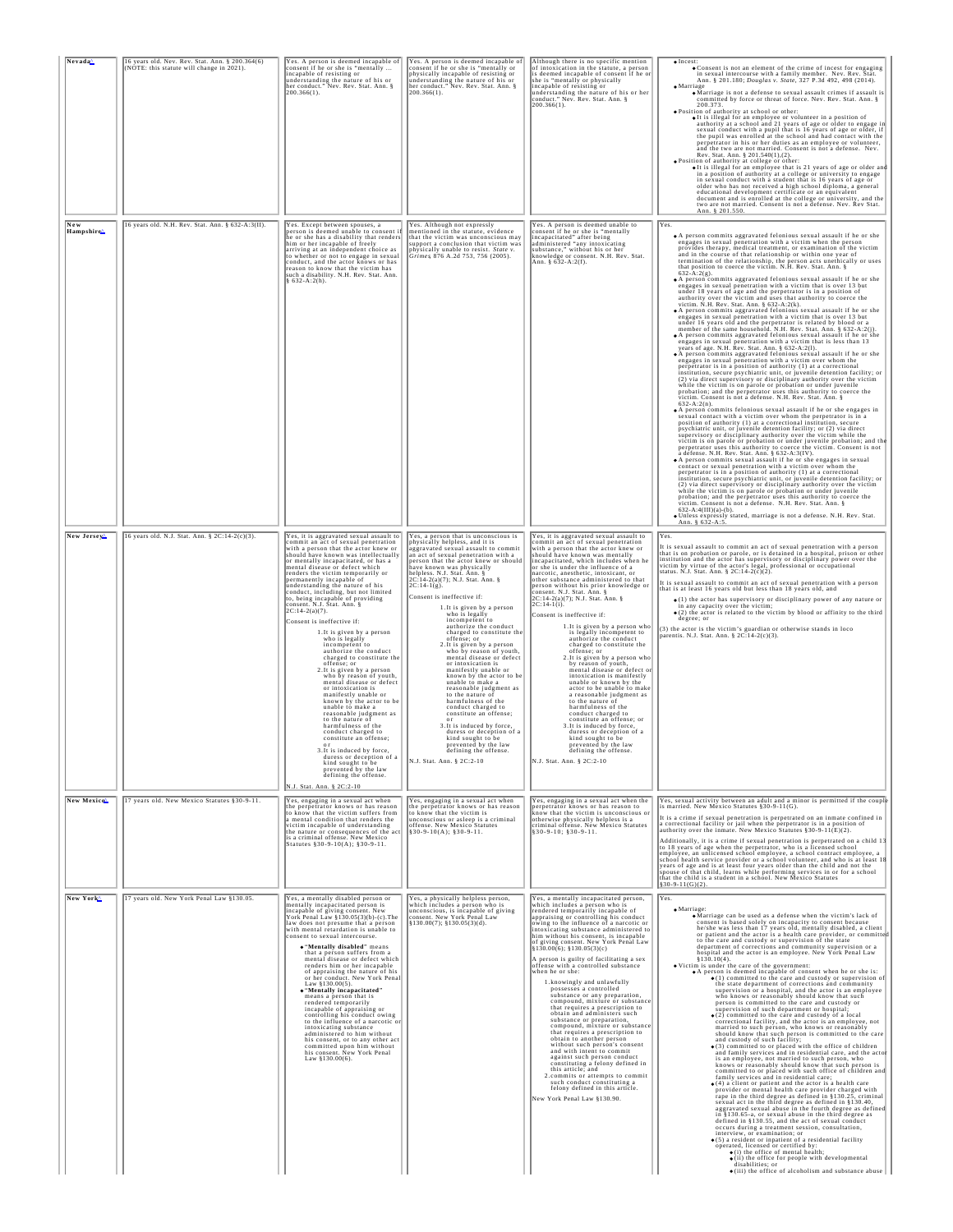|                                |                                                                                                                                                                                                                                                                                                                                                                                                                                                                                                                                                                                                                                                                                                                                                                                                                                                                                                                                                                                                                                                                                                                                                                                                                                                                                                                                                                                                                                                      |                                                                                                                                                                                                                                                                                                                                                                                                                                                                                                                                                                                                                                                                                                                                                                                                                                                                                                                                                                                                                                                                                                                                                                                                                                                                        |                                                                                                                                                                                                                                                                                                                                                                                                                                                                                                                                                                                                                                                                                                                                                                                                                                                                                                                                  |                                                                                                                                                                                                                                                                                                                                                                                                                                                                                                                                                                                                                                                                                                                                                                                                                                                                                                                                                                                                                                                                                                                                                                                                                                                                                                                                                                                                                                                                                                                                                                                                                                                                                                                                                                                                                                                                                                                                                                                                                                                                                                                                                                                                                                                                                                                                                  | services, and the actor is an employee of the<br>facility not married to such resident or inpatient.<br>New York Penal Law §130.05.                                                                                                                                                                                                                                                                                                                                                                                                                                                                                                                                                                                                                                                                                                                                                                                                                                                                                                                                                                                                                                                                                                                                                                                                                                                                                                                                                                                                                                                                                                                                                                                                                                                                                                                                                                                                                                                                                                                                                                                                                                                                                                                                                                                                                                                                                                                                                                                                                                                                                                                                                                                                                                                                                                                   |
|--------------------------------|------------------------------------------------------------------------------------------------------------------------------------------------------------------------------------------------------------------------------------------------------------------------------------------------------------------------------------------------------------------------------------------------------------------------------------------------------------------------------------------------------------------------------------------------------------------------------------------------------------------------------------------------------------------------------------------------------------------------------------------------------------------------------------------------------------------------------------------------------------------------------------------------------------------------------------------------------------------------------------------------------------------------------------------------------------------------------------------------------------------------------------------------------------------------------------------------------------------------------------------------------------------------------------------------------------------------------------------------------------------------------------------------------------------------------------------------------|------------------------------------------------------------------------------------------------------------------------------------------------------------------------------------------------------------------------------------------------------------------------------------------------------------------------------------------------------------------------------------------------------------------------------------------------------------------------------------------------------------------------------------------------------------------------------------------------------------------------------------------------------------------------------------------------------------------------------------------------------------------------------------------------------------------------------------------------------------------------------------------------------------------------------------------------------------------------------------------------------------------------------------------------------------------------------------------------------------------------------------------------------------------------------------------------------------------------------------------------------------------------|----------------------------------------------------------------------------------------------------------------------------------------------------------------------------------------------------------------------------------------------------------------------------------------------------------------------------------------------------------------------------------------------------------------------------------------------------------------------------------------------------------------------------------------------------------------------------------------------------------------------------------------------------------------------------------------------------------------------------------------------------------------------------------------------------------------------------------------------------------------------------------------------------------------------------------|--------------------------------------------------------------------------------------------------------------------------------------------------------------------------------------------------------------------------------------------------------------------------------------------------------------------------------------------------------------------------------------------------------------------------------------------------------------------------------------------------------------------------------------------------------------------------------------------------------------------------------------------------------------------------------------------------------------------------------------------------------------------------------------------------------------------------------------------------------------------------------------------------------------------------------------------------------------------------------------------------------------------------------------------------------------------------------------------------------------------------------------------------------------------------------------------------------------------------------------------------------------------------------------------------------------------------------------------------------------------------------------------------------------------------------------------------------------------------------------------------------------------------------------------------------------------------------------------------------------------------------------------------------------------------------------------------------------------------------------------------------------------------------------------------------------------------------------------------------------------------------------------------------------------------------------------------------------------------------------------------------------------------------------------------------------------------------------------------------------------------------------------------------------------------------------------------------------------------------------------------------------------------------------------------------------------------------------------------|-------------------------------------------------------------------------------------------------------------------------------------------------------------------------------------------------------------------------------------------------------------------------------------------------------------------------------------------------------------------------------------------------------------------------------------------------------------------------------------------------------------------------------------------------------------------------------------------------------------------------------------------------------------------------------------------------------------------------------------------------------------------------------------------------------------------------------------------------------------------------------------------------------------------------------------------------------------------------------------------------------------------------------------------------------------------------------------------------------------------------------------------------------------------------------------------------------------------------------------------------------------------------------------------------------------------------------------------------------------------------------------------------------------------------------------------------------------------------------------------------------------------------------------------------------------------------------------------------------------------------------------------------------------------------------------------------------------------------------------------------------------------------------------------------------------------------------------------------------------------------------------------------------------------------------------------------------------------------------------------------------------------------------------------------------------------------------------------------------------------------------------------------------------------------------------------------------------------------------------------------------------------------------------------------------------------------------------------------------------------------------------------------------------------------------------------------------------------------------------------------------------------------------------------------------------------------------------------------------------------------------------------------------------------------------------------------------------------------------------------------------------------------------------------------------------------------------------------------------|
|                                |                                                                                                                                                                                                                                                                                                                                                                                                                                                                                                                                                                                                                                                                                                                                                                                                                                                                                                                                                                                                                                                                                                                                                                                                                                                                                                                                                                                                                                                      |                                                                                                                                                                                                                                                                                                                                                                                                                                                                                                                                                                                                                                                                                                                                                                                                                                                                                                                                                                                                                                                                                                                                                                                                                                                                        |                                                                                                                                                                                                                                                                                                                                                                                                                                                                                                                                                                                                                                                                                                                                                                                                                                                                                                                                  |                                                                                                                                                                                                                                                                                                                                                                                                                                                                                                                                                                                                                                                                                                                                                                                                                                                                                                                                                                                                                                                                                                                                                                                                                                                                                                                                                                                                                                                                                                                                                                                                                                                                                                                                                                                                                                                                                                                                                                                                                                                                                                                                                                                                                                                                                                                                                  | (6) detained or otherwise in the custody of a police officer, peace officer,<br>(6) detained or otherwise in the custody of a poince official (6) detained of order law enforcement official and the actor is a police officer, peace officer or other law enforcement official who either: (i) is detaining<br>custody.                                                                                                                                                                                                                                                                                                                                                                                                                                                                                                                                                                                                                                                                                                                                                                                                                                                                                                                                                                                                                                                                                                                                                                                                                                                                                                                                                                                                                                                                                                                                                                                                                                                                                                                                                                                                                                                                                                                                                                                                                                                                                                                                                                                                                                                                                                                                                                                                                                                                                                                              |
| North<br>Carolina <sup>A</sup> | 16 years old. North Carolina General Statutes<br>Annotated §14-27.30                                                                                                                                                                                                                                                                                                                                                                                                                                                                                                                                                                                                                                                                                                                                                                                                                                                                                                                                                                                                                                                                                                                                                                                                                                                                                                                                                                                 | Yes, it is a crime to engage in sexual<br>activity with a mentally disabled<br>person or a mentally incapacitated<br>person when the person performing<br>the act knows or should have<br>reasonably known the other person<br>was mentally disabled or mentally<br>incapacitated. North Carolina<br>General Statutes Annotated<br>§14-27.22; §14-27.27; §14-27.33.<br>"Mentally disabled" means:<br>$\bullet$ (i) a victim who suffers from<br>nental retardation; or<br>$\bullet$ (ii) a victim who suffers from a<br>mental disorder, either of<br>which temporarily or<br>permanently renders the victim<br>substantially incapable of<br>appraising the nature of his or<br>her conduct, or of resisting the<br>act of vaginal intercourse or a<br>sexual act, or of<br>communicating unwillingness<br>to submit to the act of vaginal<br>intercourse or a sexual<br>act. North Carolina General<br>Statutes Annotated<br>§14-27.20.<br>"Mentally incapacitated" means a<br>victim who due to any act committed<br>upon the victim is rendered<br>substantially incapable of either<br>appraising the nature of his or her<br>conduct, or resisting the act of<br>vaginal intercourse or a sexual<br>act. North Carolina General Statutes<br>Annotated §14-27.20. | Yes, it is a crime to engage in sexual<br>activity with a physically helpless<br>person, which includes a person who<br>is unconscious, when the person who<br>performing the act knows or should<br>have reasonably known the other<br>person was physically<br>helpless. North Carolina General<br>Statutes Annotated<br>§14-27.22; §14-27.27; §14-27.33.                                                                                                                                                                                                                                                                                                                                                                                                                                                                                                                                                                      | Yes, it is a crime to engage in sexual<br>activity with a mentally incapacitated<br>person when the person performing<br>he act knows or should have<br>reasonably known the other person<br>was mentally incapacitated. North<br>Carolina General Statutes Annotated<br>§14-27.22; §14-27.27; §14-27.33.                                                                                                                                                                                                                                                                                                                                                                                                                                                                                                                                                                                                                                                                                                                                                                                                                                                                                                                                                                                                                                                                                                                                                                                                                                                                                                                                                                                                                                                                                                                                                                                                                                                                                                                                                                                                                                                                                                                                                                                                                                        | Yes, a lawful marriage between a victim and defendant is a defense to<br>certain sexual crimes regarding consent. North Carolina General Statutes<br>Annotated § 14-27.32; 14-27-25. However, a person may be prosecuted<br>under this Article whether or not the victim is the person's legal spouse at<br>the time of the commission of the alleged rape or sexual offense. §<br>14-27.34.<br>Consent is not a defense to sexual crimes committed by a defendant who:<br>$\bullet$ (1) has assumed the position of a parent in the home of a minor<br>victim and engages in vaginal intercourse or a sexual act with a<br>victim who is a minor residing in the home, or if a person having<br>custody of a victim of any age or a person who is an agent or<br>employee of any person, or institution, whether such institution is<br>private, charitable, or governmental, having custody of a victim of<br>any age and engages in vaginal intercourse or a sexual act with such<br>victim;<br>$\bullet$ (2) is a teacher, school administrator, student teacher, school safety<br>officer, or coach, at any age, or who is other school personnel, and who is at least four years older than the victim and engages in<br>vaginal intercourse or a sexual act with a victim who is a student, a<br>any time during or after the time the defendant and victim were<br>present together in the same school, but before the victim ceases to<br>be a student (except when defendant is married to the student);<br>$O\Gamma$<br>(3) is school personnel, other than a teacher, school administrator,<br>(2) is saturated the state of the state of the state of the state state and the state of the state of the state of the state of the state of the state of the state of the state of the state of the state of the state of th                                                                                                                                                                                                                                                                                                                                                                                                                                                                                                                                                                                                                                                                                                                                                                                                                                                                                                                                                                                                              |
| North Dakota                   | Depending on the crime, either an "adult" or<br>fifteen (15)<br>A person who engages in a sexual act or sexual<br>contact with another, or who causes another to<br>engage in a sexual act, is guilty of gross sexual<br>imposition if the victim is less than fifteen (15)<br>years old. § 12.1-20-03(1)(d). However, a minor<br>between the ages of fifteen to eighteen may<br>consent to activity with another person who is no<br>once than three years older than the minor. $\S$<br>12.1-20-01(3). See also $\S$ 12.1-20-03(1)(d),<br>$05(1), \& 07(1)(f).$<br>A person commits sexual assault if they<br>knowingly have sexual contact with another<br>person, or cause another person to have sexual<br>contact with that person, if the other person is a<br>minor, fifteen years of age or older, and the actor i<br>an adult. § 12.1-20-07(1)(f). The NDCC does not<br>define "adult," which is the operative word in its<br>statutory rape provisions. § 12.1-20-01. The<br>North Dakota Supreme Court seems to have<br>defined it as eighteen years old. State v. Klein,<br>200 N.W. 2d 288, 291 (N.D. 1972) ("proof of force is not necessary where the victim is under the age<br>of eighteen years.").                                                                                                                                                                                                                               | Yes.<br>A person who engages in a sexual act<br>with another, or who causes another<br>o engage in a sexual act, is guilty of<br>an offense if that person knows or<br>has reasonable cause to believe that<br>the other person suffers from a<br>mental disease or defect which<br>renders him or her incapable of<br>enderstanding the nature of his or<br>her conduct. N.D. Century Code<br>Chapter 12.1-20-03(1)(e).<br>A person who knowingly has sexual<br>contact with another person, or who<br>causes another person to have sexual<br>contact with that person, is guilty of<br>sexual assault if that person knows<br>or has reasonable cause to believe<br>hat the other person suffers from a<br>mental disease or defect which<br>renders that other person incapable<br>f understanding the nature of that<br>other person's conduct. N.D. Century<br>Code Chapter 12.1-20-07(1)(b).                                                                                                                                                                                                                                                                                                                                                                    | Yes, a person who engages in a<br>sexual act or sexual contact with<br>another, or who causes another to<br>ngage in a sexual act or sexual<br>contact, is guilty of gross sexual<br>imposition if that person knows or<br>has reasonable cause to believe that<br>the victim is unaware that a sexual<br>act is being committed upon him or<br>her. N.D. Century Code Chapter<br>12.1-20-03(1)(c) & (2)(c).                                                                                                                                                                                                                                                                                                                                                                                                                                                                                                                     | Yes, if the intoxication is involuntary.<br>A person who engages in a sexual act<br>with another, or who causes another to<br>engage in a sexual act, is guilty of<br>gross sexual imposition if that person<br>or someone with that person's<br>cnowledge has substantially impaired<br>the victim's power to appraise or<br>control the victim's conduct by<br>administering or employing without<br>the victim's knowledge intoxicants, a<br>controlled substance as defined in<br>chapter 19-03.1, or other means with<br>intent to prevent resistance. §<br>12.1-20-03(1)(b).<br>A person who knowingly has sexual<br>contact with another, or who causes<br>another person to have sexual contact<br>with that person, is guilty of sexual<br>assault if that person or someone with<br>that person's knowledge has<br>substantially impaired the victim's<br>power to appraise or control the<br>victim's conduct by administering or<br>employing without the victim's<br>knowledge intoxicants, a controlled<br>substance as defined in chapter<br>19-03.1, or other means with intent to<br>prevent resistance. § 12.1-20-07(1)(c).<br>However, because of the wording of $\S$<br>12.1-20-03(1)(c) and 12.1-20-07(1)(c), voluntary intoxication of the victim<br>may only impact consent if the other<br>party "knows or has reasonable cause<br>to believe that the victim is unaware<br>that a sexual act is being committed<br>upon him or her."                                                                                                                                                                                                                                                                                                                                                                                                                                                                                                                                                                                                                                                                                                                                                                                                                                                                                    | Yes.<br>A person who engages in a sexual act with another person, or any person<br>who causes another to engage in a sexual act is guilty of a felony if the other person is in official custody or detained in a hospital, prison, or<br>other institution and the actor has supervisory or disciplinary authority<br>over the other person. N.D. Century Code Ann. § 12.1-20-06.<br>Any person who is or who holds oneself out to be a therapist and who<br>intentionally has sexual contact, as defined in section 12.1-20-02, with a<br>patient or client during any treatment, consultation, interview, or<br>examination is guilty of a class C felony. Consent by the complainant is not<br>a defense under this section. $§ 12.1-20-06.1$ .<br>"Psychotherapy" means the diagnosis or treatment of a mental or<br>emotional condition, including alcohol or drug addiction. § 12.1-20-06.1<br>"Therapist" means a physician, psychologist, psychiatrist, social worker,<br>nurse, addiction counselor, member of the clergy, or other person,<br>whether licensed or not by the state, who performs or purports to perform<br>psychotherapy. § 12.1-20-06.1.<br>Potentially § 12.1-20-07 could apply as well if someone less than three<br>years older than a minor above the age of fifteen were that minor's<br>guardian or otherwise responsible for general supervision of the minor's<br>welfare.                                                                                                                                                                                                                                                                                                                                                                                                                                                                                                                                                                                                                                                                                                                                                                                                                                                                                                                                                                                                                                                                                                                                                                                                                                                                                                                                                                                                                                        |
| Ohio <sup>4</sup>              | Ohio imposes strict liability with respect to the<br>victim's age if:<br>1.A person engages in sexual conduct or<br>sexual contact with another who is not their<br>spouse and is less than thirteen years of<br>age, whether or not the offender knows the<br>age of the other person. Ohio Rev. Code<br>Ann. § 2907.02(A)(1)(b) (crime of rape<br>applies for sexual conduct); $2907.05(A)(4)$<br>(crime of gross sexual imposition for sexual<br>contact.)<br>2. A person knowingly touches the genitalia of<br>another, when the touching is not through<br>clothing, the other person is less than<br>twelve years of age, whether or not the<br>offender knows the age of that person, and<br>the touching is done with an intent to<br>abuse, humiliate, degrade, or arouse or<br>gratify the sexual desire of any person. Ohio<br>Rev. Code Ann. § 2907.05(B)<br>Additionally, no person who is eighteen years or<br>older shall engage in sexual conduct with another<br>person (who is not their spouse) when the<br>offender knows the other person is thirteen years<br>of age or older but less than sixteen years of age,<br>or the offender is reckless in that regard. Ohio Rev<br>Code Ann. § 2907.04(A). However, there is an<br>exception for married persons between the ages<br>of thirteen and sixteen and for sexual conduct<br>where the offender is less than reckless regarding<br>their knowledge of the minor's age. Id. | Yes, no person shall engage in sexual<br>conduct or sexual contact with<br>another if the other person's ability<br>o resist or consent is substantially<br>mpaired because of a mental or<br>shysical condition or because of<br>advanced age, and the offender<br>knows or has reasonable cause to<br>believe that the other person's ability<br>o resist or consent is substantially<br>mpaired because of a mental or<br>physical condition or because of<br>advanced age. Ohio Rev. Code Ann.<br>$2907.02(A)(1)(c)$ (crime of rape<br>applies for sexual conduct);<br>2907.05(A)(5) (crime of gross sexual<br>imposition for sexual contact).                                                                                                                                                                                                                                                                                                                                                                                                                                                                                                                                                                                                                     | Yes, no person shall engage in sexual<br>conduct or sexual contact with<br>another if the other person's ability<br>o resist or consent is substantially<br>impaired because of a mental or<br>physical condition or because of<br>advanced age, and the offender<br>knows or has reasonable cause to<br>believe that the other person's ability<br>o resist or consent is substantially<br>impaired because of a mental or<br>physical condition or because of<br>advanced age. Ohio Rev. Code Ann. §<br>$2907.02(A)(1)(c)$ (crime of rape<br>applies for sexual conduct);<br>2907.05(A)(5) (crime of gross sexual<br>imposition for sexual contact).<br>Additionally, no person shall engage<br>in sexual conduct with another<br>person who is not that person's<br>spouse if the offender knows that the<br>other person submits because the<br>other person is unaware that the act<br>is being committed. § 2907.03(A)(3). | Yes.<br>If the intoxication is involuntary:<br>An offender commits rape if they<br>engage in sexual conduct with another<br>(not their spouse, unless the spouses<br>are separated) if for the purpose of<br>reventing resistance, the offender<br>substantially impairs the other<br>person's judgment or control by<br>administering any drug, intoxicant, or<br>controlled substance to the other<br>person surreptitiously or by force,<br>threat of force, or deception. §<br>$2907.02(A)(1)(a)$ .<br>If the intoxication is voluntary:<br>An offender commits sexual<br>imposition if they engage in sexual<br>contact with another (not their<br>spouse); cause another (not their<br>spouse) to have sexual contact with<br>the offender; or cause two or more<br>other persons to have sexual contact,<br>when the offender:<br>. knows that the other person's,<br>or one of the other person's,<br>ability to appraise the nature of<br>or control the offender's or<br>touching person's conduct is<br>substantially impaired, or<br>• knows that the other person, or<br>one of the other persons,<br>submits because of being<br>unaware of the sexual contact<br>$\bullet$ 2907.05(A)(3).<br>An offender commits gross sexual<br>imposition if they engage in sexual<br>contact with another (not their<br>spouse); cause another (not their<br>spouse) to have sexual contact with<br>the offender; or cause two or more<br>other persons to have sexual contact.<br>when the offender knows that the<br>judgment or control of the other<br>person or of one of the other persons<br>is substantially impaired as a result of<br>the influence of any drug or intoxicant<br>administered to the other person with<br>the other person's consent for the<br>purpose of any kind of medical or<br>dental examination, treatment, or<br>surgery. § 2907.05(A)(3).<br>Additionally, an offender commits a<br>sexual battery if they engage in sexual<br>conduct with another (not their<br>pouse) when the offender:<br><b>*knows</b> that the other person's<br>ability to appraise the nature of<br>or control the other person's<br>own conduct is substantially<br>impaired; or<br>. knows that the other person<br>submits because the other<br>person is unaware that the act is<br>being committed.<br>$2907.03(A)(2)-(3)$ . | IYes.<br>$\bullet$ Marriage:<br>. Ohio's definition of sexual battery, sexual imposition and<br>gross sexual imposition do not include sexual contact<br>between married couples. Ohio Rev. Code Ann. 2907.03(A),<br>$2907.06(A)$ & $2907.05(A)$ .<br>. Ohio's definition of rape does not include sexual conduct<br>between married couples, unless the spouses are "living<br>apart and separated". Ohio Rev. Code Ann. § 2907.02(A)(1).<br>• Incest or in custody of the government:<br>. It is a crime to engage in sexual conduct with another (who is<br>not a spouse) if:<br>$\bullet$ (5) the offender is the other person's natural or<br>adoptive parent, or a stepparent, or guardian,<br>custodian, or person in loco parentis of the other<br>$\bullet$ (6) the other person is in custody of law or a patient in<br>a hospital or other institution, and the offender has<br>supervisory or disciplinary authority over the other<br>person:<br>$\bullet$ (7) the offender is a teacher, administrator, coach, or<br>other person in authority employed by or serving in a<br>school for which the state board of education<br>prescribes minimum standards pursuant to division<br>(D) of section 3301.07 of the Revised Code, the other<br>person is enrolled in or attends that school, and the<br>offender is not enrolled in and does not attend that<br>school:<br>$\bullet$ (8) the other person is a minor, the offender is a<br>teacher, administrator, coach, or other person in<br>authority employed by or serving in an institution of<br>higher education, and the other person is enrolled in or<br>attends that institution;<br>$\bullet$ (9) the other person is a minor, and the offender is the<br>other nerson's athletic or other type of coach is the<br>other person's instructor, is the leader of a scouting<br>troop of which the other person is a member, or is a<br>person with temporary or occasional disciplinary<br>control over the other person;<br>• (10) the offender is a mental health professional, the<br>other person is a mental health client or patient of the<br>offender, and the offender induces the other person to<br>submit by falsely representing to the other person that<br>the sexual conduct is necessary for mental health<br>treatment purposes;<br>$\bullet$ (11) the other person is confined in a detention facility<br>and the offender is an employee of that detention<br>facility;<br>$\bullet$ (12) the other person is a minor, the offender is a cleric<br>and the other person is a member of, or attends, the<br>church or congregation served by the cleric; or<br>(13) the other person is a minor, the offender is a peace officer, and the<br>offender is more than two years older than the other person. Ohio Rev.<br>Code Ann. $\S 2907.03(A)(5)$ –(13). |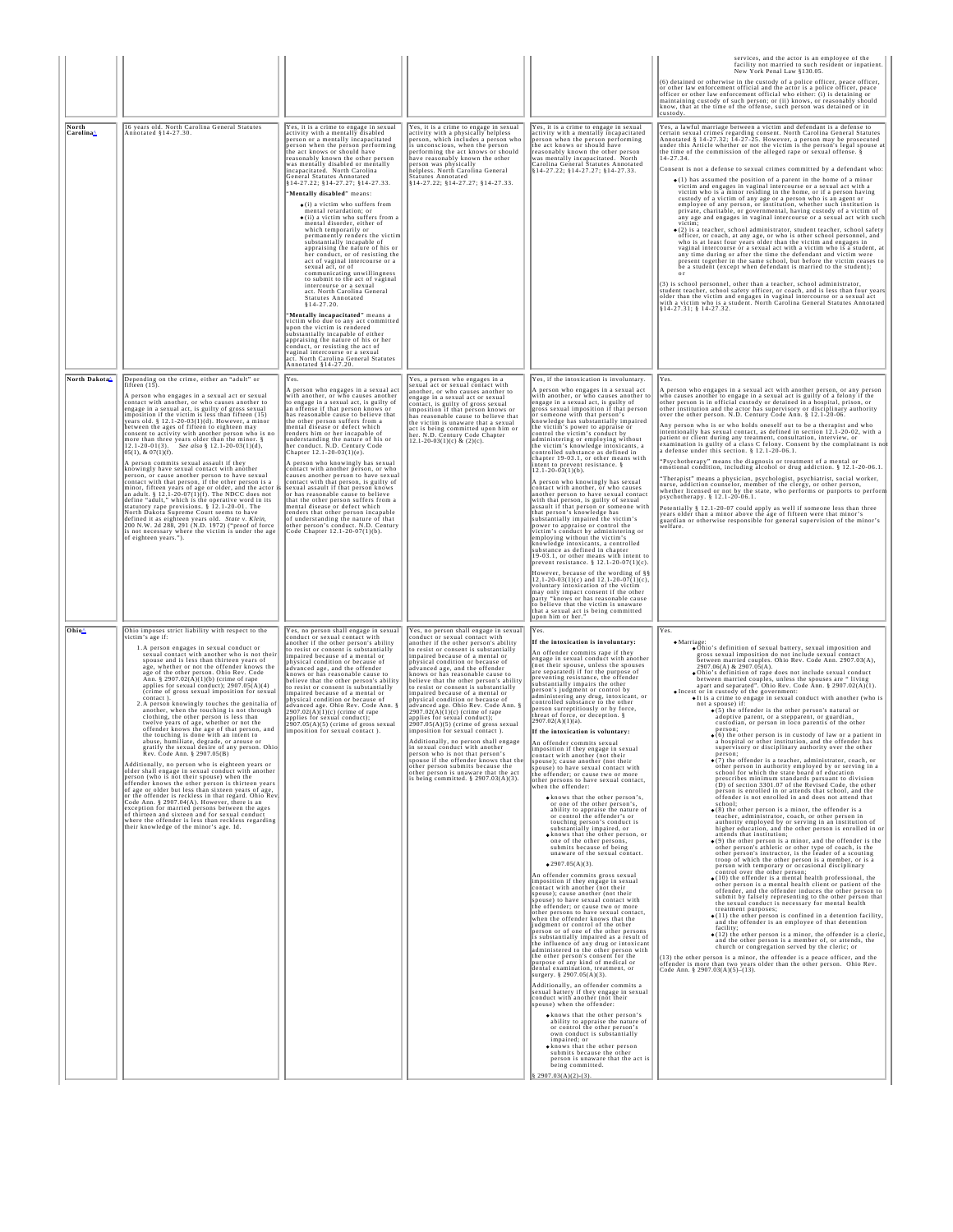| Oklahoma^                 | 16 years old. Okla. Stat. tit. 21, § 1111(A)(1).                                                                                                                                                                                                                                                                                                                                                                                                                                                                                                                                                                                                                                                                                                                                                                                                                                                                                                                                                                                                                                                                                                                                                                                                                                                                                                                                                                                                | Yes. Rape in the first degree includes<br>an act of sexual intercourse involving<br>vaginal or anal penetration where the<br>victim is incapable through mental<br>illness or any unsoundness of mind,<br>temporary or permanent, of giving<br>legal consent. Okla. Stat. tit. 21, §<br>1111(A)(2).                                                                                                                                                                                                                                                                                                                                                                                                                                                                                                                                                                                                                                                                                                                                                                                                                                                                                                                                   | Yes. Rape is an act of sexual<br>intercourse involving vaginal or anal<br>penetration accomplished with a<br>nale or female who is not the spouse<br>of the perpetrator and who may be of<br>the same or the opposite sex as the<br>perpetrator where the victim is at the<br>time unconscious of the nature of the<br>act and this fact is known to the<br>accused. Okla. Stat. tit. 21, $\S$<br>1111(A)(5).                                                                                                                                                                                                                                                                                                                                                                                                                                                                                                                                                                                                                                                                                                                                                                                                                                                                                                                                  | Yes. Rape is an act of sexual<br>intercourse involving vaginal or anal<br>penetration accomplished with a male<br>or female who is not the spouse of the<br>perpetrator and who may be of the<br>same or the opposite sex as the<br>perpetrator where the victim is<br>ntoxicated by a narcotic or anesthetic<br>agent, administered by or with the<br>privity of the accused as a means of<br>forcing the victim to submit. Okla.<br>Stat. tit. 21, § 1111(A)(4).<br>However, because of the wording of 21<br>§ 1111(A)(5), voluntary intoxication of<br>the victim may only impact consent if<br>"the victim is at the time unconscious<br>of the nature of the act and this fact is<br>known to the accused.                                                                                                                                                                                                                                                                                                                                                                                                                                                                                                                                                                                                                                                                                                                                                              | Yes. Rape includes an act of sexual intercourse involving vaginal or anal<br>penetration accomplished with a male or female who is not the spouse of<br>the perpetrator and who may be of the same or the opposite sex as the<br>. where the victim is under the legal custody or supervision of a state<br>agency, a federal agency, a county, a municipality or a political subdivision and engages in sexual intercourse with a state, federal,<br>county, municipal or political subdivision employee or an<br>employee of a contractor of the state, the federal government, a<br>county, a municipality or a political subdivision that exercises<br>authority over the victim. Stat. tit. $21, \frac{8}{3}$ 1111(A)(7).<br>Where the victim is at least sixteen (16) years of age and is less than<br>twenty (20) years of age and is a student, or under the legal custody<br>or supervision of any public or private elementary or secondary<br>school, junior high or high school, or public vocational school, and<br>engages in sexual intercourse with a person who is eighteen (18)<br>years of age or older and is an employee of the same school system<br>Stat. tit. 21, § 1111(A)(8).<br>where the victim is nineteen (19) years of age or younger and is in<br>the legal custody of a state agency, federal agency or tribal court<br>and engages in sexual intercourse with a foster parent or foster<br>parent applicant. Okla. Stat. tit. 21, § 1111(A)(9).<br>• Rape is an act of sexual intercourse accomplished with a male or<br>female who is the spouse of the perpetrator if force or violence is<br>used or threatened, accompanied by apparent power of execution to<br>the victim or to another person. 21, § 1111(B)<br>Where the victim submits to sexual intercourse under the belief that the<br>person committing the act is a spouse, and this belief is induced by<br>artifice, pretense, or concealment practiced by the accused or by the<br>accused in collusion with the spouse with intent to induce that belief. In all cases of collusion between the accused and the spouse to accomplish                                                                                                                                                                                                                                                                                                                                                                                       |
|---------------------------|-------------------------------------------------------------------------------------------------------------------------------------------------------------------------------------------------------------------------------------------------------------------------------------------------------------------------------------------------------------------------------------------------------------------------------------------------------------------------------------------------------------------------------------------------------------------------------------------------------------------------------------------------------------------------------------------------------------------------------------------------------------------------------------------------------------------------------------------------------------------------------------------------------------------------------------------------------------------------------------------------------------------------------------------------------------------------------------------------------------------------------------------------------------------------------------------------------------------------------------------------------------------------------------------------------------------------------------------------------------------------------------------------------------------------------------------------|---------------------------------------------------------------------------------------------------------------------------------------------------------------------------------------------------------------------------------------------------------------------------------------------------------------------------------------------------------------------------------------------------------------------------------------------------------------------------------------------------------------------------------------------------------------------------------------------------------------------------------------------------------------------------------------------------------------------------------------------------------------------------------------------------------------------------------------------------------------------------------------------------------------------------------------------------------------------------------------------------------------------------------------------------------------------------------------------------------------------------------------------------------------------------------------------------------------------------------------|------------------------------------------------------------------------------------------------------------------------------------------------------------------------------------------------------------------------------------------------------------------------------------------------------------------------------------------------------------------------------------------------------------------------------------------------------------------------------------------------------------------------------------------------------------------------------------------------------------------------------------------------------------------------------------------------------------------------------------------------------------------------------------------------------------------------------------------------------------------------------------------------------------------------------------------------------------------------------------------------------------------------------------------------------------------------------------------------------------------------------------------------------------------------------------------------------------------------------------------------------------------------------------------------------------------------------------------------|------------------------------------------------------------------------------------------------------------------------------------------------------------------------------------------------------------------------------------------------------------------------------------------------------------------------------------------------------------------------------------------------------------------------------------------------------------------------------------------------------------------------------------------------------------------------------------------------------------------------------------------------------------------------------------------------------------------------------------------------------------------------------------------------------------------------------------------------------------------------------------------------------------------------------------------------------------------------------------------------------------------------------------------------------------------------------------------------------------------------------------------------------------------------------------------------------------------------------------------------------------------------------------------------------------------------------------------------------------------------------------------------------------------------------------------------------------------------------|--------------------------------------------------------------------------------------------------------------------------------------------------------------------------------------------------------------------------------------------------------------------------------------------------------------------------------------------------------------------------------------------------------------------------------------------------------------------------------------------------------------------------------------------------------------------------------------------------------------------------------------------------------------------------------------------------------------------------------------------------------------------------------------------------------------------------------------------------------------------------------------------------------------------------------------------------------------------------------------------------------------------------------------------------------------------------------------------------------------------------------------------------------------------------------------------------------------------------------------------------------------------------------------------------------------------------------------------------------------------------------------------------------------------------------------------------------------------------------------------------------------------------------------------------------------------------------------------------------------------------------------------------------------------------------------------------------------------------------------------------------------------------------------------------------------------------------------------------------------------------------------------------------------------------------------------------------------------------------------------------------------------------------------------------------------------------------------------------------------------------------------------------------------------------------------------------------------------------------------------------------------------------------------------------------------------------------------------------------------------------------------------------------------------------------------------------------------------------------------------------------------------------------|
| Oregon <sup>4</sup>       | 18 years old. Or. Rev. Stat. § 163.315. Additionally:<br>· It is rape in the first degree to have sexual<br>intercourse with a victim under the age of<br>12 or if the victim is under the age of 16 and<br>is the person's sibling, child, or spouse's<br>child. Or. Rev. Stat. §§ 163.375(1)(b),<br>$(1)(c)$ .<br>o It is rape in the second degree to have<br>sexual intercourse with a person under the<br>age of 14. Or. Rev. Stat. § 163.365(1).<br>. It is rape in the third degree to have sexual<br>intercourse with another person under 16<br>years of age. Or. Rev. Stat. § 163.355(1).<br>• It is sodomy in the first degree to engage in<br>oral or anal sexual intercourse with a victim<br>under the age of 12 or if the victim is under<br>the age of 16 and is the person's sibling,<br>child, or spouse's child. Or. Rev. Stat. $\S$ § 163.405(1)(b), (1)(c).<br>. It is sodomy in the second degree to engage<br>in oral or anal sexual intercourse with a<br>person under age 14. Or. Rev. Stat. §<br>$163.395(1)$ .<br>. It is sodomy in the third degree to engage in<br>oral or anal sexual intercourse with another<br>person under 16 years of age. Or. Rev. Stat.<br>$$163.385(1)$ .<br>It is sexual abuse in the first degree to subject<br>another person to sexual contact if the victim is<br>less than 14 years of age. Or. Rev. Stat. §<br>$163.427(1)(a)(A)$ .                                                | Yes. A person is incapable of<br>consenting to a sexual act if they are<br>nentally defective or mentally<br>incapacitated. Or. Rev. Stat. §<br>'Mentally defective" means that a<br>person suffers from a qualifying<br>mental disorder that renders the<br>erson incapable of appraising the<br>nature of the conduct of the<br>person. Or. Rev. Stat. § 163.305(2).<br>See State v. Callender (2002) 47<br>P.3d 514, 181 Or. App. 636,<br>review denied 54 P.3d 1042,<br>334 Or. 632, habeas corpus<br>denied 2010 WL 1450524.<br>(Being capable of appraising<br>the nature of a person's<br>conduct requires more than a<br>mere understanding of the<br>physical aspects of the<br>conduct. It includes an ability<br>to contemplate and assess the<br>"right or wrong" and the "mora<br>quality" of the conduct.)<br>'Mentally incapacitated" means that<br>a person is rendered incapable of<br>appraising or controlling the conduct<br>of the person at the time of the<br>alleged offense. Or. Rev. Stat. §<br>163.305(3).                                                                                                                                                                                                 | Yes. The definition for "physically<br>helpless" includes that the person is<br>unconscious. Or. Rev. Stat. §<br>163.305(5)<br>"Physically helpless" means the<br>person is unconscious or for any<br>other reason is physically unable to<br>communicate unwillingness to an<br>act. Or. Rev. Stat. § 163.305(5).                                                                                                                                                                                                                                                                                                                                                                                                                                                                                                                                                                                                                                                                                                                                                                                                                                                                                                                                                                                                                             | Not explicitly.<br>However, the definition for "physically<br>helpless" includes that a person is<br>unconscious or for any other reason i<br>physically unable to communicate<br>unwillingness to an act. Or. Rev. Stat.<br>§ 163.305(5).                                                                                                                                                                                                                                                                                                                                                                                                                                                                                                                                                                                                                                                                                                                                                                                                                                                                                                                                                                                                                                                                                                                                                                                                                                   | such act, both the spouse and the accused, upon conviction, shall be deemed guilty of rape. 21 Okl.St.Ann. § 1111<br>Yes. A person who has sexual intercourse with another person commits<br>the crime of rape in the first degree if the victim is under 16 years of age<br>and is the person's sibling, of the whole or half blood, the person's child of<br>the person's spouse's child. Or. Rev. Stat. § 163.375(c).<br>See State v. Risen, 1951, 192 Or. 557, 235 P.2d 764. (Where<br>submission of a girl to carnal knowledge is induced through<br>coercion of one whom she is accustomed to obey, such as parent or<br>one standing in loco parentis, conviction may be had for forcible<br>rape without consent on showing of less than utmost physical<br>resistance of which she was capable.)<br>It is second degree sexual abuse if the offender is 21 years old or older, the<br>victim is under 18 years of age, and at any time before the offense the offense was the victim is "coach," meaning they instruct or train an<br>individual or members of a team in a sport. Or. Rev. Stat. §§ 163.425,<br>163.426.<br>It is custodial misconduct in the first or second degree for an individual to<br>engage in specified sexual acts with another person when the other<br>person is in the custody of a law enforcement agency following arrest,<br>confined or detained in a correctional facility, participating in an adult in custody or offender work crew or work release, or on probation, parole,<br>post-prison supervision, or other supervised release if that individual is<br>employed by the agency that arrested the person, operates the<br>correctional facility, or supervises the work release. Or. Rev. Stat. §§<br>163.452, 163.454, as revised by 2019 Oregon Laws Ch. 213 (H.B. 3146).                                                                                                                                                                                                                                                                                                                                                                                                                                                                                                                                                                                                                                                                                                |
| Pennsylvania <sup>4</sup> | 16 years old. 18 Pa.C.S.A. § 3122.1.<br>Mistake of Age Defense - It is no defense that the<br>defendant did not know the age of the child or<br>reasonably believed the child to be the age of 14<br>years or older whenever criminality of conduct<br>depends on a child being below the age of 14<br>years. However, when criminality depends on the<br>child's being below a critical age older than 14<br>years, it is a defense for the defendant to prove by<br>a preponderance of the evidence that he or she<br>reasonably believed the child to be above the<br>critical age. 18 Pa.C.S.A. § 3102.<br>A person commits the offense of rape of a child<br>when the person engages in sexual intercourse<br>with a complainant who is less than 13 years of<br>age. 18 Pa.C.S.A. §3121(c).<br>A person commits involuntary deviate sexual<br>intercourse with a child, a felony of the first<br>degree, when the person engages in deviate<br>sexual intercourse with a complainant who is less<br>than 13 years of age. 18 Pa.C.S.A. § 3123(b).<br>It is indecent assault of a child if the complainant<br>is less than 13 years of age. 18 Pa. C.S.A. §<br>$3125(a)(7)$ .<br>It is deviate sexual intercourse in the first degree it<br>the complainant is under 16 and the person is four<br>or more years older than the complainant and the<br>complainant and person are not married to one<br>another. 18 Pa.C.S.A. § 3123(a)(7). | Yes. It is rape to have sexual<br>intercourse with a complainant who<br>suffers from a mental disability<br>which renders the complainant<br>incapable of consent. 18 Pa.C.S.A. §<br>$3121(a)(5)$ .<br>It is indecent assault or aggravated<br>indecent assault for certain acts<br>if the complainant suffers from a<br>mental disability which renders him<br>or her incapable of consent. 18<br>Pa.C.S.A. §§ 3125(a)(6) and<br>$3126(a)(6)$ .<br>It is deviate sexual intercourse in the<br>first degree if the complainant suffers<br>from a mental disability which<br>renders him or her incapable of<br>onsent. 18 Pa.C.S.A. § 3123(a)(5)                                                                                                                                                                                                                                                                                                                                                                                                                                                                                                                                                                                      | Yes. It is rape to have sexual<br>intercourse with a complainant who i<br>unconscious or where the person<br>knows that the complainant is<br>unaware that the sexual intercourse<br>is occurring. 18 Pa.C.S.A. §<br>$3121(a)(3)$ .<br>It is indecent assault or aggravated<br>indecent assault for certain activities<br>if the complainant is unconscious or<br>the person knows that the<br>complainant is unaware that the<br>indecent contact is occurring or if the<br>person has substantially impaired<br>the complainant's power to appraise<br>or control his or her conduct by<br>administering or employing, without<br>the knowledge of the complainant,<br>drugs, intoxicants or other means for<br>the purpose of preventing resistance.<br>18 Pa.C.S.A. §§ 3125(a)(4-5) and<br>$3126(a)(4-5)$ .<br>It is deviate sexual intercourse in the<br>first degree if the complainant is<br>unconscious or where the person<br>knows that the complainant is<br>unaware that the sexual intercourse<br>is occurring or the person has<br>substantially impaired the<br>complainant's power to appraise or<br>control his or her conduct by<br>administering or employing, without<br>the knowledge of the complainant,<br>drugs, intoxicants or other means for<br>the purpose of preventing resistance.<br>18 Pa.C.S.A. § 3123(a)(4). | Yes. It is rape to have sexual<br>intercourse where the person has<br>substantially impaired the<br>complainant's power to appraise or<br>control his or her conduct by<br>administering or employing, without<br>the knowledge of the complainant,<br>drugs, intoxicants or other means for<br>the purpose of preventing resistance.<br>18 Pa.C.S.A. § 3121(a)(4).<br>It is indecent assault or aggravated<br>ndecent assault for certain activities<br>if the complainant is unconscious or the<br>person knows that the complainant is<br>unaware that the indecent contact is<br>occurring or if the person has<br>substantially impaired the<br>complainant's power to appraise or<br>control his or her conduct by<br>administering or employing, without<br>the knowledge of the complainant,<br>drugs, intoxicants or other means for<br>the purpose of preventing resistance.<br>18 Pa.C.S.A. §§ 3125(a)(4-5) and<br>$3126(a)(4-5)$ .<br>It is deviate sexual intercourse in the<br>first degree if the complainant is<br>unconscious or where the person<br>knows that the complainant is unaware<br>that the sexual intercourse is occurring<br>or the person has substantially<br>impaired the complainant's power to<br>appraise or control his or her conduct<br>by administering or employing,<br>without the knowledge of the<br>complainant, drugs, intoxicants or<br>other means for the purpose of<br>preventing resistance. 18 Pa.C.S.A. §<br>3123(a)(4) | Yes.<br>· Institutional employee:<br>. A person who is an employee or agent of the Department of<br>Corrections or a county correctional authority, youth<br>development center, youth forestry camp, State or county<br>juvenile detention facility, other licensed residential facility<br>serving children and youth, or mental health or mental<br>retardation facility or institution commits a felony of the<br>third degree when that person engages in sexual intercourse,<br>deviate sexual intercourse or indecent contact with an<br>inmate, detainee, patient or resident, and commits a felony of<br>the third degree when that person engages in sexual<br>intercourse, deviate sexual intercourse, or indecent contact<br>with an inmate, detainee, patient or resident who is under 18<br>years of age. 18 Pa.C.S.A. § 3124.2(a.1).<br>• School employee or volunteer:<br>• A person who is a volunteer or an employee of a school or any<br>other person who has direct contact with a student at a<br>school commits a felony of the third degree when he engages<br>in sexual intercourse, deviate sexual intercourse or indecent<br>contact with a student of the school. 18 Pa.C.S.A. 3124.2(a.2).<br>• Children center employee or volunteer:<br>• A person who is a volunteer or an employee of a center for<br>children commits a felony of the third degree when he<br>engages in sexual intercourse, deviate sexual intercourse or<br>indecent contact with a child who is receiving services at the<br>center. 18 Pa.C.S.A. 3124.2(a.3).<br>• Sports official in a sports program:<br>• A person who serves as a sports official in a sports program<br>of a nonprofit association or a for-profit association commits<br>a felony of the third degree when that person engages in<br>sexual intercourse, deviate sexual intercourse or indecent<br>contact with a child under 18 years of age who is<br>participating in a sports program of the nonprofit association<br>or for-profit association. 18 Pa.C.S.A. § 3124.3(a).<br>. Nonprofit volunteer or employee who has contact with youth:<br>A volunteer or an employee of a nonprofit association having direct<br>contact with a child under 18 years of age who participates in a program<br>or activity of the nonprofit association commits a felony of the third<br>degree if the volunteer or employee engages in sexual intercourse, deviate sexual intercourse or indecent contact with that child. 18 Pa.C.S.A. §<br>$3124.3(b)$ . |
| Puerto Rico               | 16 years old. Puerto Rico Stat. tit. 33 § 4770(a).                                                                                                                                                                                                                                                                                                                                                                                                                                                                                                                                                                                                                                                                                                                                                                                                                                                                                                                                                                                                                                                                                                                                                                                                                                                                                                                                                                                              | Yes. Any person who performs<br>sexual penetration, whether vaginal,<br>anal, oral-genital, digital or<br>instrumental, commits a severe<br>second degree felony if due to mental<br>disability or illness, whether<br>emporary or permanent, the victim<br>unable to understand the nature of<br>the act at the time of its commission<br>Puerto Rico Stat. tit. 33 § 4770(b).                                                                                                                                                                                                                                                                                                                                                                                                                                                                                                                                                                                                                                                                                                                                                                                                                                                       | Yes. Any person who performs<br>sexual penetration, whether vaginal,<br>anal, oral-genital, digital or<br>instrumental commits a severe<br>second degree felony if at the time of<br>the commission of the act the victim<br>s not conscious of its nature and this<br>circumstance is known to the person<br>accused. Puerto Rico Stat. tit. 33 §<br>4770(e).                                                                                                                                                                                                                                                                                                                                                                                                                                                                                                                                                                                                                                                                                                                                                                                                                                                                                                                                                                                 | Yes. Any person who performs sexual<br>penetration, whether vaginal, anal,<br>oral-genital, digital or instrumental<br>commits a severe second degree felony<br>if the victim's capability to consent has<br>been annulled or diminished<br>substantially without his/her<br>knowledge or without his/her consent<br>by means of hypnosis, narcotics,<br>depressants or stimulants, or similar<br>means or substances. Puerto Rico<br>Stat. tit. 33 § 4770(d).                                                                                                                                                                                                                                                                                                                                                                                                                                                                                                                                                                                                                                                                                                                                                                                                                                                                                                                                                                                                               | Yes. Any person who performs sexual penetration, whether vaginal, anal,<br>oral-genital, digital or instrumental commits a severe second degree<br>felony if:<br>$\bullet$ the accused person is a relative of the victim, by ascendancy or<br>descendancy, or consanguinity, adoption or affinity, or collateral by<br>consanguinity or adoption up to the third degree; or<br>• the accused person takes advantage of the trust deposited in<br>him/her by the victim because there is a relationship of superiority<br>because the victim is under his/her custody, guardianship, or<br>primary, secondary or special education, medical or<br>psychotherapeutic treatment, or any type of counseling, or because<br>there is a relationship with the victim as the leader of his/her<br>religious belief. Puerto Rico Stat. tit. 33 § 4770(h)-(i).                                                                                                                                                                                                                                                                                                                                                                                                                                                                                                                                                                                                                                                                                                                                                                                                                                                                                                                                                                                                                                                                                                                                                                                                                                                                                                                                                                                                                                                                                                                                                                                                                                                                         |
| Rhode Island <sup>A</sup> | 16 years old. R.I. Gen. Laws § 11-37-6.                                                                                                                                                                                                                                                                                                                                                                                                                                                                                                                                                                                                                                                                                                                                                                                                                                                                                                                                                                                                                                                                                                                                                                                                                                                                                                                                                                                                         | Yes. A person is guilty of first degree<br>sexual assault if he or she engages in<br>sexual penetration with another<br>person, and if the accused, not being<br>the spouse, knows or has reason to<br>know that the victim is mentally<br>incapacitated, mentally disabled, or<br>physically helpless. R.I. Gen. Laws §<br>11-37-2(1).<br>A person is guilty of second degree<br>sexual assault if he or she engages in<br>sexual contact with another person<br>and the accused knows or has reason<br>to know that the victim is mentally<br>incapacitated, mentally disabled, or<br>physically helpless. R.I. Gen. Laws § 11-37-4.<br>"Mentally incapacitated" means "a<br>person who is rendered temporarily<br>incapable of appraising or controlling<br>his or her conduct due to the<br>influence of a narcotic, anesthetic, or<br>other substance administered to that<br>person without his or her consent, or<br>who is mentally unable to<br>communicate unwillingness to<br>engage in the act." R.I. Gen Laws §<br>$11 - 37 - 1(5)$ .<br>"Mentally disabled" means a "person<br>who has a mental impairment which<br>renders that person incapable of<br>appraising the nature of the act." R.I<br>en Laws § 11-37-1(4). | Yes. A person is guilty of first degree<br>sexual assault if he or she engages in<br>sexual penetration with another<br>person. and if the accused, not being<br>the spouse, knows or has reason to<br>know that the victim is physically<br>helpless, which includes<br>unconsciousness. R.I. Gen. Laws §<br>$11 - 37 - 2(1)$ .<br>A person is guilty of second degree<br>sexual assault if he or she engages in<br>sexual contact with another person<br>and the accused knows or has reason<br>to know that the victim is mentally<br>incapacitated, mentally disabled, or<br>physically helpless. R.I. Gen. Laws § 11-37-4.                                                                                                                                                                                                                                                                                                                                                                                                                                                                                                                                                                                                                                                                                                                | Yes. A person is guilty of first degree<br>sexual assault if he or she engages in<br>sexual penetration with another<br>person, and if the accused, not being<br>the spouse, knows or has reason to<br>know that the victim is mentally<br>incapacitated, including due to the<br>influence of a narcotic, anesthetic, or<br>other substance administered to that<br>person without his or her consent. R.I<br>Gen. Laws § 11-37-1(5); 11-37-2(1).<br>A person is guilty of second degree<br>sexual assault if he or she engages in<br>sexual contact with another person<br>and the accused knows or has reason<br>to know that the victim is mentally<br>incapacitated, including due to the<br>influence of a narcotic, anesthetic, or<br>other substance administered to that<br>person without his or her consent. R.I<br>Gen. Laws § 11-37-4; 11-37-2(1).                                                                                                                                                                                                                                                                                                                                                                                                                                                                                                                                                                                                              | Yes. A person cannot be charged with first degree sexual assault if he or she is accused of sexual assault of their spouse. R.I. Gen. Laws § 11-37-2.                                                                                                                                                                                                                                                                                                                                                                                                                                                                                                                                                                                                                                                                                                                                                                                                                                                                                                                                                                                                                                                                                                                                                                                                                                                                                                                                                                                                                                                                                                                                                                                                                                                                                                                                                                                                                                                                                                                                                                                                                                                                                                                                                                                                                                                                                                                                                                          |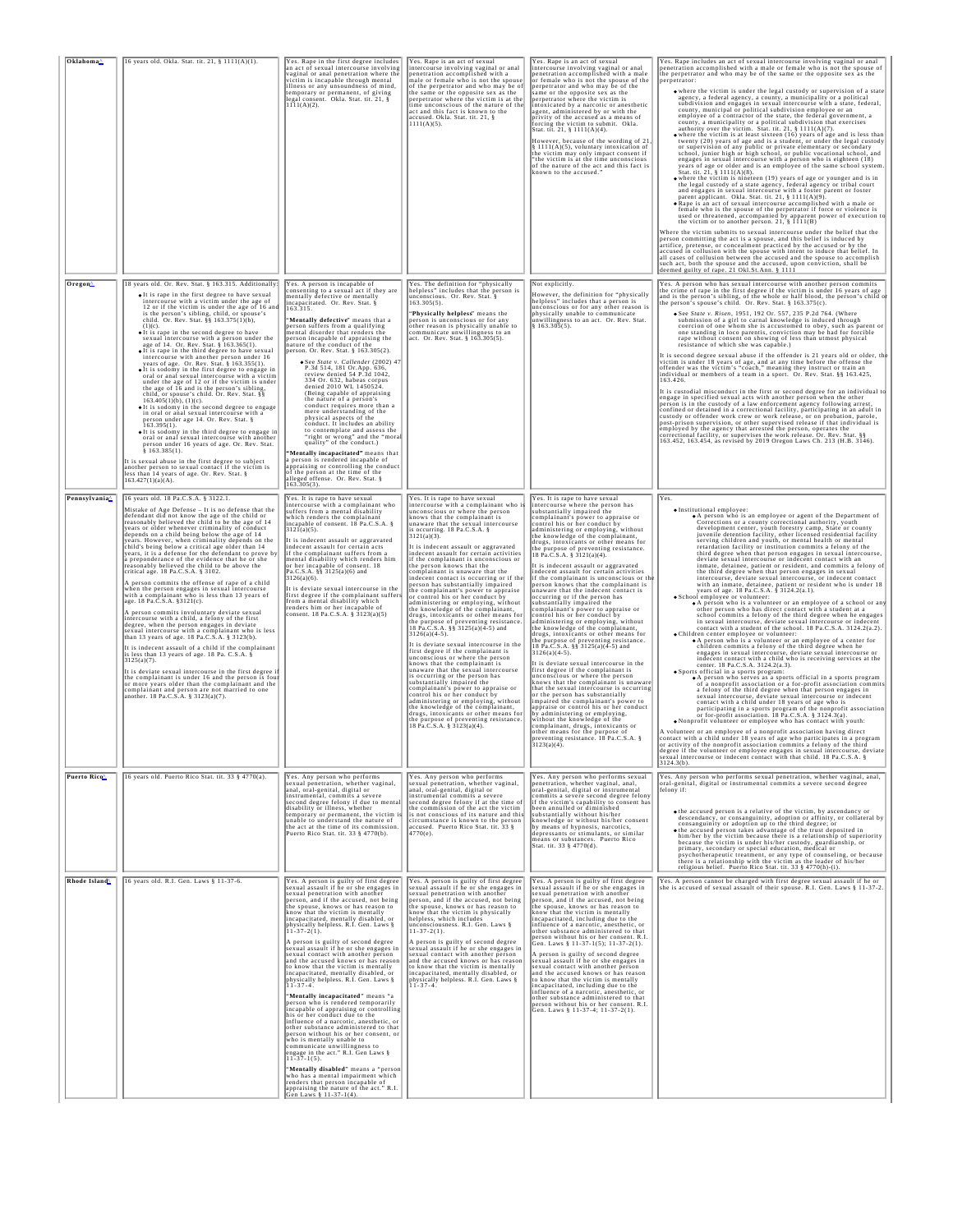| South<br>Carolina <sup>^</sup> | 16 years old. S.C. Code Ann. § 16-3-655.        | Yes. A person is guilty of criminal<br>sexual conduct if the actor engages<br>in sexual battery with the victim and<br>the actor knows or has reason to<br>know that the victim is mentally<br>defective, mentally incapacitated, or<br>physically helpless and aggravated<br>force or aggravated coercion was not<br>used to accomplish sexual<br>battery. S.C. Code Ann. §<br>$16 - 3 - 654(1)(b)$ .<br>. "Mentally defective" means<br>that a "person suffers from a<br>mental disease or defect which<br>renders the person temporarily<br>or permanently incapable of<br>appraising the nature of his or<br>her conduct.<br>. "Mentally incapacitated"<br>means that a "person is<br>rendered temporarily<br>incapable of appraising or<br>controlling his or her conduct<br>whether this condition is<br>produced by illness, defect, the<br>influence of a substance or<br>from some other cause.<br>. "Physically helpless" means<br>that a "person is unconscious,<br>asleep, or for any other reason<br>physically unable to<br>communicate unwillingness to<br>an act.<br>S.C. Code Ann. § 16-3-651(e)-(g). | Yes. A person is guilty of criminal<br>sexual conduct in the third degree if<br>the actor engages in sexual battery<br>with the victim and the actor knows<br>or has reason to know that the victim<br>is physically helpless, which includes<br>unconsciousness. S.C. Code Ann. §<br>$16-3-654(1)(b)$ .                             | Yes. A person is guilty of criminal<br>sexual conduct in the first degree if the<br>actor engages in sexual battery with<br>the victim and the actor causes the<br>victim, without the victim's consent, to<br>become mentally incapacitated or<br>physically helpless by administering,<br>distributing, dispensing, delivering, or<br>causing to be administered,<br>distributed, dispensed, or delivered a<br>controlled substance, a controlled<br>substance analogue, or any<br>intoxicating substance. S.C. Code Ann<br>§ 16-3-652(1)(c). | Yes. There are limitations on liability for a person if the victim is the legal<br>spouse of the actor. See S.C. Code Ann. § 16-3-658. Spousal sexual<br>battery is also defined separately for instances where sexual battery<br>accomplished through use of aggravated force, defined as the use or the<br>threat of use of a weapon or the use or threat of use of physical force or<br>physical violence of a high and aggravated nature, by one spouse against the other spouse if they are living together. A person can then not be<br>imprisoned more than ten years. See S.C. Code Ann. § 16-3-615.<br>Additionally a person is guilty of criminal sexual conduct with a minor in the second degree if the actor engages in sexual battery with a victim who is less than 16 years of age but who is less than 16 years of age out wh<br>is in a position of familial, custodial, or official authority to coerce the victim to submit or is older than the victim. S.C. Code Ann. §<br>$16 - 3 - 655(B)(2)$ .<br>A person affiliated with a public or private secondary school in an official<br>capacity who engages in sexual battery with a student enrolled in the<br>school who is 16 or 17 years of age, and aggravated coercion or aggravated<br>force is not used to accomplish the sexual battery, the person affiliated with the public or private secondary school in an official capacity is guilty<br>of a felony. S.C. Code 1976 § 16-3-755(B).<br>A person affiliated with a public or private secondary school in an official capacity that engages in sexual battery with a student enrolled in the<br>school who is 18 years of age or older, where aggravated coercion or<br>aggravated force is not used to accomplish the sexual battery, the person affiliated with the public or private secondary school in an official<br>capacity is guilty of a misdemeanor. S.C. Code 1976 § 16-3-755(C).<br>A person affiliated with a public or private secondary school in an official<br>capacity and with direct supervisory authority over a student enrolled in<br>the school who is 18 years of age or older, and the person affiliated with<br>the public or private secondary school in an official capacity engages in sexual battery with the student, and aggravated coercion or aggravated<br>force is not used to accomplish the sexual battery, the person affiliated<br>with the public or private secondary school in an official capacity is guilty of a felony. S.C. Code 1976 § 16-3-755(D).<br>· "Sexual battery" means "sexual intercourse, cunnilingus, fellatio,<br>anal intercourse, or any intrusion, however slight, of any part of a person's body or of any object into the genital or anal openings of<br>another person's body, except when such intrusion is accomplished<br>for medically recognized treatment or diagnostic purposes." S.C.<br>Code 1976 § 16-3-755(A)(5).<br><b>• "Student"</b> means a person who is enrolled in a school. S.C. Code 1976 § 16-3-755(A)(6).<br>§ 16-3-755(B-D) do not apply if the person affiliated with a public or<br>private secondary school in an official capacity is lawfully married to the student at the time of the act. S.C. Code 1976 § 16-3-755(E). |
|--------------------------------|-------------------------------------------------|------------------------------------------------------------------------------------------------------------------------------------------------------------------------------------------------------------------------------------------------------------------------------------------------------------------------------------------------------------------------------------------------------------------------------------------------------------------------------------------------------------------------------------------------------------------------------------------------------------------------------------------------------------------------------------------------------------------------------------------------------------------------------------------------------------------------------------------------------------------------------------------------------------------------------------------------------------------------------------------------------------------------------------------------------------------------------------------------------------------------|--------------------------------------------------------------------------------------------------------------------------------------------------------------------------------------------------------------------------------------------------------------------------------------------------------------------------------------|-------------------------------------------------------------------------------------------------------------------------------------------------------------------------------------------------------------------------------------------------------------------------------------------------------------------------------------------------------------------------------------------------------------------------------------------------------------------------------------------------------------------------------------------------|---------------------------------------------------------------------------------------------------------------------------------------------------------------------------------------------------------------------------------------------------------------------------------------------------------------------------------------------------------------------------------------------------------------------------------------------------------------------------------------------------------------------------------------------------------------------------------------------------------------------------------------------------------------------------------------------------------------------------------------------------------------------------------------------------------------------------------------------------------------------------------------------------------------------------------------------------------------------------------------------------------------------------------------------------------------------------------------------------------------------------------------------------------------------------------------------------------------------------------------------------------------------------------------------------------------------------------------------------------------------------------------------------------------------------------------------------------------------------------------------------------------------------------------------------------------------------------------------------------------------------------------------------------------------------------------------------------------------------------------------------------------------------------------------------------------------------------------------------------------------------------------------------------------------------------------------------------------------------------------------------------------------------------------------------------------------------------------------------------------------------------------------------------------------------------------------------------------------------------------------------------------------------------------------------------------------------------------------------------------------------------------------------------------------------------------------------------------------------------------------------------------------------------------------------------------------------------------------------------------------------------------------------------------------------------------------------------------------------------------------------------------------------------------------------------------------------------------------------------------------------------------------------------------------------------------------------------------------------------------------------------------------------------------------------------------------------------------------------------------------------------------------------------------------------------------------------------------------------------------------------------------|
| South Dakota <sup>4</sup>      | 16 years old. S.D. Code §22-22-7.               | Yes, a person can be deemed<br>incapable of consenting to sexual<br>contact because of mental<br>incapacity. S.D. Code §22-22-7.2.                                                                                                                                                                                                                                                                                                                                                                                                                                                                                                                                                                                                                                                                                                                                                                                                                                                                                                                                                                                     | South Dakota does not specifically<br>reference consciousness; however, a<br>person who is unconscious may be<br>deemed incapable of consenting to<br>sexual contact because of mental or<br>physical incapacity. S.D. Code<br>$§22 - 22 - 7.2.$                                                                                     | Yes, a person can be deemed incapable<br>of consenting to sexual contact<br>because of any intoxicating agent. S.D.<br>Code §22-22-1(4).                                                                                                                                                                                                                                                                                                                                                                                                        | Yes:<br>. A person employed at any jail or juvenile correctional facility who<br>knowingly engages in an act of sexual contact or sexual<br><b>EXECUTE THE SECTION AND SET AS A CONSTRAINE TO PERFORMATE PROPERTIES</b> experience properties and ander the custodial, supervisory, or disciplinary authority of the person so expaging, is guilty of a felony. S.D. Code $\S 2$<br>who is a patient who is emotionally dependent on the<br>psychotherapist at the time of contact is guilty of a felony. S.D. Code §§22-22-28 & 29.<br>. The statute for sexual contact with a child under 16 does not<br>apply where the victim is the actor's spouse. S.D. Code §22-22-7.                                                                                                                                                                                                                                                                                                                                                                                                                                                                                                                                                                                                                                                                                                                                                                                                                                                                                                                                                                                                                                                                                                                                                                                                                                                                                                                                                                                                                                                                                                                                                                                                                                                                                                                                                                                                                                                                                                                                                                                                                                                                                                                                                                                                                                                                                                                                                                                                                                                                                                                                                                                  |
| Tennessee                      | 18 years old. Tenn. Code Ann. §39-13-528.       | Yes, "mentally incapacitated" means<br>that a person is rendered temporarily<br>incapable of appraising or controlling<br>the person's conduct due to the<br>influence of a narcotic, anesthetic or<br>other substance administered to that<br>person without the person's consent,<br>or due to any other act committed<br>upon that person without the<br>person's consent. Tenn. Code Ann.<br>§39-13-501(4).                                                                                                                                                                                                                                                                                                                                                                                                                                                                                                                                                                                                                                                                                                        | Yes, unconsciousness falls within the<br>definition of "physically<br>helpless." Tenn. Code Ann.<br>§39-13-501(5).                                                                                                                                                                                                                   | Yes, the definition of mentally<br>ncapacitated encompasses the<br>situation where a person is rendered<br>temporarily incapable of appraising or<br>controlling the person's conduct due to<br>the influence of a narcotic, anesthetic<br>or other substance administered to<br>that person without the person's<br>consent, or due to any other act<br>committed upon that person without<br>the person's consent. Tenn. Code Ann<br>$§39-13-501(4).$                                                                                         | Yes.<br>· It is an offense for a defendant to engage in unlawful sexual<br>contact with a minor when the minor is less than 18 years old, the defendant is at least 4 years older than the victim, and either:<br>$\bullet$ (A) the defendant was, at the time of the offense, in a<br>position of trust, or had supervisory or disciplinary power<br>over the minor by virtue of the defendant's legal, professional<br>or occupational status and used the position of trust or power<br>to accomplish the sexual contact; or<br>$\bullet$ (B) the defendant had, at the time of the offense, parental or<br>custodial authority over the minor and used the authority to<br>accomplish the sexual contact. Tenn. Code Ann.<br>§§39-13-509; 39-13-532.<br>. Sexual battery by an authority figure is unlawful sexual contact<br>with a victim by the defendant or the defendant by a victim if the<br>victim was, at the time of the offense, 13 years old or older, but less<br>than 18 years old, or the victim was, at the time of the offense,<br>mentally defective, mentally incapacitated or physically helpless,<br>regardless of age, and either:<br>$\bullet$ (A) the defendant was at the time of the offense in a position<br>of trust, or had supervisory or disciplinary power over the<br>victim by virtue of the defendant's legal, professional or<br>occupational status and used the position of trust or power to<br>accomplish the sexual contact; or<br><b>accomplished and had, at the time of the offense, parental or</b><br>custodial authority over the victim and used the authority to<br>accomplish the sexual contact. Tenn. Code Ann.<br>§39-13-527.<br>Note that in Tennessee, the spouse of the defendant can be a "victim"<br>under the rape and sexual battery provisions of the code. Tenn. Code Ann. §39-13-501.                                                                                                                                                                                                                                                                                                                                                                                                                                                                                                                                                                                                                                                                                                                                                                                                                                                                                                                                                                                                                                                                                                                                                                                                                                                                                                                                                                                                      |
| Texas≙                         | 17 years old. Texas Code Ann. §22.011(a) & (c). | Yes, a sexual assault is considered to<br>occur without the consent of the<br>other person where the actor knows<br>that as a result of mental disease or<br>defect the other person is at the time<br>of the sexual assault either incapable<br>of appraising the nature of the act or<br>of resisting it. Texas Code Ann.<br>§22.011(b)(4).                                                                                                                                                                                                                                                                                                                                                                                                                                                                                                                                                                                                                                                                                                                                                                          | Yes, a sexual assault is considered to<br>occur without the consent of the<br>other person if the actor knows the<br>other person is unconscious or if the<br>other person has not consented and<br>the actor knows the other person is<br>unaware that the sexual assault is<br>occurring. Texas Code Ann.<br>§§22.011(b)(3) & (5). | Yes, a sexual assault is considered to<br>occur without the consent of the other<br>person if the actor has intentionally<br>impaired the other person's power to<br>appraise or control the other person's<br>conduct by administering any<br>substance without the other person's<br>knowledge. Texas Code Ann.<br>§22.011(b)(6).                                                                                                                                                                                                             | Yes, a sexual assault is considered to occur without the consent of the<br>other person where:<br>(1) the actor is a public servant who coerces the other person to<br>submit or participate;<br>$\bullet$ (2) the actor is a mental health services provider or a health care<br>services provider who causes the other person, who is a patient or<br>former patient of the actor, to submit or participate by exploiting the other person's emotional dependency on the actor;<br>$\bullet$ (3) the actor is a clergyman who causes the other person to submit<br>or participate by exploiting the other person's emotional<br>dependency on the clergyman in the clergyman's professional<br>spiritual ad<br>acter a<br>icer-<br>$\bullet$ (4) the actor is an employee of a facility where the other person is a<br>resident, unless the employee and resident are formally or<br>informally married to each other under the Texas Family Code; or<br>$\bullet$ (5) the actor is a health care services provider who, in the course of<br>performing an assisted reproduction procedure on the other<br>person, uses human reproductive material from a donor knowing<br>that the other person has not expressly consented to the use of "material from that donor. Texas Code Ann. $\S$ §22.011(b)(8) - (12).<br>Note that it is an affirmative defense to the offense of sexual assault of a<br>child, which is a person under 17 years old, if the actor was the spouse of the child at the time of the offense. Texas Code Ann. $22.011(e)(1)$ .                                                                                                                                                                                                                                                                                                                                                                                                                                                                                                                                                                                                                                                                                                                                                                                                                                                                                                                                                                                                                                                                                                                                                                                                                                                                                                                                                                                                                                                                                                                                                                                                                                                                                                     |
| Utah                           | 18 years old. Utah Code Ann. §76-5-406.         | Yes, a sexual offense is considered to<br>occur without consent of the victim if<br>the actor knows that as a result of<br>mental disease or defect the victim is<br>at the time of the act, incapable<br>either of appraising the nature of the<br>act or of resisting it. Utah Code Ann.<br>$§76-5-406(2)(f).$                                                                                                                                                                                                                                                                                                                                                                                                                                                                                                                                                                                                                                                                                                                                                                                                       | Yes, a sexual offense is considered to<br>occur without consent of the victim if<br>the actor knows the victim is<br>unconscious or unaware that the act<br>is occurring. Utah Code Ann.<br>$$76-5-406(2)(e).$                                                                                                                       | Yes, a sexual offense is considered to<br>occur without consent of the victim if<br>the actor intentionally impaired the<br>power of the victim to appraise or<br>control his or her conduct by<br>administering any substance without<br>the victim's knowledge. Utah Code Ann<br>$\S$ 76-5-406(2)(h).                                                                                                                                                                                                                                         | Yes, a sexual offense is considered to occur without consent of the victim:<br>o If the victim is younger than 18 years old and at the time of the<br>offense the actor was the victim's parent, stepparent, adoptive parent, or legal guardian or occupied a position of special trust in<br>relation to the victim (which includes scout leaders, teachers,<br>babysitters, coaches or volunteers in schools, etc.); or<br>o If the actor is a health professional or religious counselor, the act is<br>committed under the guise of providing professional diagnosis,<br>counseling, or treatment, and at the time of the act the victim<br>reasonably believed that the act was for medically or professionally<br>appropriate diagnosis, counseling, or treatment to the extent that<br>resistance by the victim could not reasonably be expected to have<br>been manifested.<br>Utah Code Ann. §§76-5-406(2)(j) and (l).<br>Note that a female under 18 years of age does not by marriage become<br>capable of consenting to illicit sexual intercourse so as to bar prosecution<br>of male participant in such act under carnal knowledge statute. State v.<br>Huntsman 115 Utah 283 (1949).                                                                                                                                                                                                                                                                                                                                                                                                                                                                                                                                                                                                                                                                                                                                                                                                                                                                                                                                                                                                                                                                                                                                                                                                                                                                                                                                                                                                                                                                                                                                                                                                                                                                                                                                                                                                                                                                                                                                                                                                                                                          |
| Vermont <sup>4</sup>           | 16 years old. 13 Vermont Stat. Ann. §3252.      | Yes, a person acts without consent of<br>the victim where the actor knows that<br>the other person is mentally<br>incapable of understanding the<br>nature of the sexual act or lewd and<br>lascivious conduct or knows that the<br>other person is mentally incapable of<br>resisting, or declining consent to, the<br>sexual act or lewd and lascivious<br>conduct, due to a mental condition or<br>a psychiatric or developmental<br>disability. 13 Vermont Stat. Ann.<br>§ 3254.                                                                                                                                                                                                                                                                                                                                                                                                                                                                                                                                                                                                                                   | Yes, a person acts without consent of<br>the victim where the actor knows that<br>the other person is unaware that a<br>sexual act or lewd and lascivious<br>conduct is being committed. 13<br>Vermont Stat. Ann. §3254.                                                                                                             | Yes, if the intoxication renders the<br>victim mentally incapable of<br>understanding the nature of the sexual<br>act or lewd and lascivious conduct and<br>the actor knows of such victim's<br>mental incapacity. 13 Vermont Stat.<br>Ann. §3254.                                                                                                                                                                                                                                                                                              | Yes, consent is not a defense where:<br>. The victim is confined to a correctional facility or is being<br>supervised by the department of corrections and the actor is a<br>correctional employee, contractor or other person providing<br>services to offenders on behalf of the department of corrections. 13<br>Vermont Stat. Ann. §3257.<br>. The actor engages in a sexual act with a minor and the actor is at<br>least 48 months older than the minor and the actor is in a position<br>power, authority or supervision over the minor by virtue of the<br>actor's undertaking the responsibility, professionally or voluntarily, to provide for the health or welfare of minors, or guidance,<br>leadership, instruction, or organized recreational activities for<br>minors. I'3 Vermont Stat. Ann. §3258.<br>• The victim is under the age of 18 and is entrusted to the actor's care<br>by authority of law or is the actor's child, grandchild, foster child,<br>adopted child, or stepchild. Vermont Stat. Ann. \$13-3252(d).<br>. The victim is under the age of 16 and the victim is entrusted to the<br>actor's care by authority of law or is the actor's child, grandchild,<br>foster child, adopted child or step child; or the actor is at least 18 years old, resides in the victim's household and serves in a parental<br>role with respect to the victim. Vermont Stat. Ann. §13-3252(e).<br>However, for married persons, consent can be a defense where a person<br>engages in a sexual act with a child who is under 16 years old and the<br>persons are married to each other and the sexual act is consensual. 13<br>Vermont Stat. Ann. §3252.                                                                                                                                                                                                                                                                                                                                                                                                                                                                                                                                                                                                                                                                                                                                                                                                                                                                                                                                                                                                                                                                                                                                                                                                                                                                                                                                                                                                                                                                                                                                                                                  |